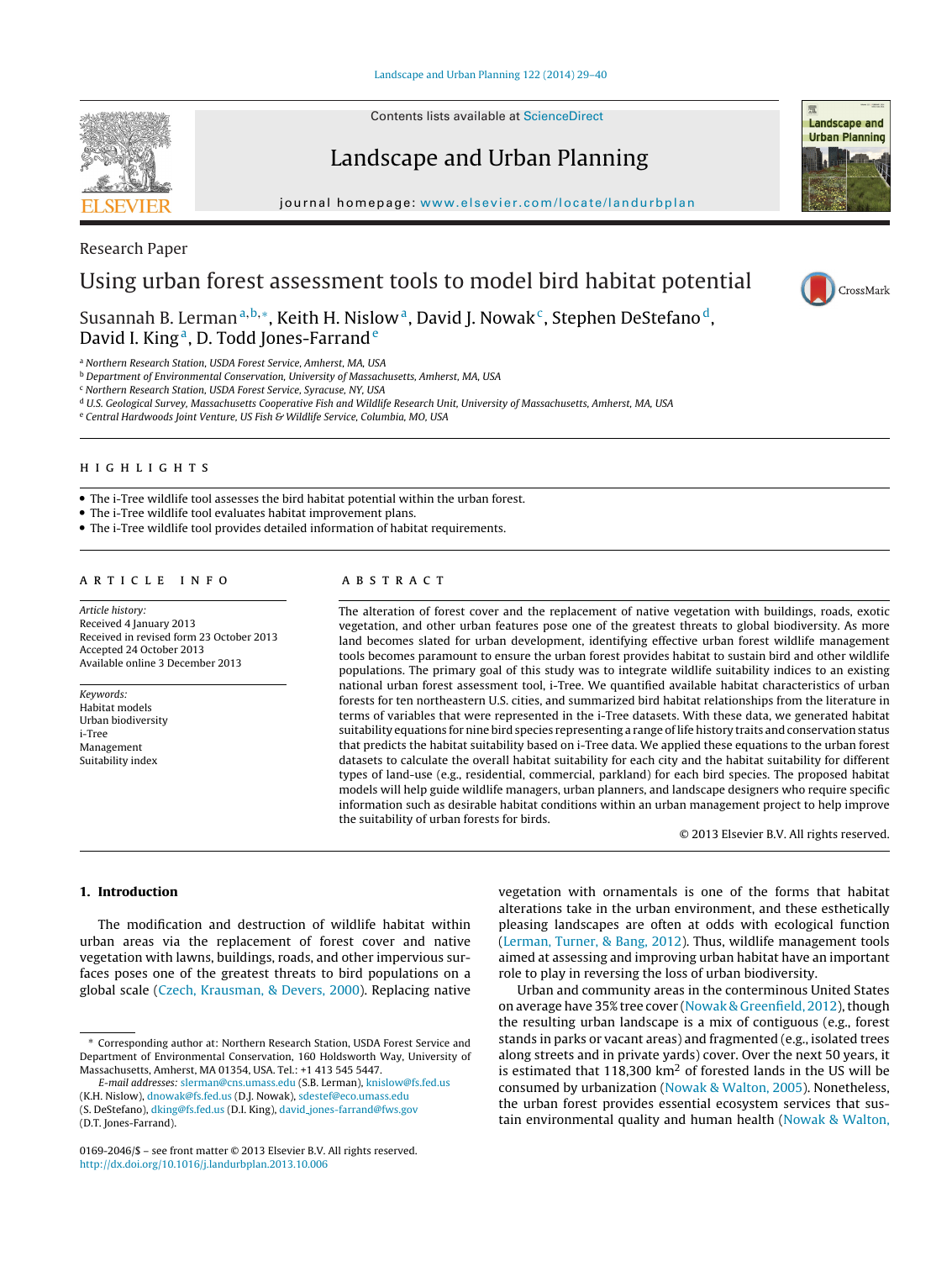[2005\).](#page-10-0) In particular, trees and other urban vegetation help mitigate the urban heat island effect through evapotranspiration and by providing shade, and they reduce air pollution through carbon sequestration ([Akbari,](#page-9-0) [Pomerantz,](#page-9-0) [&](#page-9-0) [Taha,](#page-9-0) [2001\).](#page-9-0) Furthermore, the urban forest provides wildlife habitat resources including food, and nest and roosting sites for birds, mammals, and insects. And finally, the urban forest provides opportunities for urbanites to connect with the natural world ([Miller,](#page-10-0) [2005\).](#page-10-0) Currently we lack methods for a rapid assessment of the habitat potential of the urban forest [\(Shanahan,](#page-10-0) [Possingham,](#page-10-0) [&](#page-10-0) [Martin,](#page-10-0) [2011\).](#page-10-0) Therefore designing effective urban habitat assessment tools that can assist with the reconciliation between urban development and wildlife habitat becomes paramount to ensure that conservation efforts and plans for enhancing and protecting the urban forest will lead to sustainable bird and other desirable wildlife populations.

Few North American federal and Non-governmental Organization (NGO) programs have targeted improvement plans in urban habitats. The North American Landbird Conservation Plan (NALCP; [Rich](#page-10-0) et [al.,](#page-10-0) [2004\)](#page-10-0) aims to create and conserve landscapes that sustain bird populations. The NALCP calls for a thorough examination into how birds respond to and tolerate different land uses, including suburban areas, and recognizes the imminent threat of urbanization to most of the primary bird habitats in North America. Other than encouraging bird-friendly urban planning, the NALCP primarily characterizes urban areas as a threat to bird populations on a national scale without acknowledging the many opportunities for promoting conservation initiatives in urban and suburban landscapes [\(Goddard,](#page-10-0) [Dougill,](#page-10-0) [&](#page-10-0) [Benton,](#page-10-0) [2010\).](#page-10-0) The U.S. Fish and Wildlife Service's Urban Bird Treaty program ([U.S.](#page-11-0) [Fish](#page-11-0) [and](#page-11-0) [Wildlife](#page-11-0) [Service,](#page-11-0) [2012\)](#page-11-0) provides competitive challenge grants to individual cities for promoting education, hazard reduction, and habitat improvement projects aimed at supporting native urban bird populations. The National Wildlife Federation and the National Audubon Society have programs aimed at creating and certifying wildlife habitats in residential gardens and schoolyards with their respective Certified Wildlife Habitat and Healthy Yards programs. Although effective and innovative at the site level, these programs do not include management or monitoring programs for urban bird populations at regional scales. Recently Partners in Flight (PIF; an international cooperative effort that partners federal, state and local government agencies, NGOs, academia, and private landowners to conserve species at risk) recognized the extent of urban areas and the negative impact of urbanization on bird populations [\(Berlanga](#page-9-0) et [al.,](#page-9-0) [2010\),](#page-9-0) though currently, PIF does not focus efforts toward conserving or enhancing urban habitats ([Watts,](#page-11-0) [1999\).](#page-11-0)

Scientists have studied urban bird populations since the 1970s (e.g., [Emlen,](#page-10-0) [1974\),](#page-10-0) however, our understanding of urban habitat and bird relationships trails behind that of habitat relationships in wildlands, thus hindering effective regional conservation plans aimed at improving bird habitat within the urban forest. Studying bird habitat relationships date back to the early 1900s (e.g., [Adams,](#page-9-0) [1935;](#page-9-0) [Grinnell,](#page-9-0) [1917;](#page-9-0) [Lack,](#page-9-0) [1933\).](#page-9-0) This research and other seminal works provided the foundation for understanding the habitat requirements for sustaining bird populations and have guided conservation planning, such as the NALCP [\(Fitzgerald](#page-10-0) et [al.,](#page-10-0) [2009\).](#page-10-0) To date, the majority of urban bird studies conduct a bird monitoring protocol to document distribution patterns, measure habitat features at local and landscape scales, and design statistical models to identify the habitat features that relate to and influence patterns of bird abundance [\(Chace](#page-10-0) [&](#page-10-0) [Walsh,](#page-10-0) [2006\).](#page-10-0) In addition, many urban bird studies correlate bird distribution with habitat features measured along an urban to rural gradient, within different land-use categories, or between urban and wildland sites [\(Beissinger](#page-9-0) [&](#page-9-0) [Osborne,](#page-9-0) [1982;](#page-9-0) [Blair,](#page-9-0) [1996;](#page-9-0) [Clergeau,](#page-9-0) [Savard,](#page-9-0) [Mennechez,](#page-9-0) [&](#page-9-0) [Falardeau,](#page-9-0) [1998;](#page-9-0) [Croci,](#page-9-0) [Butet,](#page-9-0) [&](#page-9-0) [Clergeau,](#page-9-0) [2008;](#page-9-0) [Crooks,](#page-9-0) [Suarez,](#page-9-0) [&](#page-9-0)

[Bolger,](#page-9-0) [2004;](#page-9-0) [DeGraaf](#page-9-0) [&](#page-9-0) [Wentworth,](#page-9-0) [1986;](#page-9-0) [Emlen,](#page-9-0) [1974;](#page-9-0) [Gering](#page-9-0) [&](#page-9-0) [Blair,](#page-9-0) [1999;](#page-9-0) [Lerman](#page-9-0) & Warren, [2011;](#page-9-0) [Melles,](#page-9-0) [2005\).](#page-9-0) Additional variables identified as important in influencing urban bird populations include household density, human activities, and socio-economics [\(Fernandez-Juricic,](#page-10-0) [2000;](#page-10-0) [Kinzig,](#page-10-0) [Warren,](#page-10-0) [Martin,](#page-10-0) [Hope,](#page-10-0) [&](#page-10-0) [Katti,](#page-10-0) [2005;](#page-10-0) [Lerman](#page-10-0) [&](#page-10-0) [Warren,](#page-10-0) [2011;](#page-10-0) [Strohbach,](#page-10-0) [Haase,](#page-10-0) [&](#page-10-0) [Kabisch,](#page-10-0) [2009\).](#page-10-0)

Although these and other studies provide a solid foundation for understanding how birds respond to conditions within a particular city, they lack a means for non-specialists to apply these findings to conservation planning and management. In an effort to provide such tools, Tirpak and colleagues and Jones-Farrand and colleagues modeled how patch and landscape habitat features influence suitability for birds at an ecoregional scale [\(Tirpak,](#page-10-0) [Jones-Farrand,](#page-10-0) [Thompson,](#page-10-0) [Twedt,](#page-10-0) [&](#page-10-0) [Uihlein,](#page-10-0) [2009;](#page-10-0) [Jones-Farrand](#page-10-0) et [al.,](#page-10-0) [2011\).](#page-10-0) Using the USDA Forest Service national forest census program Forest Inventory and Analysis (FIA) datasets, they described the forest structure and composition in the central and south-central U.S. and constructed Habitat Suitability Index (HSI) models that quantitatively relate forest characteristics to the abundance of forty bird species of conservation concern. They validated the models with Breeding Bird Survey data by testing whether the predicted suitability of landscapes based on the FIA and other data accorded with presence and relative abundance of a particular species ([Tirpak,](#page-10-0) [Jones-Farrand,](#page-10-0) [Thompson,](#page-10-0) [Twedt,](#page-10-0) [Baxter,](#page-10-0) et [al.,](#page-10-0) [2009\).](#page-10-0) These models have tremendous management potential in that they can assess the suitability at an ecoregional scale by leveraging existing forest and bird monitoring programs. Further, they assess habitat in terms of manageable characteristics such that they can be used to guide management prescriptions and predict the response of birds to various management scenarios.

Here we introduce the approach of integrating two existing bird habitat models (e.g., [Tirpak,](#page-10-0) [Jones-Farrand,](#page-10-0) [Thompson,](#page-10-0) [Twedt,](#page-10-0) [Baxter,](#page-10-0) et [al.,](#page-10-0) [2009\)](#page-10-0) and developing seven new models using the same model building procedure, and integrate these models into an urban forest assessment tool to evaluate the potential of the urban forest for supporting breeding bird populations, while also providing a platform for generating habitat improvement plans. This study aims to describe and validate the habitat models, and to demonstrate their applicability for improving urban bird diversity. Specifically we (1) identified the vegetation composition, configuration, and landscape features associated with the presence of a suite of representative bird species based on an extensive literature review, (2) quantified the characteristics of urban forests in ten northeastern cities using datasets from the i-Tree urban forest assessment program [\(Nowak](#page-10-0) et [al.,](#page-10-0) [2008\),](#page-10-0) (3) modeled the habitat suitability for the representative bird species in urban forest monitoring plots, validated the models, and compared habitat suitability among ten cities and different land uses, and (4) tested whether habitat suitability changed over time for two cities for which we had habitat data for two points in time.

# **2. Methods**

#### 2.1. Study area

This study assesses the habitat potential for ten northeastern U.S. cities (Baltimore, MD, Boston, MA, Jersey City, NJ, Moorestown, NJ, New York, NY, Philadelphia, PA, Scranton, PA, Syracuse, NY, Washington D.C., and Woodbridge, NJ). These cities were selected because they had available urban forest data from i-Tree, and had a wide range of population sizes (19,000 – 8.4 million). Cities ranged from small municipalities such as Moorestown, NJ to large metropolitan areas such as Boston and Philadelphia, and thus were representative of urban areas in the region.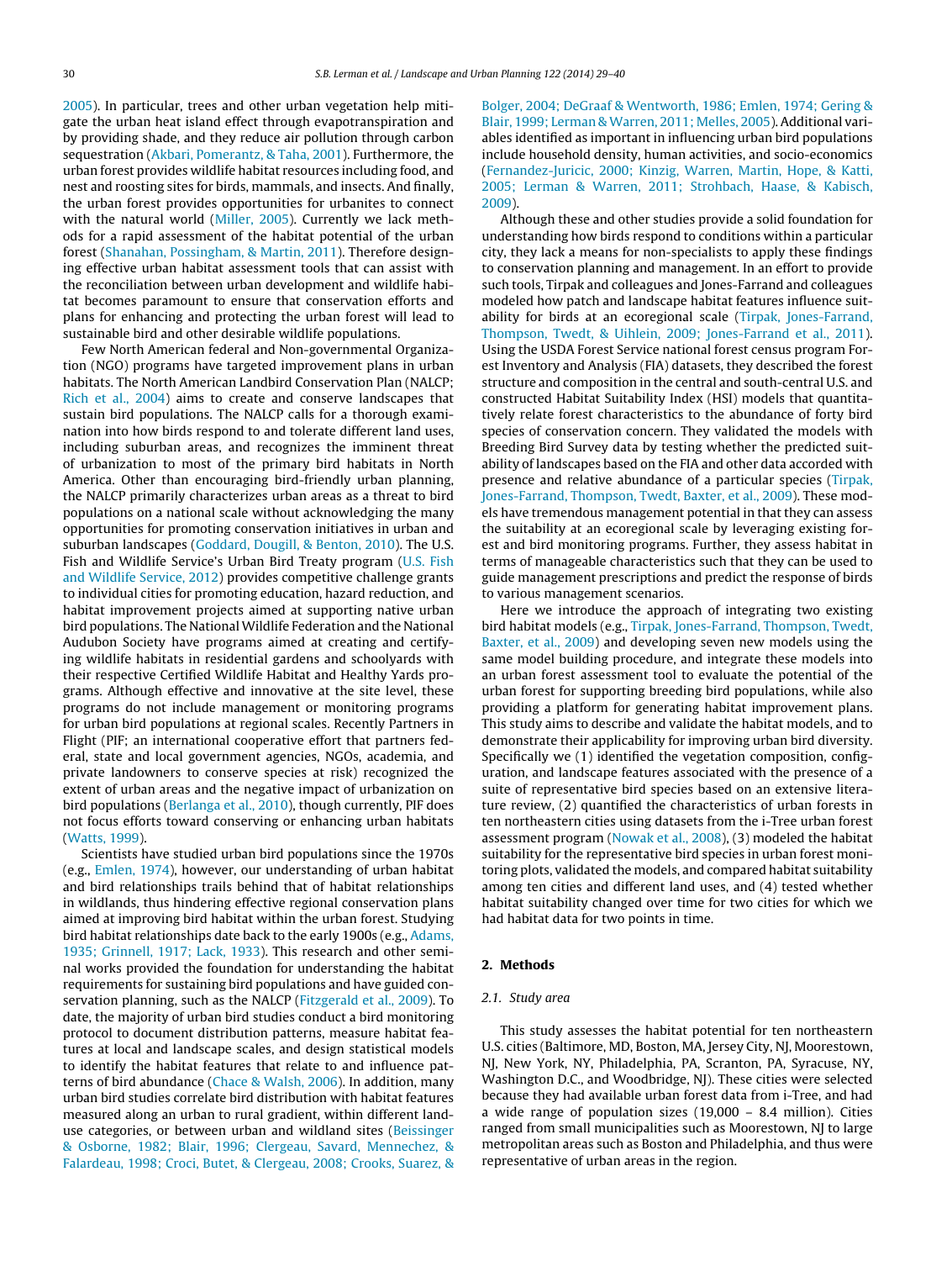<span id="page-2-0"></span>Bird species list with associated life history traits, conservation status, and eBird frequencies (mean, minimum and maximum) included in the i-Tree wildlife habitat models. Forage and nest guilds include primary foraging and nesting locations. A conservation status of PIF indicates a Partners In Flight species of conservation concern.

| Species                | Summer frequency (ranges) | Forage guild        | Nest guild         | Conservation |
|------------------------|---------------------------|---------------------|--------------------|--------------|
| American Robin         | $0.64(0.50-0.79)$         | Lower canopy/ground | Tree branch        | Flagship     |
| Baltimore Oriole       | $0.25(0.16-0.39)$         | Lower/upper canopy  | Tree twig          | PIF          |
| Black-capped Chickadee | $0.24(0.03 - 0.56)$       | Lower canopy        | Tree cavity        | Flagship     |
| Carolina Chickadee     | $0.28(0.22 - 0.37)$       | Lower canopy        | Tree cavity        | PIF          |
| European Starling      | $0.53(0.38 - 0.70)$       | Ground              | Buildings/cavities | Invasive     |
| Northern Cardinal      | $0.49(0.29 - 0.65)$       | Ground              | Shrubs             | Flagship     |
| Red-bellied Woodpecker | $0.19(0.03 - 0.33)$       | Bark                | Tree cavity        | Flagship     |
| Scarlet Tanager        | $0.08(0.01 - 0.16)$       | Upper canopy        | Tree twig          | PIF          |
| Wood Thrush            | $0.14(0.03 - 0.25)$       | Ground              | Tree branch        | PIF          |

# 2.2. Bird species selection

In order to identify candidate bird species for this study, we first generated bird lists and average frequencies for all species recorded during the breeding season (mid-May through June in the northeast region) from 1990 to 2000, in the ten cities (i.e., their associated counties) using the Cornell Lab of Ornithology eBird database [\(eBird,](#page-10-0) [2012\).](#page-10-0) The eBird database includes lists of birds seen during outings by amateur participants, and vetted by experts, and then uploaded with locality data, to an accessible interactive web-platform. Frequencies represented the percentage of submitted eBird checklists that record a particular species. We then identified the species recorded in all ten cities and calculated the mean, minimum and maximum frequency for each species. A total of 204 species were recorded in all ten cities, though only 57 species had frequencies >0.05. Species with few records (i.e., frequencies) are often not accurately placed in ecological space and hence we did not include species with frequencies <0.05 [\(McCune](#page-10-0) [&](#page-10-0) [Grace,](#page-10-0) [2002\).](#page-10-0) Furthermore, the majority of species with low frequencies were forestinterior species, species prone to local extinction within small and isolated forest fragments ([Sherry](#page-10-0) [&](#page-10-0) [Holmes,](#page-10-0) [1985\),](#page-10-0) and unlikely to penetrate the urban forest ([Blair,](#page-9-0) [1996\).](#page-9-0)

The urban forest could be important for birds in a number of ways. For instance, some forestinterior species might penetrate the urban matrix when large tracts of forest exist. These rare species might be of particular concern because their populations might be vulnerable [\(Miller](#page-10-0) [&](#page-10-0) [Hobbs,](#page-10-0) [2002\),](#page-10-0) and therefore we included species with differing levels of reporting frequencies (>0.05 frequency). The characteristic strata or substrate a bird uses for foraging or nesting could indicate the presence of resources needed by other species ([Simberloff](#page-10-0) [&](#page-10-0) [Dayan,](#page-10-0) [1991\),](#page-10-0) so we included species from a diversity of foraging and nesting guilds. Finally, species differed in their conservation significance.We included species recognized as high conservation priority, invasive or important for cultural reasons. Four ofthe selected species had a Partners in Flight (PIF) designation which ranks a species' conservation vulnerability based on "global measures, threats to breeding populations, area importance, and population trend for specific physiographic areas", and conservation initiatives and plans are directed toward species with high PIF scores ([Rich](#page-10-0) et [al.,](#page-10-0) [2004\).](#page-10-0) Invasive species included exotic birds that exploit the urban landscape ([Blair,](#page-9-0) [1996\).](#page-9-0) Urban flagship species were birds that urbanites recognize and embrace, following [Caro](#page-10-0) [and](#page-10-0) [O'Doherty](#page-10-0) [\(1999\).](#page-10-0) We ensured the species selected represented different foraging and nesting guilds with a focus on guilds reliant on forests [\(DeGraaf,](#page-10-0) [Tilghman,](#page-10-0) [&](#page-10-0) [Anderson,](#page-10-0) [1985\).](#page-10-0) Our final list included nine bird species with varying abundances, life history traits, and conservation status (Table 1).

# 2.3. i-Tree data

We used data from the above-mentioned 10 northeastern cities that were analyzed using the i-Tree model [\(www.itreetools.org;](http://www.itreetools.org;/) formerly known as the Urban Forest Effects [UFORE] model) for our habitat modeling. The i-Tree program is a free suite of tools developed by the US Forest Service to assess the ecosystem services and values provided by the urban forest. This program is designed to aid in the understanding and management of urban forests to help sustain environmental quality and human health in cities across the nation. The tool integrates local field data (e.g., species, tree height, canopy percentage) from either complete inventories or plot-based samples of trees with local air pollution and meteorological data to quantify forest structure and calculate the ecosystem services and values provided by the urban forest [\(Nowak](#page-10-0) et [al.,](#page-10-0) [2008\).](#page-10-0) Data from i-Tree has provided information on the value of urban trees and their capacity to store carbon, mitigate energy costs, and remove air pollution(e.g., [Nowak,Crane,](#page-10-0) [&](#page-10-0) [Stevens,](#page-10-0) [2006;](#page-10-0) [Nowak,](#page-10-0) [Greenfield,](#page-10-0) [Hoehn,](#page-10-0) [&](#page-10-0) [Lapoint,](#page-10-0) [2013;](#page-10-0) [Nowak,](#page-10-0) [Hirabayshi,](#page-10-0) [Bodine,](#page-10-0) [&](#page-10-0) [Hoehn,](#page-10-0) [2013\).](#page-10-0) Information gathered via i-Tree has helped scientists to link urban forest management with environmental quality, and has assisted managers with planning for the future [\(Driscoll](#page-10-0) et [al.,](#page-10-0) [2012\).](#page-10-0) Currently, the tool lacks the capacity to assess the habitat potential, an additional ecosystem service of the urban forest.

Each city included about 200 randomly selected plots (0.04 ha) located among all land-use categories (e.g., residential, commercial, parkland, and agricultural). Data collected at each plot included tree characteristics, percent cover of buildings, grass, shrubs and trees, the land use, and land cover. For each tree (woody plants with a minimum diameter of 2.54 cm at 1.4 m) numerous variables were collected including tree size, height, and condition (Table 2).

**Table 2**

| Variable                    | Description                                                                          |
|-----------------------------|--------------------------------------------------------------------------------------|
| PLOT ID                     | i-Tree plot identification                                                           |
| <b>LANDUSE</b>              | Land-use category for each i-Tree plot                                               |
| %BLDG                       | Percent of plot (0.04 ha) with land cover classification<br>of building              |
| %GRASS M                    | Percent of plot (0.04 ha) with land cover classification<br>of lawn (maintained)     |
| %SHRB                       | Percent of plot (0.04 ha) with shrub cover                                           |
| %TREE                       | Percent of plot (0.04 ha) covered by tree canopy                                     |
| TR DENS ALL                 | Number of all trees within plot (0.04 ha)                                            |
| <b>SAP DENS</b>             | Number of saplings (<10 cm dbh) within plot (0.04 ha)                                |
| 23cm DENS                   | Number of trees > 23 cm dbh within plot (0.04 ha)                                    |
| <b>DEAD DENS</b>            | Number of trees within plot (0.04 ha) with fair, poor,<br>dying, dead classification |
| BA 6 cm                     | Basal area of trees greater than 6 cm dbh per ha                                     |
| MEAN TOT HT m               | Mean tree height $(m)$ per plot $(0.04$ ha)                                          |
| <b>FOR AREA<sup>a</sup></b> | Amount of contiguous forest area (ha) surrounding<br>i-Tree plot                     |
| FOR_1KM <sup>a</sup>        | Percent forest land cover within 1 km of i-Tree plot                                 |

a These variables not collected using i-Tree but will be analyzed using plot location, forest cover maps and GIS analyses.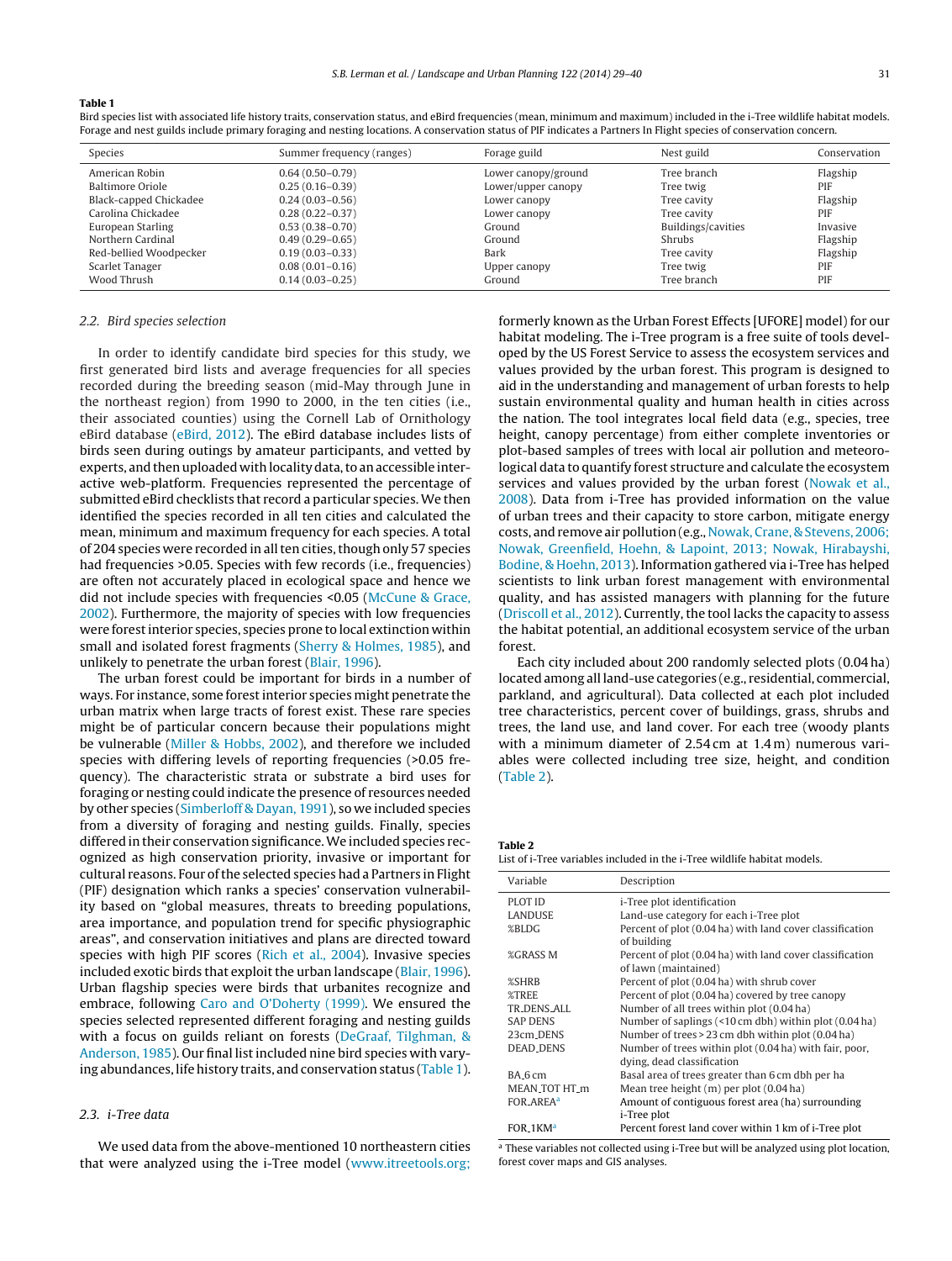# 2.4. Bird habitat models

We conducted extensive literature reviews for each bird species using Web of Science and other databases as well as the literaturecited sections of papers. We identified habitat variables that were found to affect a species' abundance [\(Jones-Farrand](#page-10-0) et [al.,](#page-10-0) [2011\)](#page-10-0) and also corresponded to measurements in the i-Tree datasets. Although i-Tree data did not always align with habitat variables representative of a particular species, we were able to extract this information from i-Tree and include these important local habitat variables. For example, basal area, a common forestry measurement, was listed in a number of publications describing habitat relationships but was not part of the i-Tree database. Thus we calculated the basal area based on the i-Tree data, and included this variable in two of our models. Similarly with dead wood, an important resource for cavity-nesting species, we extracted the tree condition data from i-Tree and assumed that trees with a rating of fair, poor, dying or dead had dead wood present. We assigned suitability index (SI) scores for each species, for each metric. The SI ranged between 0 and 1 whereby a score of 0 indicated unsuitable habitat conditions (i.e., strong likelihood the species not present) whereas a score of 1 indicated the habitat conditions have a strong likelihood of supporting the species. Often, published data consisted of a single mean value for a habitat feature (e.g., percent canopy cover) when the species was present, and we used this data point when building the models. In instances when published data were scant or not available, we estimated values by supplementing with iterative values which improved the predictability of our habitat models ([Tirpak,](#page-10-0) [Jones-Farrand,](#page-10-0) [Thompson,](#page-10-0) [Twedt,](#page-10-0) [&](#page-10-0) [Uihlein,](#page-10-0) [2009\).](#page-10-0) These and the iterative values mentioned above were reviewed by a panel of experts and revised according to recommendations ([Tirpak,](#page-10-0) [Jones-Farrand,](#page-10-0) [Thompson,](#page-10-0) [Twedt,](#page-10-0) [&](#page-10-0) [Uihlein,](#page-10-0) [2009\).](#page-10-0) Each habitat variable per species included at least three data points. We used CurveExpert Professional software ([http://www.curveexpert.net/\)](http://www.curveexpert.net/) to generate parameters for mathematical equations to predict the probability of a species occurrence for each habitat variable (e.g., percent canopy cover) based on the value of that variable. We selected the equation with the best fit to the data  $(r^2)$ . We identified between two and five habitat variables that were associated with each species, and generated mathematical equations for each habitat variable. We then calculated the geometric mean for these two to five habitat variables used for each species for a final SI score for each plot. This assumes that each variable had equal weight in the model ([Jones-Farrand](#page-10-0) et [al.,](#page-10-0) [2011\).](#page-10-0)

These habitat models have various assumptions and limitations associated with their use. First, relying on expert opinion on the estimated values might have introduced observer bias ([Jones-](#page-10-0)Farrand et [al.,](#page-10-0) [2011\).](#page-10-0) However, we solicited opinions from at least three different wildlife biologists intimately familiar with our targeted species. Furthermore, we valued expert opinion and have confidence that the inclusion of the estimated values were more informative than having models without these values ([Beaudry](#page-9-0) et [al.,](#page-9-0) [2010\).](#page-9-0) We assumed the species were limited in their distribution by the habitat variables selected for the models, and the variables measured in i-Tree represented the suite of habitat variables a particular species used in the selection process ([Jones-](#page-10-0)Farrand et [al.,](#page-10-0) [2011\).](#page-10-0) We assumed that behavioral interactions (e.g., inter and intra-specific competition) were not the driving force birds used for selecting habitat [\(Sherry](#page-10-0) [&](#page-10-0) [Holmes,](#page-10-0) [1985\).](#page-10-0) We assumed the models performed equally within the different land-uses, for generalist and specialist bird species, and that we built the models based on complete information on habitat relationships. In addition, since the majority of published habitat relationship studies were conducted in wildlands (i.e., not in urban land-uses), we assumed these relationships were applicable to urban landscapes ([Beaudry](#page-9-0) et [al.,](#page-9-0) [2010;](#page-9-0) [Roloff](#page-9-0) [&](#page-9-0) [Kernohan,](#page-9-0)

[1999\).](#page-9-0) And finally, the habitat models do not fully account for landscape variables that might indicate the permeability and connectivity throughout the urban landscape, essential factors for dispersal ([Beaudry](#page-9-0) et [al.,](#page-9-0) [2010\).](#page-9-0) We included the full description of habitat associations and subsequent models for the red-bellied woodpecker (Melanerpes carolinus) to illustrate the habitat model building process. See the online supplementary material for the remaining species accounts and models.

# 2.5. Validating the models

To test the validity of our habitat models, we used bird monitoring data from 82 sites located at the Baltimore Ecosystem Study Long-Term Ecological Research (BES LTER) project. To the best of our knowledge, Baltimore was the only city in the northeast with an extensive bird monitoring program. In addition, the bird monitoring sites coincided with the i-Tree collection sites and thus enabled us to directly test how the habitat models predicted species presence by comparing the HSI with the presence of a particular species. Each site was visited two times per year (2002, 2004–2007) during the breeding season (mid May to July) by a trained observer. Visits occurred between sunrise and 09:30, and all species heard and seen during the 5-min count were recorded [\(Nilon,](#page-10-0) [Warren,](#page-10-0) [&](#page-10-0) [Wolf,](#page-10-0) [2011\).](#page-10-0) Using the point count data, we calculated a mean abundance and categorized each species as present or absent at each i-Tree location. Five of the nine species were recorded at the BES LTER project: American robin (Turdus migratorius), Carolina chickadee (Poecile carolinensis), European starling (Sturnus vulgaris), northern cardinal (Cardinalis cardinalis), and red-bellied woodpecker. We compared the HSI scores with the BES LTER bird abundance data using Spearman Rank correlations. We assessed model sensitivity by removing one habitat variable at a time, and recalculated the HSI score to test whether the omission of the said variable altered the predictability of the model. For example, the red-bellied woodpecker model included four habitat variables: the number of large trees, basal area, percent canopy cover and dead wood density. To test whether the model was sensitive to the number of large trees, we generated a new HSI score by calculating the geometric mean of the three other habitat variables and then compared the new HSI score with the BES LTER bird abundance data using Spearman Rank correlations. Discrepancies between the two analyses (i.e., significant with all variables yet not significant with the omitted variable) suggested the omitted habitat variable had a greater influence to the model. Black-capped chickadee (Poecile atricapillus) range does not include Baltimore though we used Carolina chickadee model for validation. [Tirpak,](#page-10-0) [Jones-Farrand,](#page-10-0) [Thompson,](#page-10-0) [Twedt,](#page-10-0) [and](#page-10-0) [Uihlein](#page-10-0) [\(2009\)](#page-10-0) used Breeding Bird Survey (BBS) data to validate the wood thrush (Hylocichla mustelina) model in their publication using Breeding Bird Survey (BBS) data. We were unable to validate the Baltimore oriole (Icterus galbula) and scarlet tanager (Piranga olivacea) model.

# 2.6. Illustrating applications

We applied the habitat model to each i-Tree plot, calculated an overall SI score (0–1) per species per i-Tree plot, calculated the mean SI score per species per city, and then calculated the mean SI score per land-use for each city. Although other land-uses were included in the i-Tree data collection, we focused on land-uses common for all ten cities: commercial, industrial, parks and forest, and residential. We also included vacant lots and transportation corridors, which were recorded in nine and eight of the ten cities, respectively. We describe the patterns of SI scores, land-uses, and management potential of i-Tree habitat models.

Although we did not directly test the effectiveness of habitat improvement plans, we demonstrated the potential of the i-Tree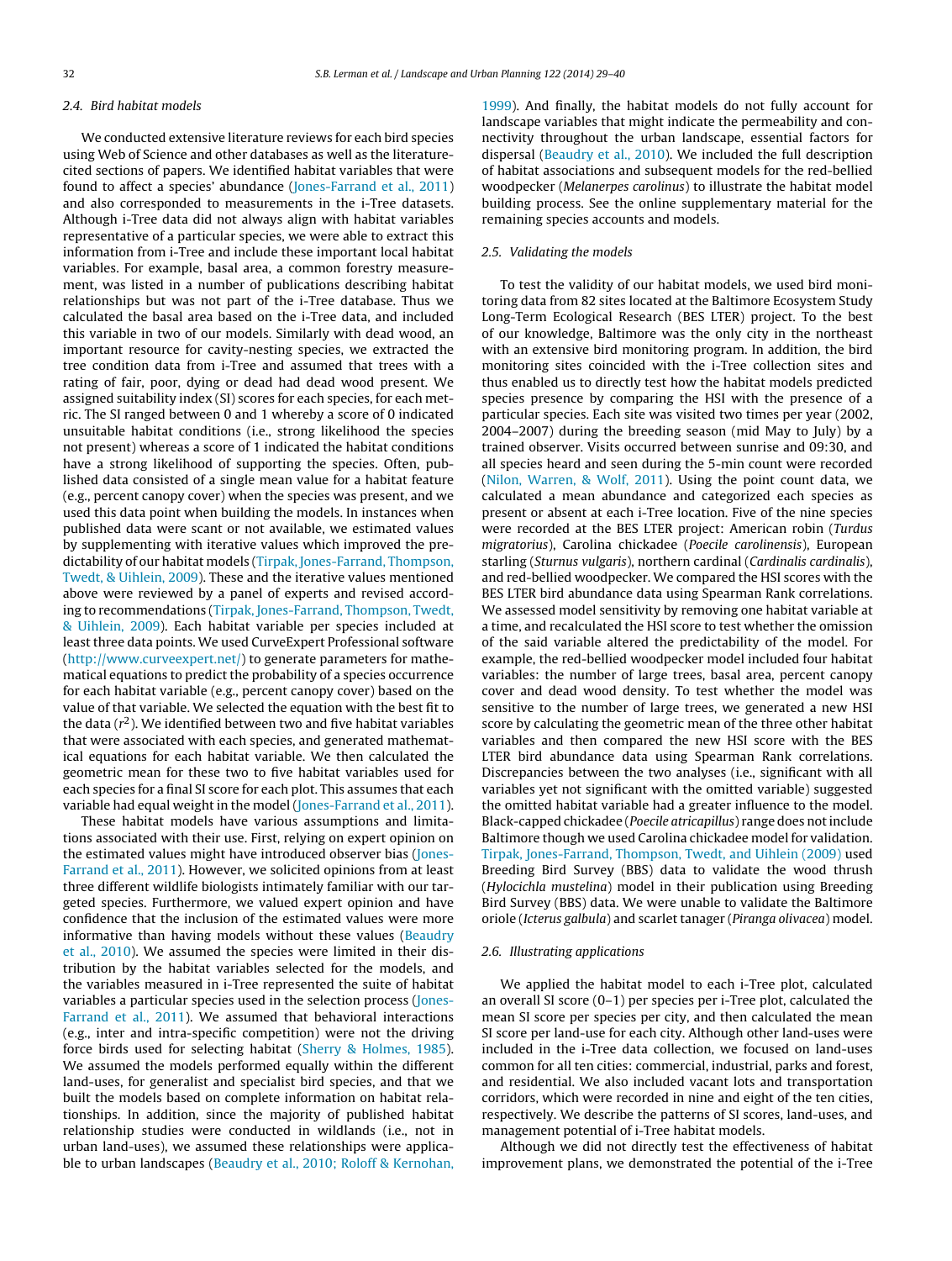<span id="page-4-0"></span>wildlife models to detect change in habitat conditions over time. For two cities (Baltimore, MD and Syracuse, NY), i-Tree data were collected at the same plot in 2001 and 2009. We used t-tests to determine whether the suitability for each land-use per city changed during the two data collection periods.

# **3. Results**

# 3.1. Suitability index summaries

We developed 27 variable functions that were incorporated to form habitat models for nine species (Table 3). Overall, Moorestown, NJ had the highest quality habitat for birds (city-wide score for all species combined: 0.28), Jersey City, NJ the lowest (citywide score: 0.14), and the remaining eight cities falling in between these SI scores ([Table](#page-5-0) 4). On average, Philadelphia, PA had the highest SI score for Carolina chickadee, red-bellied woodpecker, and wood thrush while Jersey City had the lowest SI score for Baltimore oriole, Carolina chickadee, European starling, red-bellied woodpecker, scarlet tanager, and wood thrush ([Table](#page-5-0) 4). Suitability within different land-uses varied for each species. Vacant lots, parks and forested land-uses had high SI scores for wood thrush, scarlet tanager, red-bellied woodpecker, and black-capped and Carolina chickadee. American robin had high SI scores for a variety of different land-uses and we did not discern any clear land-use signals. Industrial and commercial land-uses tended to score poorly with most species ([Table](#page-5-0) 4).

# 3.2. Habitat model example: red-bellied woodpecker

The habitat suitability index model for the red-bellied woodpecker included four variables: tree density per 0.04 ha, basal area per ha, density of dead wood per 0.04 ha, and percent canopy cover

per 0.04 ha. The species relies on forested areas and we included three variables to describe these habitat needs. [Adkins](#page-9-0) [Giese](#page-9-0) [and](#page-9-0) [Cuthbert](#page-9-0) [\(2003\)](#page-9-0) observed 24 trees per 0.04 ha and a basal area of  $34 \text{ m}^2/\text{ha}$  in oak forests of the Upper Midwest, while [Conner](#page-10-0) [\(1980\)](#page-10-0) observed 30 trees/0.04 ha and a basal area of  $14 \text{ m}^2/\text{ha}$  in oak-hickory forests around Blacksburg, VA. However, these studies did not discern tree size. We wanted the model to reflect the mean diameter of the cavity limb (21.6 cm; [Jackson,](#page-10-0) [1976\)](#page-10-0) so only included trees greater than 23 cm dbh and adjusted the densities to reflect these conditions [\(Table](#page-6-0) 5). We fit a rational function  $(0 - 0.0035 + (0.1606 \times \text{tree density}))/(1 + (-0.1417 \times \text{tree})$ density) + (0.0233  $\times$  tree density<sup>2</sup>)) where tree density represents the density of trees greater than 23 cm dbh within a 0.04 ha plot, through these data points to predict how habitat suitability varied with large tree density [\(Fig.](#page-6-0) 1). We assumed suitability was the lowest when trees were absent. Our inclusion of basal area for all trees greater than 6 cm dbh reflects the propensity for this species to prefer relatively dense forests [\(Shackelford,](#page-10-0) [Brown,](#page-10-0) [&](#page-10-0) [Conner,](#page-10-0) [2000;](#page-10-0) [Table](#page-6-0) 6). We fit a logistic function 0.9906/(1 + (47.9216  $\times$  exp( $-0.9689 \times$  basal area))) where basal area is  $m^2/h$ a and calculated for all trees greater than 6 cm dbh, through these data points to quantify the relationship between basal area and the SI score [\(Fig.](#page-6-0) 2).

Canopy coverage has the potential to predict habitat suitability. [DeGraaf,](#page-10-0) [Yamasaki,](#page-10-0) [Leak,](#page-10-0) [and](#page-10-0) [Lester](#page-10-0) [\(2006\)](#page-10-0) suggested that when canopy coverage exceeds 35%, the site provided suitable conditions for red-bellied woodpeckers. We based our assumed values for canopy cover on qualitative accounts and personal observations of the species in forested suburban and riparian areas, with lack of observations in areas with little to no canopy cover and areas with an extremely dense canopy cover [\(Table](#page-6-0) 7). We fit a rational function  $(-0.0371 + (0.0124 \times \text{percent} \text{canopy}))/(1 + (-0.0363 \times \text{percent} \text{canopy}) + (0.0005 \times \text{percent} \text{tan} \text{opl} \text{cent} \text{cos} \text{cent} \text{cos} \text{cent} \text{cos} \text{cent} \text{cos} \text{cent} \text{cos} \text{cent} \text{cos} \text{cent} \text{cos} \text{cent} \text{cos} \text{cent} \text{cos} \text{cent} \text{cos} \text{cent} \$ canopy))/(1 +  $(-0.0363 \times$  percent

#### **Table 3**

Habitat suitability equations for nine bird species in northeastern cities. Species codes as follows: AMRO, American robin; BAOR, Baltimore oriole; BCCH, black-capped chickadee; CACH, Carolina chickadee; EUST, European starling; NOCA, northern cardinal; RBWO, red-bellied woodpecker; SCTA, scarlet tanager; WOTH, wood thrush. Models with exp used base e.

| Species                  | Variable $(x)$      | Equation                                                                                                 |
|--------------------------|---------------------|----------------------------------------------------------------------------------------------------------|
| AMRO                     | %TREE               | $(0.6439054 + (-0.0023519694 \times x)) / (1 + (-0.031238306 \times x) + (0.00059471346 \times x^2))$    |
| AMRO                     | %GRASS M            | $1/(4.19182+(-0.083072 \times x)+(0.000538 \times x^2))$                                                 |
| <b>BAOR</b>              | %TREE               | $1.012735 \times \exp(0 - ((x - 35.4635207)^2)/(2 \times 15.3507889^2))$                                 |
| <b>BAOR</b>              | 23cm_DENS           | $(0.0377801 + (0.27942563 \times x))/(1 + (-0.4470676 \times x) + (0.13110269 \times x))$                |
| <b>BCCH</b>              | %TREE               | $1.002 \times \exp((0-((x)-63.568198)^2)/1795)$                                                          |
| <b>BCCH</b>              | <b>DEAD_DENS</b>    | $1.007/(1+(32.567 \times exp(-1.403x)))$                                                                 |
| <b>BCCH</b>              | MEAN_TOT HT_m       | $0.97572/(1+(11.742599 \times \exp(-0.48523169 \times)))$                                                |
| <b>CACH</b>              | %TREE               | $1.002 \times \exp((0-((x)-63.568198)^2)/1795)$                                                          |
| <b>CACH</b>              | <b>DEAD_DENS</b>    | $1.007/(1+(32.567 \times exp(-1.403x)))$                                                                 |
| <b>CACH</b>              | MEAN_TOT HT_m       | $0.97572/(1+(11.742599 \times exp(-0.48523169 \times)))$                                                 |
| <b>EUST</b>              | %BLDG               | $(-0.00035052 + (0.0148132 \times x))[(1 + (-0.0378391 \times x) + (0.00065325 \times x^2)) \times -0.1$ |
| <b>EUST</b>              | <b>DEAD_DENS</b>    | $0.800547 \times (1.2498289 - exp(-2.42900485 \times x))$                                                |
| <b>EUST</b>              | %GRASS M            | $1.02247/(1+(40.643183849 \times exp(-0.104376 \times x)))$                                              |
| <b>EUST</b>              | <b>TR_DENS_ALL</b>  | $(0.81293 + (-0.0879822662 \times x))[(1+(-0.3167288645 \times x) + (0.0546857954 \times x^2))$          |
| <b>NOCA</b>              | %TREE               | $(0.63133686 + (-0.005359156 \times x))/(1 + (-0.036974589 \times x) + (0.0006728828 \times x^2))$       |
| <b>NOCA</b>              | %SHRB               | $(0.00949075+(0.021340335\times x))/(1+(-0.02120201\times x)+(0.000432969\times x^2))$                   |
| <b>RBWO</b>              | BA <sub>-6</sub> cm | $0.9906/(1+(47.9216\times exp(-0.9689\times x)))$                                                        |
| <b>RBWO</b>              | %TREE               | $(-0.0371 + (0.0124 \times x))/(1 + (-0.0335 \times x) + (0.0005 \times x^2)) \times -0.1$               |
| <b>RBWO</b>              | <b>DEAD_DENS</b>    | $1/(1+(15.67 \times \exp(-5.338 \times x)))$                                                             |
| <b>RBWO</b>              | 23cm_DENS           | $(0-0.00347415+(0.160609\times x))/(1+(-0.141679\times x)+(0.0233308\times x^2))\times -0.1$             |
| <b>SCTA</b>              | BA <sub>-6</sub> cm | $1.0363/(1+(49.295\times exp(-0.1088\times x)))$                                                         |
| <b>SCTA</b>              | %TREE               | $1.00545/(1+(19,171.9801 \times \exp(-0.16936 \times x)))$                                               |
| <b>SCTA</b> <sup>a</sup> | <b>FOR_AREA</b>     | $((-0.0009840608\times4.3992415)+(1.6780139\times x^{0.25391}))/(4.3992+x^{0.2539122})$                  |
| <b>SCTA</b>              | 23cm_DENS           | $1.01622702/(1+(24,569.22035\times exp(-0.6493929\times x)))$                                            |
| <b>WOTH</b> <sup>a</sup> | FOR_1KM             | $1.003/(1+(224.7853\times exp(-0.1081\times(x))))$                                                       |
| <b>WOTH</b>              | %TREE               | $1.03163/(1+(141,241.64 \times \exp(-0.1531 \times x)))$                                                 |
| <b>WOTH</b>              | <b>SAP DENS</b>     | $(1.0401978/(1+(65.800186 \times exp(-0.758149 \times (x))))$                                            |

a These models that used landscape variables were not included in the SI calculations but will be incorporated into the i-Tree program, and analyzed when spatial data is available.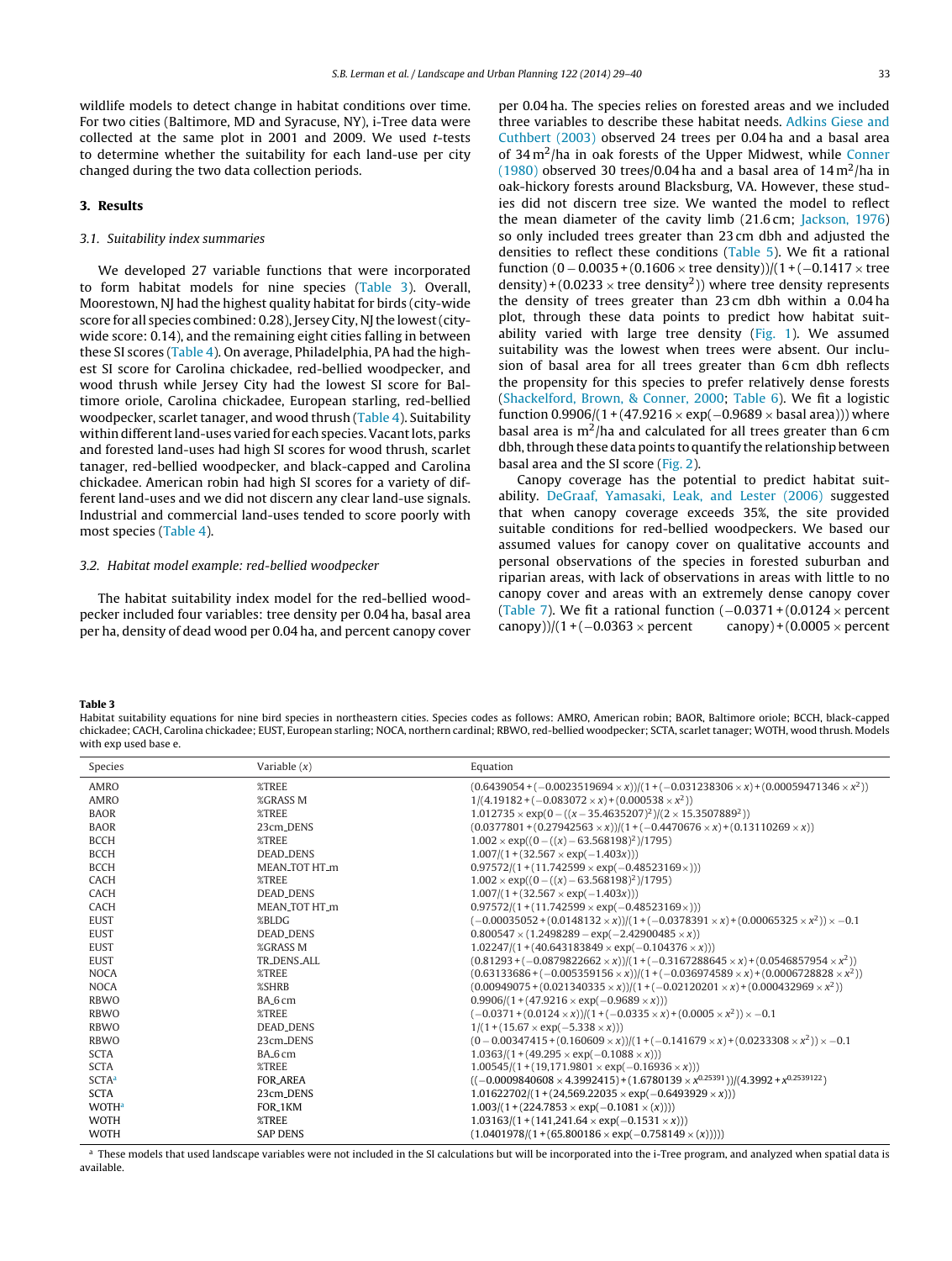<span id="page-5-0"></span>The suitability index (SI) scores for nine bird species in ten northeastern cities, for different urban land-uses. City SI score is the mean score per species and per city. Species codes as follows: AMRO, American robin; BAOR, Baltimore oriole; BCCH, black-capped chickadee; CACH, Carolina chickadee; EUST, European starling; NOCA, northern cardinal; RBWO, red-bellied woodpecker; SCTA, scarlet tanager; WOTH, wood thrush.

| <b>CITY SI SCORE</b><br>Baltimore, MD<br>195<br>0.52<br>0.25<br>0.25<br>0.25<br>0.24<br>0.20<br>0.01<br>0.10<br>0.22<br>0.43<br>0.08<br>0.18<br>0.06<br>0.00<br>0.01<br>0.12<br>Commercial<br>Baltimore, MD<br>0.11<br>0.10<br>41<br>0.63<br>0.13<br>0.25<br>0.06<br>0.00<br>0.18<br>Industrial<br>Baltimore, MD<br>14<br>0.15<br>0.24<br>0.01<br>Park<br>22<br>0.43<br>0.24<br>0.43<br>0.18<br>0.20<br>0.37<br>0.04<br>0.44<br>0.26<br>Baltimore, MD<br>Residential<br>90<br>0.57<br>0.33<br>0.26<br>0.35<br>0.32<br>0.22<br>0.01<br>0.06<br>0.27<br>Baltimore, MD<br>0.45<br>0.23<br>0.29<br>0.20<br>0.32<br>0.09<br>0.16<br>0.03<br>0.15<br>Transportation<br>Baltimore, MD<br>16<br>0.51<br>0.49<br>0.24<br>Baltimore, MD<br>5<br>0.26<br>0.07<br>0.55<br>0.26<br>0.00<br>0.02<br>Vacant<br>220<br>0.49<br>0.29<br>0.27<br>0.06<br>0.21<br><b>CITY SI SCORE</b><br>Boston, MA<br>0.19<br>0.21<br>0.26<br>0.01<br>0.63<br>0.26<br>0.25<br>Boston, MA<br>13<br>0.31<br>0.38<br>0.22<br>0.26<br>0.01<br>0.09<br>Commercial<br>0.20<br>0.20<br>Industrial<br>23<br>0.51<br>0.26<br>0.21<br>0.25<br>0.16<br>0.01<br>0.02<br>Boston, MA<br>0.60<br>0.28<br>0.22<br>Park<br>35<br>0.25<br>0.27<br>0.14<br>0.27<br>0.01<br>0.06<br>Boston, MA<br>0.47<br>0.41<br>0.26<br>Residential<br>Boston, MA<br>62<br>0.36<br>0.13<br>0.30<br>0.41<br>0.01<br>0.09<br>0.51<br>10<br>0.11<br>0.12<br>0.11<br>0.07<br>0.00<br>0.00<br>0.12<br>Transportation<br>Boston, MA<br>0.13<br>0.34<br>0.24<br>28<br>0.50<br>0.01<br>0.21<br>0.49<br>0.03<br>0.22<br>0.23<br>Vacant<br>Boston, MA<br>CITY SI SCORE<br>0.47<br>0.04<br>0.00<br>0.01<br>0.14<br>Jersey City, NJ<br>230<br>0.11<br>0.15<br>0.18<br>0.16<br>0.43<br>0.06<br>0.07<br>0.09<br>Jersey City, NJ<br>29<br>0.09<br>0.10<br>0.01<br>0.00<br>0.00<br>Commercial<br>0.39<br>0.05<br>0.07<br>Industrial<br>Jersey City, NJ<br>$\overline{4}$<br>0.06<br>0.01<br>0.08<br>0.01<br>0.00<br>0.00<br>Park<br>Jersey City, NJ<br>33<br>0.57<br>0.08<br>0.16<br>0.28<br>0.09<br>0.06<br>0.00<br>0.03<br>0.15<br>0.47<br>0.17<br>0.21<br>0.07<br>0.00<br>0.02<br>0.19<br>Residential<br>Jersey City, NJ<br>64<br>0.26<br>0.29<br>Jersey City, NJ<br>25<br>0.46<br>0.08<br>0.16<br>0.06<br>0.10<br>0.02<br>0.00<br>0.00<br>0.10<br>Transportation<br>0.09<br>Jersey City, NJ<br>13<br>0.42<br>0.09<br>0.17<br>0.01<br>0.10<br>0.02<br>0.00<br>0.00<br>Vacant<br><b>CITY SI SCORE</b><br>206<br>0.49<br>0.17<br>0.33<br>0.21<br>0.47<br>0.32<br>0.03<br>0.17<br>0.28<br>Moorestown, NJ<br>0.20<br>0.20<br>0.03<br>0.25<br>Commercial<br>Moorestown, NJ<br>31<br>0.50<br>0.18<br>0.66<br>0.14<br>0.01<br>Industrial<br>$\overline{4}$<br>0.56<br>0.09<br>0.11<br>0.17<br>0.66<br>0.02<br>0.00<br>0.00<br>0.22<br>Moorestown, NJ<br>Park<br>45<br>0.44<br>0.07<br>0.41<br>0.18<br>0.35<br>0.41<br>0.08<br>0.33<br>0.28<br>Moorestown, NJ<br>Residential<br>103<br>0.56<br>0.25<br>0.34<br>0.28<br>0.50<br>0.33<br>0.02<br>0.10<br>0.31<br>Moorestown, NJ<br>0.05<br>0.81<br>0.06<br>0.41<br>0.63<br>0.01<br>0.00<br>0.00<br>0.28<br>Transportation<br>Moorestown, NJ<br>$\mathbf{1}$<br><b>CITY SI SCORE</b><br>0.46<br>0.20<br>0.20<br>0.20<br>0.21<br>0.17<br>0.01<br>0.06<br>0.18<br>New York City<br>214<br>0.84<br>0.20<br>0.21<br>Commercial<br>New York City<br>6<br>0.13<br>0.42<br>0.22<br>0.05<br>0.00<br>0.00<br>Industrial<br>New York City<br>12<br>0.48<br>0.22<br>0.18<br>0.24<br>0.15<br>0.13<br>0.00<br>0.03<br>0.18<br>0.29<br>Park<br>New York City<br>33<br>0.45<br>0.13<br>0.26<br>0.17<br>0.19<br>0.02<br>0.13<br>0.19<br>Residential<br>New York City<br>76<br>0.50<br>0.35<br>0.25<br>0.32<br>0.28<br>0.27<br>0.01<br>0.03<br>0.26<br>Vacant<br>New York City<br>53<br>0.38<br>0.10<br>0.20<br>0.03<br>0.17<br>0.19<br>0.02<br>0.10<br>0.13<br>0.42<br>0.19<br>0.22<br>0.39<br>0.03<br>0.21<br>0.26<br><b>CITY SI SCORE</b><br>Philadelphia, PA<br>213<br>0.48<br>0.25<br>0.75<br>0.20<br>0.00<br>0.29<br>Philadelphia, PA<br>3<br>0.41<br>0.30<br>0.54<br>0.29<br>0.00<br>Commercial<br>0.49<br>Industrial<br>Philadelphia, PA<br>19<br>0.14<br>0.25<br>0.34<br>0.14<br>0.17<br>0.00<br>0.05<br>0.19<br>0.28<br>0.30<br>Park<br>Philadelphia, PA<br>53<br>0.13<br>0.74<br>0.10<br>0.17<br>0.69<br>0.07<br>0.54<br>0.33<br>Residential<br>Philadelphia, PA<br>62<br>0.57<br>0.40<br>0.52<br>0.26<br>0.30<br>0.00<br>0.02<br>0.31<br>0.44<br>Philadelphia, PA<br>0.17<br>0.20<br>0.08<br>0.24<br>0.09<br>0.00<br>0.00<br>0.14<br>Transportation<br>10<br>0.31<br>0.22<br>Vacant<br>Philadelphia, PA<br>50<br>0.10<br>0.54<br>0.03<br>0.26<br>0.42<br>0.03<br>0.29<br><b>CITY SI SCORE</b><br>0.50<br>0.20<br>0.01<br>0.22<br>Scranton, PA<br>191<br>0.25<br>0.23<br>0.23<br>0.22<br>0.16<br>0.47<br>0.20<br>0.05<br>Commercial<br>Scranton, PA<br>32<br>0.15<br>0.10<br>0.16<br>0.00<br>0.01<br>0.14<br>Industrial<br>0.49<br>0.15<br>0.19<br>0.15<br>0.04<br>0.00<br>0.00<br>0.14<br>Scranton, PA<br>11<br>0.10<br>9<br>0.54<br>0.29<br>0.26<br>Park<br>0.33<br>0.25<br>0.25<br>0.35<br>0.01<br>0.29<br>Scranton, PA<br>0.23<br>Residential<br>94<br>0.56<br>0.18<br>0.19<br>0.44<br>0.22<br>0.13<br>0.01<br>0.06<br>Scranton, PA<br>13<br>0.44<br>0.16<br>0.16<br>0.05<br>0.18<br>0.10<br>0.00<br>0.03<br>0.13<br>Transportation<br>Scranton, PA<br>29<br>0.26<br>0.10<br>0.53<br>0.02<br>0.17<br>0.48<br>0.03<br>0.61<br>0.25<br>Scranton, PA<br>Vacant<br>200<br>0.58<br>0.18<br>0.29<br>0.30<br>0.25<br>0.00<br>0.12<br>0.23<br><b>CITY SI SCORE</b><br>Syracuse, NY<br>0.14<br>Syracuse, NY<br>15<br>0.45<br>0.11<br>0.14<br>0.22<br>0.18<br>0.07<br>0.00<br>0.00<br>0.15<br>Commercial<br>Industrial<br>Syracuse, NY<br>18<br>0.57<br>0.11<br>0.27<br>0.27<br>0.16<br>0.08<br>0.00<br>0.22<br>0.21<br>Park<br>Syracuse, NY<br>7<br>0.67<br>0.26<br>0.17<br>0.42<br>0.12<br>0.19<br>0.00<br>0.01<br>0.21<br>Residential<br>Syracuse, NY<br>113<br>0.64<br>0.20<br>0.24<br>0.38<br>0.26<br>0.12<br>0.00<br>0.03<br>0.24<br>9<br>0.50<br>0.04<br>Transportation<br>Syracuse, NY<br>0.13<br>0.22<br>0.07<br>0.51<br>0.00<br>0.01<br>0.17<br>Vacant<br>Syracuse, NY<br>30<br>0.40<br>0.11<br>0.50<br>0.10<br>0.17<br>0.21<br>0.01<br>0.46<br>0.23<br><b>CITY SI SCORE</b><br>Washington, DC<br>201<br>0.50<br>0.31<br>0.26<br>0.23<br>0.22<br>0.31<br>0.07<br>0.06<br>0.23<br>Washington, DC<br>Commercial<br>10<br>0.43<br>0.15<br>0.12<br>0.17<br>0.21<br>0.09<br>0.00<br>0.00<br>0.15<br>Washington, DC<br>0.46<br>0.19<br>Industrial<br>7<br>0.10<br>0.16<br>0.21<br>0.08<br>0.00<br>0.00<br>0.15<br>Park<br>Washington, DC<br>53<br>0.46<br>0.24<br>0.33<br>0.15<br>0.24<br>0.41<br>0.17<br>0.15<br>0.24<br>Washington, DC<br>Residential<br>91<br>0.50<br>0.44<br>0.27<br>0.20<br>0.30<br>0.36<br>0.03<br>0.03<br>0.26<br>0.23<br><b>CITY SI SCORE</b><br>Woodbridge, NJ<br>215<br>0.52<br>0.27<br>0.21<br>0.07<br>0.24<br>0.01<br>0.12<br>0.20<br>Commercial<br>Woodbridge, NJ<br>20<br>0.45<br>0.19<br>0.16<br>0.14<br>0.08<br>0.14<br>0.01<br>0.06<br>0.15<br>0.09<br>0.08<br>Industrial<br>Woodbridge, NJ<br>5<br>0.43<br>0.09<br>0.01<br>0.09<br>0.01<br>0.00<br>0.00<br>Park<br>Woodbridge, NJ<br>29<br>0.32<br>0.10<br>0.56<br>0.13<br>0.03<br>0.59<br>0.07<br>0.48<br>0.25<br>Woodbridge, NJ<br>0.64<br>0.24<br>Residential<br>98<br>0.35<br>0.27<br>0.32<br>0.08<br>0.01<br>0.04<br>0.24<br>Woodbridge, NJ<br>22<br>0.50<br>0.04<br>0.00<br>Transportation<br>0.11<br>0.13<br>0.13<br>0.08<br>0.05<br>0.12 | Land use | City | $\sqrt{n}$ | AMRO | <b>BAOR</b> | <b>CACH</b> | <b>EUST</b> | <b>NOCA</b> | <b>RBWO</b> | <b>SCTA</b> | <b>WOTH</b> | <b>MEAN</b> |
|---------------------------------------------------------------------------------------------------------------------------------------------------------------------------------------------------------------------------------------------------------------------------------------------------------------------------------------------------------------------------------------------------------------------------------------------------------------------------------------------------------------------------------------------------------------------------------------------------------------------------------------------------------------------------------------------------------------------------------------------------------------------------------------------------------------------------------------------------------------------------------------------------------------------------------------------------------------------------------------------------------------------------------------------------------------------------------------------------------------------------------------------------------------------------------------------------------------------------------------------------------------------------------------------------------------------------------------------------------------------------------------------------------------------------------------------------------------------------------------------------------------------------------------------------------------------------------------------------------------------------------------------------------------------------------------------------------------------------------------------------------------------------------------------------------------------------------------------------------------------------------------------------------------------------------------------------------------------------------------------------------------------------------------------------------------------------------------------------------------------------------------------------------------------------------------------------------------------------------------------------------------------------------------------------------------------------------------------------------------------------------------------------------------------------------------------------------------------------------------------------------------------------------------------------------------------------------------------------------------------------------------------------------------------------------------------------------------------------------------------------------------------------------------------------------------------------------------------------------------------------------------------------------------------------------------------------------------------------------------------------------------------------------------------------------------------------------------------------------------------------------------------------------------------------------------------------------------------------------------------------------------------------------------------------------------------------------------------------------------------------------------------------------------------------------------------------------------------------------------------------------------------------------------------------------------------------------------------------------------------------------------------------------------------------------------------------------------------------------------------------------------------------------------------------------------------------------------------------------------------------------------------------------------------------------------------------------------------------------------------------------------------------------------------------------------------------------------------------------------------------------------------------------------------------------------------------------------------------------------------------------------------------------------------------------------------------------------------------------------------------------------------------------------------------------------------------------------------------------------------------------------------------------------------------------------------------------------------------------------------------------------------------------------------------------------------------------------------------------------------------------------------------------------------------------------------------------------------------------------------------------------------------------------------------------------------------------------------------------------------------------------------------------------------------------------------------------------------------------------------------------------------------------------------------------------------------------------------------------------------------------------------------------------------------------------------------------------------------------------------------------------------------------------------------------------------------------------------------------------------------------------------------------------------------------------------------------------------------------------------------------------------------------------------------------------------------------------------------------------------------------------------------------------------------------------------------------------------------------------------------------------------------------------------------------------------------------------------------------------------------------------------------------------------------------------------------------------------------------------------------------------------------------------------------------------------------------------------------------------------------------------------------------------------------------------------------------------------------------------------------------------------------------------------------------------------------------------------------------------------------------------------------------------------------------------------------------------------------------------------------------------------------------------------------------------------------------------------------------------------------------------------------------------------------------------------------------------------------------------------------------------------------------------------------------------------------------------------------------------------------------------------------------------------------------------------------------------------------------------------------------------------------------------------------------------------------------------------------------------------------------------------------------------------------------------------------------------------------------------------------------------------------------------------------------------------------------------------------------|----------|------|------------|------|-------------|-------------|-------------|-------------|-------------|-------------|-------------|-------------|
|                                                                                                                                                                                                                                                                                                                                                                                                                                                                                                                                                                                                                                                                                                                                                                                                                                                                                                                                                                                                                                                                                                                                                                                                                                                                                                                                                                                                                                                                                                                                                                                                                                                                                                                                                                                                                                                                                                                                                                                                                                                                                                                                                                                                                                                                                                                                                                                                                                                                                                                                                                                                                                                                                                                                                                                                                                                                                                                                                                                                                                                                                                                                                                                                                                                                                                                                                                                                                                                                                                                                                                                                                                                                                                                                                                                                                                                                                                                                                                                                                                                                                                                                                                                                                                                                                                                                                                                                                                                                                                                                                                                                                                                                                                                                                                                                                                                                                                                                                                                                                                                                                                                                                                                                                                                                                                                                                                                                                                                                                                                                                                                                                                                                                                                                                                                                                                                                                                                                                                                                                                                                                                                                                                                                                                                                                                                                                                                                                                                                                                                                                                                                                                                                                                                                                                                                                                                                                                                                                                                                                                                                                                                                                                                                                                                                                                                                                                                                                                                                                 |          |      |            |      |             |             |             |             |             |             |             |             |
|                                                                                                                                                                                                                                                                                                                                                                                                                                                                                                                                                                                                                                                                                                                                                                                                                                                                                                                                                                                                                                                                                                                                                                                                                                                                                                                                                                                                                                                                                                                                                                                                                                                                                                                                                                                                                                                                                                                                                                                                                                                                                                                                                                                                                                                                                                                                                                                                                                                                                                                                                                                                                                                                                                                                                                                                                                                                                                                                                                                                                                                                                                                                                                                                                                                                                                                                                                                                                                                                                                                                                                                                                                                                                                                                                                                                                                                                                                                                                                                                                                                                                                                                                                                                                                                                                                                                                                                                                                                                                                                                                                                                                                                                                                                                                                                                                                                                                                                                                                                                                                                                                                                                                                                                                                                                                                                                                                                                                                                                                                                                                                                                                                                                                                                                                                                                                                                                                                                                                                                                                                                                                                                                                                                                                                                                                                                                                                                                                                                                                                                                                                                                                                                                                                                                                                                                                                                                                                                                                                                                                                                                                                                                                                                                                                                                                                                                                                                                                                                                                 |          |      |            |      |             |             |             |             |             |             |             |             |
|                                                                                                                                                                                                                                                                                                                                                                                                                                                                                                                                                                                                                                                                                                                                                                                                                                                                                                                                                                                                                                                                                                                                                                                                                                                                                                                                                                                                                                                                                                                                                                                                                                                                                                                                                                                                                                                                                                                                                                                                                                                                                                                                                                                                                                                                                                                                                                                                                                                                                                                                                                                                                                                                                                                                                                                                                                                                                                                                                                                                                                                                                                                                                                                                                                                                                                                                                                                                                                                                                                                                                                                                                                                                                                                                                                                                                                                                                                                                                                                                                                                                                                                                                                                                                                                                                                                                                                                                                                                                                                                                                                                                                                                                                                                                                                                                                                                                                                                                                                                                                                                                                                                                                                                                                                                                                                                                                                                                                                                                                                                                                                                                                                                                                                                                                                                                                                                                                                                                                                                                                                                                                                                                                                                                                                                                                                                                                                                                                                                                                                                                                                                                                                                                                                                                                                                                                                                                                                                                                                                                                                                                                                                                                                                                                                                                                                                                                                                                                                                                                 |          |      |            |      |             |             |             |             |             |             |             |             |
|                                                                                                                                                                                                                                                                                                                                                                                                                                                                                                                                                                                                                                                                                                                                                                                                                                                                                                                                                                                                                                                                                                                                                                                                                                                                                                                                                                                                                                                                                                                                                                                                                                                                                                                                                                                                                                                                                                                                                                                                                                                                                                                                                                                                                                                                                                                                                                                                                                                                                                                                                                                                                                                                                                                                                                                                                                                                                                                                                                                                                                                                                                                                                                                                                                                                                                                                                                                                                                                                                                                                                                                                                                                                                                                                                                                                                                                                                                                                                                                                                                                                                                                                                                                                                                                                                                                                                                                                                                                                                                                                                                                                                                                                                                                                                                                                                                                                                                                                                                                                                                                                                                                                                                                                                                                                                                                                                                                                                                                                                                                                                                                                                                                                                                                                                                                                                                                                                                                                                                                                                                                                                                                                                                                                                                                                                                                                                                                                                                                                                                                                                                                                                                                                                                                                                                                                                                                                                                                                                                                                                                                                                                                                                                                                                                                                                                                                                                                                                                                                                 |          |      |            |      |             |             |             |             |             |             |             |             |
|                                                                                                                                                                                                                                                                                                                                                                                                                                                                                                                                                                                                                                                                                                                                                                                                                                                                                                                                                                                                                                                                                                                                                                                                                                                                                                                                                                                                                                                                                                                                                                                                                                                                                                                                                                                                                                                                                                                                                                                                                                                                                                                                                                                                                                                                                                                                                                                                                                                                                                                                                                                                                                                                                                                                                                                                                                                                                                                                                                                                                                                                                                                                                                                                                                                                                                                                                                                                                                                                                                                                                                                                                                                                                                                                                                                                                                                                                                                                                                                                                                                                                                                                                                                                                                                                                                                                                                                                                                                                                                                                                                                                                                                                                                                                                                                                                                                                                                                                                                                                                                                                                                                                                                                                                                                                                                                                                                                                                                                                                                                                                                                                                                                                                                                                                                                                                                                                                                                                                                                                                                                                                                                                                                                                                                                                                                                                                                                                                                                                                                                                                                                                                                                                                                                                                                                                                                                                                                                                                                                                                                                                                                                                                                                                                                                                                                                                                                                                                                                                                 |          |      |            |      |             |             |             |             |             |             |             |             |
|                                                                                                                                                                                                                                                                                                                                                                                                                                                                                                                                                                                                                                                                                                                                                                                                                                                                                                                                                                                                                                                                                                                                                                                                                                                                                                                                                                                                                                                                                                                                                                                                                                                                                                                                                                                                                                                                                                                                                                                                                                                                                                                                                                                                                                                                                                                                                                                                                                                                                                                                                                                                                                                                                                                                                                                                                                                                                                                                                                                                                                                                                                                                                                                                                                                                                                                                                                                                                                                                                                                                                                                                                                                                                                                                                                                                                                                                                                                                                                                                                                                                                                                                                                                                                                                                                                                                                                                                                                                                                                                                                                                                                                                                                                                                                                                                                                                                                                                                                                                                                                                                                                                                                                                                                                                                                                                                                                                                                                                                                                                                                                                                                                                                                                                                                                                                                                                                                                                                                                                                                                                                                                                                                                                                                                                                                                                                                                                                                                                                                                                                                                                                                                                                                                                                                                                                                                                                                                                                                                                                                                                                                                                                                                                                                                                                                                                                                                                                                                                                                 |          |      |            |      |             |             |             |             |             |             |             |             |
|                                                                                                                                                                                                                                                                                                                                                                                                                                                                                                                                                                                                                                                                                                                                                                                                                                                                                                                                                                                                                                                                                                                                                                                                                                                                                                                                                                                                                                                                                                                                                                                                                                                                                                                                                                                                                                                                                                                                                                                                                                                                                                                                                                                                                                                                                                                                                                                                                                                                                                                                                                                                                                                                                                                                                                                                                                                                                                                                                                                                                                                                                                                                                                                                                                                                                                                                                                                                                                                                                                                                                                                                                                                                                                                                                                                                                                                                                                                                                                                                                                                                                                                                                                                                                                                                                                                                                                                                                                                                                                                                                                                                                                                                                                                                                                                                                                                                                                                                                                                                                                                                                                                                                                                                                                                                                                                                                                                                                                                                                                                                                                                                                                                                                                                                                                                                                                                                                                                                                                                                                                                                                                                                                                                                                                                                                                                                                                                                                                                                                                                                                                                                                                                                                                                                                                                                                                                                                                                                                                                                                                                                                                                                                                                                                                                                                                                                                                                                                                                                                 |          |      |            |      |             |             |             |             |             |             |             |             |
|                                                                                                                                                                                                                                                                                                                                                                                                                                                                                                                                                                                                                                                                                                                                                                                                                                                                                                                                                                                                                                                                                                                                                                                                                                                                                                                                                                                                                                                                                                                                                                                                                                                                                                                                                                                                                                                                                                                                                                                                                                                                                                                                                                                                                                                                                                                                                                                                                                                                                                                                                                                                                                                                                                                                                                                                                                                                                                                                                                                                                                                                                                                                                                                                                                                                                                                                                                                                                                                                                                                                                                                                                                                                                                                                                                                                                                                                                                                                                                                                                                                                                                                                                                                                                                                                                                                                                                                                                                                                                                                                                                                                                                                                                                                                                                                                                                                                                                                                                                                                                                                                                                                                                                                                                                                                                                                                                                                                                                                                                                                                                                                                                                                                                                                                                                                                                                                                                                                                                                                                                                                                                                                                                                                                                                                                                                                                                                                                                                                                                                                                                                                                                                                                                                                                                                                                                                                                                                                                                                                                                                                                                                                                                                                                                                                                                                                                                                                                                                                                                 |          |      |            |      |             |             |             |             |             |             |             |             |
|                                                                                                                                                                                                                                                                                                                                                                                                                                                                                                                                                                                                                                                                                                                                                                                                                                                                                                                                                                                                                                                                                                                                                                                                                                                                                                                                                                                                                                                                                                                                                                                                                                                                                                                                                                                                                                                                                                                                                                                                                                                                                                                                                                                                                                                                                                                                                                                                                                                                                                                                                                                                                                                                                                                                                                                                                                                                                                                                                                                                                                                                                                                                                                                                                                                                                                                                                                                                                                                                                                                                                                                                                                                                                                                                                                                                                                                                                                                                                                                                                                                                                                                                                                                                                                                                                                                                                                                                                                                                                                                                                                                                                                                                                                                                                                                                                                                                                                                                                                                                                                                                                                                                                                                                                                                                                                                                                                                                                                                                                                                                                                                                                                                                                                                                                                                                                                                                                                                                                                                                                                                                                                                                                                                                                                                                                                                                                                                                                                                                                                                                                                                                                                                                                                                                                                                                                                                                                                                                                                                                                                                                                                                                                                                                                                                                                                                                                                                                                                                                                 |          |      |            |      |             |             |             |             |             |             |             |             |
|                                                                                                                                                                                                                                                                                                                                                                                                                                                                                                                                                                                                                                                                                                                                                                                                                                                                                                                                                                                                                                                                                                                                                                                                                                                                                                                                                                                                                                                                                                                                                                                                                                                                                                                                                                                                                                                                                                                                                                                                                                                                                                                                                                                                                                                                                                                                                                                                                                                                                                                                                                                                                                                                                                                                                                                                                                                                                                                                                                                                                                                                                                                                                                                                                                                                                                                                                                                                                                                                                                                                                                                                                                                                                                                                                                                                                                                                                                                                                                                                                                                                                                                                                                                                                                                                                                                                                                                                                                                                                                                                                                                                                                                                                                                                                                                                                                                                                                                                                                                                                                                                                                                                                                                                                                                                                                                                                                                                                                                                                                                                                                                                                                                                                                                                                                                                                                                                                                                                                                                                                                                                                                                                                                                                                                                                                                                                                                                                                                                                                                                                                                                                                                                                                                                                                                                                                                                                                                                                                                                                                                                                                                                                                                                                                                                                                                                                                                                                                                                                                 |          |      |            |      |             |             |             |             |             |             |             |             |
|                                                                                                                                                                                                                                                                                                                                                                                                                                                                                                                                                                                                                                                                                                                                                                                                                                                                                                                                                                                                                                                                                                                                                                                                                                                                                                                                                                                                                                                                                                                                                                                                                                                                                                                                                                                                                                                                                                                                                                                                                                                                                                                                                                                                                                                                                                                                                                                                                                                                                                                                                                                                                                                                                                                                                                                                                                                                                                                                                                                                                                                                                                                                                                                                                                                                                                                                                                                                                                                                                                                                                                                                                                                                                                                                                                                                                                                                                                                                                                                                                                                                                                                                                                                                                                                                                                                                                                                                                                                                                                                                                                                                                                                                                                                                                                                                                                                                                                                                                                                                                                                                                                                                                                                                                                                                                                                                                                                                                                                                                                                                                                                                                                                                                                                                                                                                                                                                                                                                                                                                                                                                                                                                                                                                                                                                                                                                                                                                                                                                                                                                                                                                                                                                                                                                                                                                                                                                                                                                                                                                                                                                                                                                                                                                                                                                                                                                                                                                                                                                                 |          |      |            |      |             |             |             |             |             |             |             |             |
|                                                                                                                                                                                                                                                                                                                                                                                                                                                                                                                                                                                                                                                                                                                                                                                                                                                                                                                                                                                                                                                                                                                                                                                                                                                                                                                                                                                                                                                                                                                                                                                                                                                                                                                                                                                                                                                                                                                                                                                                                                                                                                                                                                                                                                                                                                                                                                                                                                                                                                                                                                                                                                                                                                                                                                                                                                                                                                                                                                                                                                                                                                                                                                                                                                                                                                                                                                                                                                                                                                                                                                                                                                                                                                                                                                                                                                                                                                                                                                                                                                                                                                                                                                                                                                                                                                                                                                                                                                                                                                                                                                                                                                                                                                                                                                                                                                                                                                                                                                                                                                                                                                                                                                                                                                                                                                                                                                                                                                                                                                                                                                                                                                                                                                                                                                                                                                                                                                                                                                                                                                                                                                                                                                                                                                                                                                                                                                                                                                                                                                                                                                                                                                                                                                                                                                                                                                                                                                                                                                                                                                                                                                                                                                                                                                                                                                                                                                                                                                                                                 |          |      |            |      |             |             |             |             |             |             |             |             |
|                                                                                                                                                                                                                                                                                                                                                                                                                                                                                                                                                                                                                                                                                                                                                                                                                                                                                                                                                                                                                                                                                                                                                                                                                                                                                                                                                                                                                                                                                                                                                                                                                                                                                                                                                                                                                                                                                                                                                                                                                                                                                                                                                                                                                                                                                                                                                                                                                                                                                                                                                                                                                                                                                                                                                                                                                                                                                                                                                                                                                                                                                                                                                                                                                                                                                                                                                                                                                                                                                                                                                                                                                                                                                                                                                                                                                                                                                                                                                                                                                                                                                                                                                                                                                                                                                                                                                                                                                                                                                                                                                                                                                                                                                                                                                                                                                                                                                                                                                                                                                                                                                                                                                                                                                                                                                                                                                                                                                                                                                                                                                                                                                                                                                                                                                                                                                                                                                                                                                                                                                                                                                                                                                                                                                                                                                                                                                                                                                                                                                                                                                                                                                                                                                                                                                                                                                                                                                                                                                                                                                                                                                                                                                                                                                                                                                                                                                                                                                                                                                 |          |      |            |      |             |             |             |             |             |             |             |             |
|                                                                                                                                                                                                                                                                                                                                                                                                                                                                                                                                                                                                                                                                                                                                                                                                                                                                                                                                                                                                                                                                                                                                                                                                                                                                                                                                                                                                                                                                                                                                                                                                                                                                                                                                                                                                                                                                                                                                                                                                                                                                                                                                                                                                                                                                                                                                                                                                                                                                                                                                                                                                                                                                                                                                                                                                                                                                                                                                                                                                                                                                                                                                                                                                                                                                                                                                                                                                                                                                                                                                                                                                                                                                                                                                                                                                                                                                                                                                                                                                                                                                                                                                                                                                                                                                                                                                                                                                                                                                                                                                                                                                                                                                                                                                                                                                                                                                                                                                                                                                                                                                                                                                                                                                                                                                                                                                                                                                                                                                                                                                                                                                                                                                                                                                                                                                                                                                                                                                                                                                                                                                                                                                                                                                                                                                                                                                                                                                                                                                                                                                                                                                                                                                                                                                                                                                                                                                                                                                                                                                                                                                                                                                                                                                                                                                                                                                                                                                                                                                                 |          |      |            |      |             |             |             |             |             |             |             |             |
|                                                                                                                                                                                                                                                                                                                                                                                                                                                                                                                                                                                                                                                                                                                                                                                                                                                                                                                                                                                                                                                                                                                                                                                                                                                                                                                                                                                                                                                                                                                                                                                                                                                                                                                                                                                                                                                                                                                                                                                                                                                                                                                                                                                                                                                                                                                                                                                                                                                                                                                                                                                                                                                                                                                                                                                                                                                                                                                                                                                                                                                                                                                                                                                                                                                                                                                                                                                                                                                                                                                                                                                                                                                                                                                                                                                                                                                                                                                                                                                                                                                                                                                                                                                                                                                                                                                                                                                                                                                                                                                                                                                                                                                                                                                                                                                                                                                                                                                                                                                                                                                                                                                                                                                                                                                                                                                                                                                                                                                                                                                                                                                                                                                                                                                                                                                                                                                                                                                                                                                                                                                                                                                                                                                                                                                                                                                                                                                                                                                                                                                                                                                                                                                                                                                                                                                                                                                                                                                                                                                                                                                                                                                                                                                                                                                                                                                                                                                                                                                                                 |          |      |            |      |             |             |             |             |             |             |             |             |
|                                                                                                                                                                                                                                                                                                                                                                                                                                                                                                                                                                                                                                                                                                                                                                                                                                                                                                                                                                                                                                                                                                                                                                                                                                                                                                                                                                                                                                                                                                                                                                                                                                                                                                                                                                                                                                                                                                                                                                                                                                                                                                                                                                                                                                                                                                                                                                                                                                                                                                                                                                                                                                                                                                                                                                                                                                                                                                                                                                                                                                                                                                                                                                                                                                                                                                                                                                                                                                                                                                                                                                                                                                                                                                                                                                                                                                                                                                                                                                                                                                                                                                                                                                                                                                                                                                                                                                                                                                                                                                                                                                                                                                                                                                                                                                                                                                                                                                                                                                                                                                                                                                                                                                                                                                                                                                                                                                                                                                                                                                                                                                                                                                                                                                                                                                                                                                                                                                                                                                                                                                                                                                                                                                                                                                                                                                                                                                                                                                                                                                                                                                                                                                                                                                                                                                                                                                                                                                                                                                                                                                                                                                                                                                                                                                                                                                                                                                                                                                                                                 |          |      |            |      |             |             |             |             |             |             |             |             |
|                                                                                                                                                                                                                                                                                                                                                                                                                                                                                                                                                                                                                                                                                                                                                                                                                                                                                                                                                                                                                                                                                                                                                                                                                                                                                                                                                                                                                                                                                                                                                                                                                                                                                                                                                                                                                                                                                                                                                                                                                                                                                                                                                                                                                                                                                                                                                                                                                                                                                                                                                                                                                                                                                                                                                                                                                                                                                                                                                                                                                                                                                                                                                                                                                                                                                                                                                                                                                                                                                                                                                                                                                                                                                                                                                                                                                                                                                                                                                                                                                                                                                                                                                                                                                                                                                                                                                                                                                                                                                                                                                                                                                                                                                                                                                                                                                                                                                                                                                                                                                                                                                                                                                                                                                                                                                                                                                                                                                                                                                                                                                                                                                                                                                                                                                                                                                                                                                                                                                                                                                                                                                                                                                                                                                                                                                                                                                                                                                                                                                                                                                                                                                                                                                                                                                                                                                                                                                                                                                                                                                                                                                                                                                                                                                                                                                                                                                                                                                                                                                 |          |      |            |      |             |             |             |             |             |             |             |             |
|                                                                                                                                                                                                                                                                                                                                                                                                                                                                                                                                                                                                                                                                                                                                                                                                                                                                                                                                                                                                                                                                                                                                                                                                                                                                                                                                                                                                                                                                                                                                                                                                                                                                                                                                                                                                                                                                                                                                                                                                                                                                                                                                                                                                                                                                                                                                                                                                                                                                                                                                                                                                                                                                                                                                                                                                                                                                                                                                                                                                                                                                                                                                                                                                                                                                                                                                                                                                                                                                                                                                                                                                                                                                                                                                                                                                                                                                                                                                                                                                                                                                                                                                                                                                                                                                                                                                                                                                                                                                                                                                                                                                                                                                                                                                                                                                                                                                                                                                                                                                                                                                                                                                                                                                                                                                                                                                                                                                                                                                                                                                                                                                                                                                                                                                                                                                                                                                                                                                                                                                                                                                                                                                                                                                                                                                                                                                                                                                                                                                                                                                                                                                                                                                                                                                                                                                                                                                                                                                                                                                                                                                                                                                                                                                                                                                                                                                                                                                                                                                                 |          |      |            |      |             |             |             |             |             |             |             |             |
|                                                                                                                                                                                                                                                                                                                                                                                                                                                                                                                                                                                                                                                                                                                                                                                                                                                                                                                                                                                                                                                                                                                                                                                                                                                                                                                                                                                                                                                                                                                                                                                                                                                                                                                                                                                                                                                                                                                                                                                                                                                                                                                                                                                                                                                                                                                                                                                                                                                                                                                                                                                                                                                                                                                                                                                                                                                                                                                                                                                                                                                                                                                                                                                                                                                                                                                                                                                                                                                                                                                                                                                                                                                                                                                                                                                                                                                                                                                                                                                                                                                                                                                                                                                                                                                                                                                                                                                                                                                                                                                                                                                                                                                                                                                                                                                                                                                                                                                                                                                                                                                                                                                                                                                                                                                                                                                                                                                                                                                                                                                                                                                                                                                                                                                                                                                                                                                                                                                                                                                                                                                                                                                                                                                                                                                                                                                                                                                                                                                                                                                                                                                                                                                                                                                                                                                                                                                                                                                                                                                                                                                                                                                                                                                                                                                                                                                                                                                                                                                                                 |          |      |            |      |             |             |             |             |             |             |             |             |
|                                                                                                                                                                                                                                                                                                                                                                                                                                                                                                                                                                                                                                                                                                                                                                                                                                                                                                                                                                                                                                                                                                                                                                                                                                                                                                                                                                                                                                                                                                                                                                                                                                                                                                                                                                                                                                                                                                                                                                                                                                                                                                                                                                                                                                                                                                                                                                                                                                                                                                                                                                                                                                                                                                                                                                                                                                                                                                                                                                                                                                                                                                                                                                                                                                                                                                                                                                                                                                                                                                                                                                                                                                                                                                                                                                                                                                                                                                                                                                                                                                                                                                                                                                                                                                                                                                                                                                                                                                                                                                                                                                                                                                                                                                                                                                                                                                                                                                                                                                                                                                                                                                                                                                                                                                                                                                                                                                                                                                                                                                                                                                                                                                                                                                                                                                                                                                                                                                                                                                                                                                                                                                                                                                                                                                                                                                                                                                                                                                                                                                                                                                                                                                                                                                                                                                                                                                                                                                                                                                                                                                                                                                                                                                                                                                                                                                                                                                                                                                                                                 |          |      |            |      |             |             |             |             |             |             |             |             |
|                                                                                                                                                                                                                                                                                                                                                                                                                                                                                                                                                                                                                                                                                                                                                                                                                                                                                                                                                                                                                                                                                                                                                                                                                                                                                                                                                                                                                                                                                                                                                                                                                                                                                                                                                                                                                                                                                                                                                                                                                                                                                                                                                                                                                                                                                                                                                                                                                                                                                                                                                                                                                                                                                                                                                                                                                                                                                                                                                                                                                                                                                                                                                                                                                                                                                                                                                                                                                                                                                                                                                                                                                                                                                                                                                                                                                                                                                                                                                                                                                                                                                                                                                                                                                                                                                                                                                                                                                                                                                                                                                                                                                                                                                                                                                                                                                                                                                                                                                                                                                                                                                                                                                                                                                                                                                                                                                                                                                                                                                                                                                                                                                                                                                                                                                                                                                                                                                                                                                                                                                                                                                                                                                                                                                                                                                                                                                                                                                                                                                                                                                                                                                                                                                                                                                                                                                                                                                                                                                                                                                                                                                                                                                                                                                                                                                                                                                                                                                                                                                 |          |      |            |      |             |             |             |             |             |             |             |             |
|                                                                                                                                                                                                                                                                                                                                                                                                                                                                                                                                                                                                                                                                                                                                                                                                                                                                                                                                                                                                                                                                                                                                                                                                                                                                                                                                                                                                                                                                                                                                                                                                                                                                                                                                                                                                                                                                                                                                                                                                                                                                                                                                                                                                                                                                                                                                                                                                                                                                                                                                                                                                                                                                                                                                                                                                                                                                                                                                                                                                                                                                                                                                                                                                                                                                                                                                                                                                                                                                                                                                                                                                                                                                                                                                                                                                                                                                                                                                                                                                                                                                                                                                                                                                                                                                                                                                                                                                                                                                                                                                                                                                                                                                                                                                                                                                                                                                                                                                                                                                                                                                                                                                                                                                                                                                                                                                                                                                                                                                                                                                                                                                                                                                                                                                                                                                                                                                                                                                                                                                                                                                                                                                                                                                                                                                                                                                                                                                                                                                                                                                                                                                                                                                                                                                                                                                                                                                                                                                                                                                                                                                                                                                                                                                                                                                                                                                                                                                                                                                                 |          |      |            |      |             |             |             |             |             |             |             |             |
|                                                                                                                                                                                                                                                                                                                                                                                                                                                                                                                                                                                                                                                                                                                                                                                                                                                                                                                                                                                                                                                                                                                                                                                                                                                                                                                                                                                                                                                                                                                                                                                                                                                                                                                                                                                                                                                                                                                                                                                                                                                                                                                                                                                                                                                                                                                                                                                                                                                                                                                                                                                                                                                                                                                                                                                                                                                                                                                                                                                                                                                                                                                                                                                                                                                                                                                                                                                                                                                                                                                                                                                                                                                                                                                                                                                                                                                                                                                                                                                                                                                                                                                                                                                                                                                                                                                                                                                                                                                                                                                                                                                                                                                                                                                                                                                                                                                                                                                                                                                                                                                                                                                                                                                                                                                                                                                                                                                                                                                                                                                                                                                                                                                                                                                                                                                                                                                                                                                                                                                                                                                                                                                                                                                                                                                                                                                                                                                                                                                                                                                                                                                                                                                                                                                                                                                                                                                                                                                                                                                                                                                                                                                                                                                                                                                                                                                                                                                                                                                                                 |          |      |            |      |             |             |             |             |             |             |             |             |
|                                                                                                                                                                                                                                                                                                                                                                                                                                                                                                                                                                                                                                                                                                                                                                                                                                                                                                                                                                                                                                                                                                                                                                                                                                                                                                                                                                                                                                                                                                                                                                                                                                                                                                                                                                                                                                                                                                                                                                                                                                                                                                                                                                                                                                                                                                                                                                                                                                                                                                                                                                                                                                                                                                                                                                                                                                                                                                                                                                                                                                                                                                                                                                                                                                                                                                                                                                                                                                                                                                                                                                                                                                                                                                                                                                                                                                                                                                                                                                                                                                                                                                                                                                                                                                                                                                                                                                                                                                                                                                                                                                                                                                                                                                                                                                                                                                                                                                                                                                                                                                                                                                                                                                                                                                                                                                                                                                                                                                                                                                                                                                                                                                                                                                                                                                                                                                                                                                                                                                                                                                                                                                                                                                                                                                                                                                                                                                                                                                                                                                                                                                                                                                                                                                                                                                                                                                                                                                                                                                                                                                                                                                                                                                                                                                                                                                                                                                                                                                                                                 |          |      |            |      |             |             |             |             |             |             |             |             |
|                                                                                                                                                                                                                                                                                                                                                                                                                                                                                                                                                                                                                                                                                                                                                                                                                                                                                                                                                                                                                                                                                                                                                                                                                                                                                                                                                                                                                                                                                                                                                                                                                                                                                                                                                                                                                                                                                                                                                                                                                                                                                                                                                                                                                                                                                                                                                                                                                                                                                                                                                                                                                                                                                                                                                                                                                                                                                                                                                                                                                                                                                                                                                                                                                                                                                                                                                                                                                                                                                                                                                                                                                                                                                                                                                                                                                                                                                                                                                                                                                                                                                                                                                                                                                                                                                                                                                                                                                                                                                                                                                                                                                                                                                                                                                                                                                                                                                                                                                                                                                                                                                                                                                                                                                                                                                                                                                                                                                                                                                                                                                                                                                                                                                                                                                                                                                                                                                                                                                                                                                                                                                                                                                                                                                                                                                                                                                                                                                                                                                                                                                                                                                                                                                                                                                                                                                                                                                                                                                                                                                                                                                                                                                                                                                                                                                                                                                                                                                                                                                 |          |      |            |      |             |             |             |             |             |             |             |             |
|                                                                                                                                                                                                                                                                                                                                                                                                                                                                                                                                                                                                                                                                                                                                                                                                                                                                                                                                                                                                                                                                                                                                                                                                                                                                                                                                                                                                                                                                                                                                                                                                                                                                                                                                                                                                                                                                                                                                                                                                                                                                                                                                                                                                                                                                                                                                                                                                                                                                                                                                                                                                                                                                                                                                                                                                                                                                                                                                                                                                                                                                                                                                                                                                                                                                                                                                                                                                                                                                                                                                                                                                                                                                                                                                                                                                                                                                                                                                                                                                                                                                                                                                                                                                                                                                                                                                                                                                                                                                                                                                                                                                                                                                                                                                                                                                                                                                                                                                                                                                                                                                                                                                                                                                                                                                                                                                                                                                                                                                                                                                                                                                                                                                                                                                                                                                                                                                                                                                                                                                                                                                                                                                                                                                                                                                                                                                                                                                                                                                                                                                                                                                                                                                                                                                                                                                                                                                                                                                                                                                                                                                                                                                                                                                                                                                                                                                                                                                                                                                                 |          |      |            |      |             |             |             |             |             |             |             |             |
|                                                                                                                                                                                                                                                                                                                                                                                                                                                                                                                                                                                                                                                                                                                                                                                                                                                                                                                                                                                                                                                                                                                                                                                                                                                                                                                                                                                                                                                                                                                                                                                                                                                                                                                                                                                                                                                                                                                                                                                                                                                                                                                                                                                                                                                                                                                                                                                                                                                                                                                                                                                                                                                                                                                                                                                                                                                                                                                                                                                                                                                                                                                                                                                                                                                                                                                                                                                                                                                                                                                                                                                                                                                                                                                                                                                                                                                                                                                                                                                                                                                                                                                                                                                                                                                                                                                                                                                                                                                                                                                                                                                                                                                                                                                                                                                                                                                                                                                                                                                                                                                                                                                                                                                                                                                                                                                                                                                                                                                                                                                                                                                                                                                                                                                                                                                                                                                                                                                                                                                                                                                                                                                                                                                                                                                                                                                                                                                                                                                                                                                                                                                                                                                                                                                                                                                                                                                                                                                                                                                                                                                                                                                                                                                                                                                                                                                                                                                                                                                                                 |          |      |            |      |             |             |             |             |             |             |             |             |
|                                                                                                                                                                                                                                                                                                                                                                                                                                                                                                                                                                                                                                                                                                                                                                                                                                                                                                                                                                                                                                                                                                                                                                                                                                                                                                                                                                                                                                                                                                                                                                                                                                                                                                                                                                                                                                                                                                                                                                                                                                                                                                                                                                                                                                                                                                                                                                                                                                                                                                                                                                                                                                                                                                                                                                                                                                                                                                                                                                                                                                                                                                                                                                                                                                                                                                                                                                                                                                                                                                                                                                                                                                                                                                                                                                                                                                                                                                                                                                                                                                                                                                                                                                                                                                                                                                                                                                                                                                                                                                                                                                                                                                                                                                                                                                                                                                                                                                                                                                                                                                                                                                                                                                                                                                                                                                                                                                                                                                                                                                                                                                                                                                                                                                                                                                                                                                                                                                                                                                                                                                                                                                                                                                                                                                                                                                                                                                                                                                                                                                                                                                                                                                                                                                                                                                                                                                                                                                                                                                                                                                                                                                                                                                                                                                                                                                                                                                                                                                                                                 |          |      |            |      |             |             |             |             |             |             |             |             |
|                                                                                                                                                                                                                                                                                                                                                                                                                                                                                                                                                                                                                                                                                                                                                                                                                                                                                                                                                                                                                                                                                                                                                                                                                                                                                                                                                                                                                                                                                                                                                                                                                                                                                                                                                                                                                                                                                                                                                                                                                                                                                                                                                                                                                                                                                                                                                                                                                                                                                                                                                                                                                                                                                                                                                                                                                                                                                                                                                                                                                                                                                                                                                                                                                                                                                                                                                                                                                                                                                                                                                                                                                                                                                                                                                                                                                                                                                                                                                                                                                                                                                                                                                                                                                                                                                                                                                                                                                                                                                                                                                                                                                                                                                                                                                                                                                                                                                                                                                                                                                                                                                                                                                                                                                                                                                                                                                                                                                                                                                                                                                                                                                                                                                                                                                                                                                                                                                                                                                                                                                                                                                                                                                                                                                                                                                                                                                                                                                                                                                                                                                                                                                                                                                                                                                                                                                                                                                                                                                                                                                                                                                                                                                                                                                                                                                                                                                                                                                                                                                 |          |      |            |      |             |             |             |             |             |             |             |             |
|                                                                                                                                                                                                                                                                                                                                                                                                                                                                                                                                                                                                                                                                                                                                                                                                                                                                                                                                                                                                                                                                                                                                                                                                                                                                                                                                                                                                                                                                                                                                                                                                                                                                                                                                                                                                                                                                                                                                                                                                                                                                                                                                                                                                                                                                                                                                                                                                                                                                                                                                                                                                                                                                                                                                                                                                                                                                                                                                                                                                                                                                                                                                                                                                                                                                                                                                                                                                                                                                                                                                                                                                                                                                                                                                                                                                                                                                                                                                                                                                                                                                                                                                                                                                                                                                                                                                                                                                                                                                                                                                                                                                                                                                                                                                                                                                                                                                                                                                                                                                                                                                                                                                                                                                                                                                                                                                                                                                                                                                                                                                                                                                                                                                                                                                                                                                                                                                                                                                                                                                                                                                                                                                                                                                                                                                                                                                                                                                                                                                                                                                                                                                                                                                                                                                                                                                                                                                                                                                                                                                                                                                                                                                                                                                                                                                                                                                                                                                                                                                                 |          |      |            |      |             |             |             |             |             |             |             |             |
|                                                                                                                                                                                                                                                                                                                                                                                                                                                                                                                                                                                                                                                                                                                                                                                                                                                                                                                                                                                                                                                                                                                                                                                                                                                                                                                                                                                                                                                                                                                                                                                                                                                                                                                                                                                                                                                                                                                                                                                                                                                                                                                                                                                                                                                                                                                                                                                                                                                                                                                                                                                                                                                                                                                                                                                                                                                                                                                                                                                                                                                                                                                                                                                                                                                                                                                                                                                                                                                                                                                                                                                                                                                                                                                                                                                                                                                                                                                                                                                                                                                                                                                                                                                                                                                                                                                                                                                                                                                                                                                                                                                                                                                                                                                                                                                                                                                                                                                                                                                                                                                                                                                                                                                                                                                                                                                                                                                                                                                                                                                                                                                                                                                                                                                                                                                                                                                                                                                                                                                                                                                                                                                                                                                                                                                                                                                                                                                                                                                                                                                                                                                                                                                                                                                                                                                                                                                                                                                                                                                                                                                                                                                                                                                                                                                                                                                                                                                                                                                                                 |          |      |            |      |             |             |             |             |             |             |             |             |
|                                                                                                                                                                                                                                                                                                                                                                                                                                                                                                                                                                                                                                                                                                                                                                                                                                                                                                                                                                                                                                                                                                                                                                                                                                                                                                                                                                                                                                                                                                                                                                                                                                                                                                                                                                                                                                                                                                                                                                                                                                                                                                                                                                                                                                                                                                                                                                                                                                                                                                                                                                                                                                                                                                                                                                                                                                                                                                                                                                                                                                                                                                                                                                                                                                                                                                                                                                                                                                                                                                                                                                                                                                                                                                                                                                                                                                                                                                                                                                                                                                                                                                                                                                                                                                                                                                                                                                                                                                                                                                                                                                                                                                                                                                                                                                                                                                                                                                                                                                                                                                                                                                                                                                                                                                                                                                                                                                                                                                                                                                                                                                                                                                                                                                                                                                                                                                                                                                                                                                                                                                                                                                                                                                                                                                                                                                                                                                                                                                                                                                                                                                                                                                                                                                                                                                                                                                                                                                                                                                                                                                                                                                                                                                                                                                                                                                                                                                                                                                                                                 |          |      |            |      |             |             |             |             |             |             |             |             |
|                                                                                                                                                                                                                                                                                                                                                                                                                                                                                                                                                                                                                                                                                                                                                                                                                                                                                                                                                                                                                                                                                                                                                                                                                                                                                                                                                                                                                                                                                                                                                                                                                                                                                                                                                                                                                                                                                                                                                                                                                                                                                                                                                                                                                                                                                                                                                                                                                                                                                                                                                                                                                                                                                                                                                                                                                                                                                                                                                                                                                                                                                                                                                                                                                                                                                                                                                                                                                                                                                                                                                                                                                                                                                                                                                                                                                                                                                                                                                                                                                                                                                                                                                                                                                                                                                                                                                                                                                                                                                                                                                                                                                                                                                                                                                                                                                                                                                                                                                                                                                                                                                                                                                                                                                                                                                                                                                                                                                                                                                                                                                                                                                                                                                                                                                                                                                                                                                                                                                                                                                                                                                                                                                                                                                                                                                                                                                                                                                                                                                                                                                                                                                                                                                                                                                                                                                                                                                                                                                                                                                                                                                                                                                                                                                                                                                                                                                                                                                                                                                 |          |      |            |      |             |             |             |             |             |             |             |             |
|                                                                                                                                                                                                                                                                                                                                                                                                                                                                                                                                                                                                                                                                                                                                                                                                                                                                                                                                                                                                                                                                                                                                                                                                                                                                                                                                                                                                                                                                                                                                                                                                                                                                                                                                                                                                                                                                                                                                                                                                                                                                                                                                                                                                                                                                                                                                                                                                                                                                                                                                                                                                                                                                                                                                                                                                                                                                                                                                                                                                                                                                                                                                                                                                                                                                                                                                                                                                                                                                                                                                                                                                                                                                                                                                                                                                                                                                                                                                                                                                                                                                                                                                                                                                                                                                                                                                                                                                                                                                                                                                                                                                                                                                                                                                                                                                                                                                                                                                                                                                                                                                                                                                                                                                                                                                                                                                                                                                                                                                                                                                                                                                                                                                                                                                                                                                                                                                                                                                                                                                                                                                                                                                                                                                                                                                                                                                                                                                                                                                                                                                                                                                                                                                                                                                                                                                                                                                                                                                                                                                                                                                                                                                                                                                                                                                                                                                                                                                                                                                                 |          |      |            |      |             |             |             |             |             |             |             |             |
|                                                                                                                                                                                                                                                                                                                                                                                                                                                                                                                                                                                                                                                                                                                                                                                                                                                                                                                                                                                                                                                                                                                                                                                                                                                                                                                                                                                                                                                                                                                                                                                                                                                                                                                                                                                                                                                                                                                                                                                                                                                                                                                                                                                                                                                                                                                                                                                                                                                                                                                                                                                                                                                                                                                                                                                                                                                                                                                                                                                                                                                                                                                                                                                                                                                                                                                                                                                                                                                                                                                                                                                                                                                                                                                                                                                                                                                                                                                                                                                                                                                                                                                                                                                                                                                                                                                                                                                                                                                                                                                                                                                                                                                                                                                                                                                                                                                                                                                                                                                                                                                                                                                                                                                                                                                                                                                                                                                                                                                                                                                                                                                                                                                                                                                                                                                                                                                                                                                                                                                                                                                                                                                                                                                                                                                                                                                                                                                                                                                                                                                                                                                                                                                                                                                                                                                                                                                                                                                                                                                                                                                                                                                                                                                                                                                                                                                                                                                                                                                                                 |          |      |            |      |             |             |             |             |             |             |             |             |
|                                                                                                                                                                                                                                                                                                                                                                                                                                                                                                                                                                                                                                                                                                                                                                                                                                                                                                                                                                                                                                                                                                                                                                                                                                                                                                                                                                                                                                                                                                                                                                                                                                                                                                                                                                                                                                                                                                                                                                                                                                                                                                                                                                                                                                                                                                                                                                                                                                                                                                                                                                                                                                                                                                                                                                                                                                                                                                                                                                                                                                                                                                                                                                                                                                                                                                                                                                                                                                                                                                                                                                                                                                                                                                                                                                                                                                                                                                                                                                                                                                                                                                                                                                                                                                                                                                                                                                                                                                                                                                                                                                                                                                                                                                                                                                                                                                                                                                                                                                                                                                                                                                                                                                                                                                                                                                                                                                                                                                                                                                                                                                                                                                                                                                                                                                                                                                                                                                                                                                                                                                                                                                                                                                                                                                                                                                                                                                                                                                                                                                                                                                                                                                                                                                                                                                                                                                                                                                                                                                                                                                                                                                                                                                                                                                                                                                                                                                                                                                                                                 |          |      |            |      |             |             |             |             |             |             |             |             |
|                                                                                                                                                                                                                                                                                                                                                                                                                                                                                                                                                                                                                                                                                                                                                                                                                                                                                                                                                                                                                                                                                                                                                                                                                                                                                                                                                                                                                                                                                                                                                                                                                                                                                                                                                                                                                                                                                                                                                                                                                                                                                                                                                                                                                                                                                                                                                                                                                                                                                                                                                                                                                                                                                                                                                                                                                                                                                                                                                                                                                                                                                                                                                                                                                                                                                                                                                                                                                                                                                                                                                                                                                                                                                                                                                                                                                                                                                                                                                                                                                                                                                                                                                                                                                                                                                                                                                                                                                                                                                                                                                                                                                                                                                                                                                                                                                                                                                                                                                                                                                                                                                                                                                                                                                                                                                                                                                                                                                                                                                                                                                                                                                                                                                                                                                                                                                                                                                                                                                                                                                                                                                                                                                                                                                                                                                                                                                                                                                                                                                                                                                                                                                                                                                                                                                                                                                                                                                                                                                                                                                                                                                                                                                                                                                                                                                                                                                                                                                                                                                 |          |      |            |      |             |             |             |             |             |             |             |             |
|                                                                                                                                                                                                                                                                                                                                                                                                                                                                                                                                                                                                                                                                                                                                                                                                                                                                                                                                                                                                                                                                                                                                                                                                                                                                                                                                                                                                                                                                                                                                                                                                                                                                                                                                                                                                                                                                                                                                                                                                                                                                                                                                                                                                                                                                                                                                                                                                                                                                                                                                                                                                                                                                                                                                                                                                                                                                                                                                                                                                                                                                                                                                                                                                                                                                                                                                                                                                                                                                                                                                                                                                                                                                                                                                                                                                                                                                                                                                                                                                                                                                                                                                                                                                                                                                                                                                                                                                                                                                                                                                                                                                                                                                                                                                                                                                                                                                                                                                                                                                                                                                                                                                                                                                                                                                                                                                                                                                                                                                                                                                                                                                                                                                                                                                                                                                                                                                                                                                                                                                                                                                                                                                                                                                                                                                                                                                                                                                                                                                                                                                                                                                                                                                                                                                                                                                                                                                                                                                                                                                                                                                                                                                                                                                                                                                                                                                                                                                                                                                                 |          |      |            |      |             |             |             |             |             |             |             |             |
|                                                                                                                                                                                                                                                                                                                                                                                                                                                                                                                                                                                                                                                                                                                                                                                                                                                                                                                                                                                                                                                                                                                                                                                                                                                                                                                                                                                                                                                                                                                                                                                                                                                                                                                                                                                                                                                                                                                                                                                                                                                                                                                                                                                                                                                                                                                                                                                                                                                                                                                                                                                                                                                                                                                                                                                                                                                                                                                                                                                                                                                                                                                                                                                                                                                                                                                                                                                                                                                                                                                                                                                                                                                                                                                                                                                                                                                                                                                                                                                                                                                                                                                                                                                                                                                                                                                                                                                                                                                                                                                                                                                                                                                                                                                                                                                                                                                                                                                                                                                                                                                                                                                                                                                                                                                                                                                                                                                                                                                                                                                                                                                                                                                                                                                                                                                                                                                                                                                                                                                                                                                                                                                                                                                                                                                                                                                                                                                                                                                                                                                                                                                                                                                                                                                                                                                                                                                                                                                                                                                                                                                                                                                                                                                                                                                                                                                                                                                                                                                                                 |          |      |            |      |             |             |             |             |             |             |             |             |
|                                                                                                                                                                                                                                                                                                                                                                                                                                                                                                                                                                                                                                                                                                                                                                                                                                                                                                                                                                                                                                                                                                                                                                                                                                                                                                                                                                                                                                                                                                                                                                                                                                                                                                                                                                                                                                                                                                                                                                                                                                                                                                                                                                                                                                                                                                                                                                                                                                                                                                                                                                                                                                                                                                                                                                                                                                                                                                                                                                                                                                                                                                                                                                                                                                                                                                                                                                                                                                                                                                                                                                                                                                                                                                                                                                                                                                                                                                                                                                                                                                                                                                                                                                                                                                                                                                                                                                                                                                                                                                                                                                                                                                                                                                                                                                                                                                                                                                                                                                                                                                                                                                                                                                                                                                                                                                                                                                                                                                                                                                                                                                                                                                                                                                                                                                                                                                                                                                                                                                                                                                                                                                                                                                                                                                                                                                                                                                                                                                                                                                                                                                                                                                                                                                                                                                                                                                                                                                                                                                                                                                                                                                                                                                                                                                                                                                                                                                                                                                                                                 |          |      |            |      |             |             |             |             |             |             |             |             |
|                                                                                                                                                                                                                                                                                                                                                                                                                                                                                                                                                                                                                                                                                                                                                                                                                                                                                                                                                                                                                                                                                                                                                                                                                                                                                                                                                                                                                                                                                                                                                                                                                                                                                                                                                                                                                                                                                                                                                                                                                                                                                                                                                                                                                                                                                                                                                                                                                                                                                                                                                                                                                                                                                                                                                                                                                                                                                                                                                                                                                                                                                                                                                                                                                                                                                                                                                                                                                                                                                                                                                                                                                                                                                                                                                                                                                                                                                                                                                                                                                                                                                                                                                                                                                                                                                                                                                                                                                                                                                                                                                                                                                                                                                                                                                                                                                                                                                                                                                                                                                                                                                                                                                                                                                                                                                                                                                                                                                                                                                                                                                                                                                                                                                                                                                                                                                                                                                                                                                                                                                                                                                                                                                                                                                                                                                                                                                                                                                                                                                                                                                                                                                                                                                                                                                                                                                                                                                                                                                                                                                                                                                                                                                                                                                                                                                                                                                                                                                                                                                 |          |      |            |      |             |             |             |             |             |             |             |             |
|                                                                                                                                                                                                                                                                                                                                                                                                                                                                                                                                                                                                                                                                                                                                                                                                                                                                                                                                                                                                                                                                                                                                                                                                                                                                                                                                                                                                                                                                                                                                                                                                                                                                                                                                                                                                                                                                                                                                                                                                                                                                                                                                                                                                                                                                                                                                                                                                                                                                                                                                                                                                                                                                                                                                                                                                                                                                                                                                                                                                                                                                                                                                                                                                                                                                                                                                                                                                                                                                                                                                                                                                                                                                                                                                                                                                                                                                                                                                                                                                                                                                                                                                                                                                                                                                                                                                                                                                                                                                                                                                                                                                                                                                                                                                                                                                                                                                                                                                                                                                                                                                                                                                                                                                                                                                                                                                                                                                                                                                                                                                                                                                                                                                                                                                                                                                                                                                                                                                                                                                                                                                                                                                                                                                                                                                                                                                                                                                                                                                                                                                                                                                                                                                                                                                                                                                                                                                                                                                                                                                                                                                                                                                                                                                                                                                                                                                                                                                                                                                                 |          |      |            |      |             |             |             |             |             |             |             |             |
|                                                                                                                                                                                                                                                                                                                                                                                                                                                                                                                                                                                                                                                                                                                                                                                                                                                                                                                                                                                                                                                                                                                                                                                                                                                                                                                                                                                                                                                                                                                                                                                                                                                                                                                                                                                                                                                                                                                                                                                                                                                                                                                                                                                                                                                                                                                                                                                                                                                                                                                                                                                                                                                                                                                                                                                                                                                                                                                                                                                                                                                                                                                                                                                                                                                                                                                                                                                                                                                                                                                                                                                                                                                                                                                                                                                                                                                                                                                                                                                                                                                                                                                                                                                                                                                                                                                                                                                                                                                                                                                                                                                                                                                                                                                                                                                                                                                                                                                                                                                                                                                                                                                                                                                                                                                                                                                                                                                                                                                                                                                                                                                                                                                                                                                                                                                                                                                                                                                                                                                                                                                                                                                                                                                                                                                                                                                                                                                                                                                                                                                                                                                                                                                                                                                                                                                                                                                                                                                                                                                                                                                                                                                                                                                                                                                                                                                                                                                                                                                                                 |          |      |            |      |             |             |             |             |             |             |             |             |
|                                                                                                                                                                                                                                                                                                                                                                                                                                                                                                                                                                                                                                                                                                                                                                                                                                                                                                                                                                                                                                                                                                                                                                                                                                                                                                                                                                                                                                                                                                                                                                                                                                                                                                                                                                                                                                                                                                                                                                                                                                                                                                                                                                                                                                                                                                                                                                                                                                                                                                                                                                                                                                                                                                                                                                                                                                                                                                                                                                                                                                                                                                                                                                                                                                                                                                                                                                                                                                                                                                                                                                                                                                                                                                                                                                                                                                                                                                                                                                                                                                                                                                                                                                                                                                                                                                                                                                                                                                                                                                                                                                                                                                                                                                                                                                                                                                                                                                                                                                                                                                                                                                                                                                                                                                                                                                                                                                                                                                                                                                                                                                                                                                                                                                                                                                                                                                                                                                                                                                                                                                                                                                                                                                                                                                                                                                                                                                                                                                                                                                                                                                                                                                                                                                                                                                                                                                                                                                                                                                                                                                                                                                                                                                                                                                                                                                                                                                                                                                                                                 |          |      |            |      |             |             |             |             |             |             |             |             |
|                                                                                                                                                                                                                                                                                                                                                                                                                                                                                                                                                                                                                                                                                                                                                                                                                                                                                                                                                                                                                                                                                                                                                                                                                                                                                                                                                                                                                                                                                                                                                                                                                                                                                                                                                                                                                                                                                                                                                                                                                                                                                                                                                                                                                                                                                                                                                                                                                                                                                                                                                                                                                                                                                                                                                                                                                                                                                                                                                                                                                                                                                                                                                                                                                                                                                                                                                                                                                                                                                                                                                                                                                                                                                                                                                                                                                                                                                                                                                                                                                                                                                                                                                                                                                                                                                                                                                                                                                                                                                                                                                                                                                                                                                                                                                                                                                                                                                                                                                                                                                                                                                                                                                                                                                                                                                                                                                                                                                                                                                                                                                                                                                                                                                                                                                                                                                                                                                                                                                                                                                                                                                                                                                                                                                                                                                                                                                                                                                                                                                                                                                                                                                                                                                                                                                                                                                                                                                                                                                                                                                                                                                                                                                                                                                                                                                                                                                                                                                                                                                 |          |      |            |      |             |             |             |             |             |             |             |             |
|                                                                                                                                                                                                                                                                                                                                                                                                                                                                                                                                                                                                                                                                                                                                                                                                                                                                                                                                                                                                                                                                                                                                                                                                                                                                                                                                                                                                                                                                                                                                                                                                                                                                                                                                                                                                                                                                                                                                                                                                                                                                                                                                                                                                                                                                                                                                                                                                                                                                                                                                                                                                                                                                                                                                                                                                                                                                                                                                                                                                                                                                                                                                                                                                                                                                                                                                                                                                                                                                                                                                                                                                                                                                                                                                                                                                                                                                                                                                                                                                                                                                                                                                                                                                                                                                                                                                                                                                                                                                                                                                                                                                                                                                                                                                                                                                                                                                                                                                                                                                                                                                                                                                                                                                                                                                                                                                                                                                                                                                                                                                                                                                                                                                                                                                                                                                                                                                                                                                                                                                                                                                                                                                                                                                                                                                                                                                                                                                                                                                                                                                                                                                                                                                                                                                                                                                                                                                                                                                                                                                                                                                                                                                                                                                                                                                                                                                                                                                                                                                                 |          |      |            |      |             |             |             |             |             |             |             |             |
|                                                                                                                                                                                                                                                                                                                                                                                                                                                                                                                                                                                                                                                                                                                                                                                                                                                                                                                                                                                                                                                                                                                                                                                                                                                                                                                                                                                                                                                                                                                                                                                                                                                                                                                                                                                                                                                                                                                                                                                                                                                                                                                                                                                                                                                                                                                                                                                                                                                                                                                                                                                                                                                                                                                                                                                                                                                                                                                                                                                                                                                                                                                                                                                                                                                                                                                                                                                                                                                                                                                                                                                                                                                                                                                                                                                                                                                                                                                                                                                                                                                                                                                                                                                                                                                                                                                                                                                                                                                                                                                                                                                                                                                                                                                                                                                                                                                                                                                                                                                                                                                                                                                                                                                                                                                                                                                                                                                                                                                                                                                                                                                                                                                                                                                                                                                                                                                                                                                                                                                                                                                                                                                                                                                                                                                                                                                                                                                                                                                                                                                                                                                                                                                                                                                                                                                                                                                                                                                                                                                                                                                                                                                                                                                                                                                                                                                                                                                                                                                                                 |          |      |            |      |             |             |             |             |             |             |             |             |
|                                                                                                                                                                                                                                                                                                                                                                                                                                                                                                                                                                                                                                                                                                                                                                                                                                                                                                                                                                                                                                                                                                                                                                                                                                                                                                                                                                                                                                                                                                                                                                                                                                                                                                                                                                                                                                                                                                                                                                                                                                                                                                                                                                                                                                                                                                                                                                                                                                                                                                                                                                                                                                                                                                                                                                                                                                                                                                                                                                                                                                                                                                                                                                                                                                                                                                                                                                                                                                                                                                                                                                                                                                                                                                                                                                                                                                                                                                                                                                                                                                                                                                                                                                                                                                                                                                                                                                                                                                                                                                                                                                                                                                                                                                                                                                                                                                                                                                                                                                                                                                                                                                                                                                                                                                                                                                                                                                                                                                                                                                                                                                                                                                                                                                                                                                                                                                                                                                                                                                                                                                                                                                                                                                                                                                                                                                                                                                                                                                                                                                                                                                                                                                                                                                                                                                                                                                                                                                                                                                                                                                                                                                                                                                                                                                                                                                                                                                                                                                                                                 |          |      |            |      |             |             |             |             |             |             |             |             |
|                                                                                                                                                                                                                                                                                                                                                                                                                                                                                                                                                                                                                                                                                                                                                                                                                                                                                                                                                                                                                                                                                                                                                                                                                                                                                                                                                                                                                                                                                                                                                                                                                                                                                                                                                                                                                                                                                                                                                                                                                                                                                                                                                                                                                                                                                                                                                                                                                                                                                                                                                                                                                                                                                                                                                                                                                                                                                                                                                                                                                                                                                                                                                                                                                                                                                                                                                                                                                                                                                                                                                                                                                                                                                                                                                                                                                                                                                                                                                                                                                                                                                                                                                                                                                                                                                                                                                                                                                                                                                                                                                                                                                                                                                                                                                                                                                                                                                                                                                                                                                                                                                                                                                                                                                                                                                                                                                                                                                                                                                                                                                                                                                                                                                                                                                                                                                                                                                                                                                                                                                                                                                                                                                                                                                                                                                                                                                                                                                                                                                                                                                                                                                                                                                                                                                                                                                                                                                                                                                                                                                                                                                                                                                                                                                                                                                                                                                                                                                                                                                 |          |      |            |      |             |             |             |             |             |             |             |             |
|                                                                                                                                                                                                                                                                                                                                                                                                                                                                                                                                                                                                                                                                                                                                                                                                                                                                                                                                                                                                                                                                                                                                                                                                                                                                                                                                                                                                                                                                                                                                                                                                                                                                                                                                                                                                                                                                                                                                                                                                                                                                                                                                                                                                                                                                                                                                                                                                                                                                                                                                                                                                                                                                                                                                                                                                                                                                                                                                                                                                                                                                                                                                                                                                                                                                                                                                                                                                                                                                                                                                                                                                                                                                                                                                                                                                                                                                                                                                                                                                                                                                                                                                                                                                                                                                                                                                                                                                                                                                                                                                                                                                                                                                                                                                                                                                                                                                                                                                                                                                                                                                                                                                                                                                                                                                                                                                                                                                                                                                                                                                                                                                                                                                                                                                                                                                                                                                                                                                                                                                                                                                                                                                                                                                                                                                                                                                                                                                                                                                                                                                                                                                                                                                                                                                                                                                                                                                                                                                                                                                                                                                                                                                                                                                                                                                                                                                                                                                                                                                                 |          |      |            |      |             |             |             |             |             |             |             |             |
|                                                                                                                                                                                                                                                                                                                                                                                                                                                                                                                                                                                                                                                                                                                                                                                                                                                                                                                                                                                                                                                                                                                                                                                                                                                                                                                                                                                                                                                                                                                                                                                                                                                                                                                                                                                                                                                                                                                                                                                                                                                                                                                                                                                                                                                                                                                                                                                                                                                                                                                                                                                                                                                                                                                                                                                                                                                                                                                                                                                                                                                                                                                                                                                                                                                                                                                                                                                                                                                                                                                                                                                                                                                                                                                                                                                                                                                                                                                                                                                                                                                                                                                                                                                                                                                                                                                                                                                                                                                                                                                                                                                                                                                                                                                                                                                                                                                                                                                                                                                                                                                                                                                                                                                                                                                                                                                                                                                                                                                                                                                                                                                                                                                                                                                                                                                                                                                                                                                                                                                                                                                                                                                                                                                                                                                                                                                                                                                                                                                                                                                                                                                                                                                                                                                                                                                                                                                                                                                                                                                                                                                                                                                                                                                                                                                                                                                                                                                                                                                                                 |          |      |            |      |             |             |             |             |             |             |             |             |
|                                                                                                                                                                                                                                                                                                                                                                                                                                                                                                                                                                                                                                                                                                                                                                                                                                                                                                                                                                                                                                                                                                                                                                                                                                                                                                                                                                                                                                                                                                                                                                                                                                                                                                                                                                                                                                                                                                                                                                                                                                                                                                                                                                                                                                                                                                                                                                                                                                                                                                                                                                                                                                                                                                                                                                                                                                                                                                                                                                                                                                                                                                                                                                                                                                                                                                                                                                                                                                                                                                                                                                                                                                                                                                                                                                                                                                                                                                                                                                                                                                                                                                                                                                                                                                                                                                                                                                                                                                                                                                                                                                                                                                                                                                                                                                                                                                                                                                                                                                                                                                                                                                                                                                                                                                                                                                                                                                                                                                                                                                                                                                                                                                                                                                                                                                                                                                                                                                                                                                                                                                                                                                                                                                                                                                                                                                                                                                                                                                                                                                                                                                                                                                                                                                                                                                                                                                                                                                                                                                                                                                                                                                                                                                                                                                                                                                                                                                                                                                                                                 |          |      |            |      |             |             |             |             |             |             |             |             |
|                                                                                                                                                                                                                                                                                                                                                                                                                                                                                                                                                                                                                                                                                                                                                                                                                                                                                                                                                                                                                                                                                                                                                                                                                                                                                                                                                                                                                                                                                                                                                                                                                                                                                                                                                                                                                                                                                                                                                                                                                                                                                                                                                                                                                                                                                                                                                                                                                                                                                                                                                                                                                                                                                                                                                                                                                                                                                                                                                                                                                                                                                                                                                                                                                                                                                                                                                                                                                                                                                                                                                                                                                                                                                                                                                                                                                                                                                                                                                                                                                                                                                                                                                                                                                                                                                                                                                                                                                                                                                                                                                                                                                                                                                                                                                                                                                                                                                                                                                                                                                                                                                                                                                                                                                                                                                                                                                                                                                                                                                                                                                                                                                                                                                                                                                                                                                                                                                                                                                                                                                                                                                                                                                                                                                                                                                                                                                                                                                                                                                                                                                                                                                                                                                                                                                                                                                                                                                                                                                                                                                                                                                                                                                                                                                                                                                                                                                                                                                                                                                 |          |      |            |      |             |             |             |             |             |             |             |             |
|                                                                                                                                                                                                                                                                                                                                                                                                                                                                                                                                                                                                                                                                                                                                                                                                                                                                                                                                                                                                                                                                                                                                                                                                                                                                                                                                                                                                                                                                                                                                                                                                                                                                                                                                                                                                                                                                                                                                                                                                                                                                                                                                                                                                                                                                                                                                                                                                                                                                                                                                                                                                                                                                                                                                                                                                                                                                                                                                                                                                                                                                                                                                                                                                                                                                                                                                                                                                                                                                                                                                                                                                                                                                                                                                                                                                                                                                                                                                                                                                                                                                                                                                                                                                                                                                                                                                                                                                                                                                                                                                                                                                                                                                                                                                                                                                                                                                                                                                                                                                                                                                                                                                                                                                                                                                                                                                                                                                                                                                                                                                                                                                                                                                                                                                                                                                                                                                                                                                                                                                                                                                                                                                                                                                                                                                                                                                                                                                                                                                                                                                                                                                                                                                                                                                                                                                                                                                                                                                                                                                                                                                                                                                                                                                                                                                                                                                                                                                                                                                                 |          |      |            |      |             |             |             |             |             |             |             |             |
|                                                                                                                                                                                                                                                                                                                                                                                                                                                                                                                                                                                                                                                                                                                                                                                                                                                                                                                                                                                                                                                                                                                                                                                                                                                                                                                                                                                                                                                                                                                                                                                                                                                                                                                                                                                                                                                                                                                                                                                                                                                                                                                                                                                                                                                                                                                                                                                                                                                                                                                                                                                                                                                                                                                                                                                                                                                                                                                                                                                                                                                                                                                                                                                                                                                                                                                                                                                                                                                                                                                                                                                                                                                                                                                                                                                                                                                                                                                                                                                                                                                                                                                                                                                                                                                                                                                                                                                                                                                                                                                                                                                                                                                                                                                                                                                                                                                                                                                                                                                                                                                                                                                                                                                                                                                                                                                                                                                                                                                                                                                                                                                                                                                                                                                                                                                                                                                                                                                                                                                                                                                                                                                                                                                                                                                                                                                                                                                                                                                                                                                                                                                                                                                                                                                                                                                                                                                                                                                                                                                                                                                                                                                                                                                                                                                                                                                                                                                                                                                                                 |          |      |            |      |             |             |             |             |             |             |             |             |
|                                                                                                                                                                                                                                                                                                                                                                                                                                                                                                                                                                                                                                                                                                                                                                                                                                                                                                                                                                                                                                                                                                                                                                                                                                                                                                                                                                                                                                                                                                                                                                                                                                                                                                                                                                                                                                                                                                                                                                                                                                                                                                                                                                                                                                                                                                                                                                                                                                                                                                                                                                                                                                                                                                                                                                                                                                                                                                                                                                                                                                                                                                                                                                                                                                                                                                                                                                                                                                                                                                                                                                                                                                                                                                                                                                                                                                                                                                                                                                                                                                                                                                                                                                                                                                                                                                                                                                                                                                                                                                                                                                                                                                                                                                                                                                                                                                                                                                                                                                                                                                                                                                                                                                                                                                                                                                                                                                                                                                                                                                                                                                                                                                                                                                                                                                                                                                                                                                                                                                                                                                                                                                                                                                                                                                                                                                                                                                                                                                                                                                                                                                                                                                                                                                                                                                                                                                                                                                                                                                                                                                                                                                                                                                                                                                                                                                                                                                                                                                                                                 |          |      |            |      |             |             |             |             |             |             |             |             |
|                                                                                                                                                                                                                                                                                                                                                                                                                                                                                                                                                                                                                                                                                                                                                                                                                                                                                                                                                                                                                                                                                                                                                                                                                                                                                                                                                                                                                                                                                                                                                                                                                                                                                                                                                                                                                                                                                                                                                                                                                                                                                                                                                                                                                                                                                                                                                                                                                                                                                                                                                                                                                                                                                                                                                                                                                                                                                                                                                                                                                                                                                                                                                                                                                                                                                                                                                                                                                                                                                                                                                                                                                                                                                                                                                                                                                                                                                                                                                                                                                                                                                                                                                                                                                                                                                                                                                                                                                                                                                                                                                                                                                                                                                                                                                                                                                                                                                                                                                                                                                                                                                                                                                                                                                                                                                                                                                                                                                                                                                                                                                                                                                                                                                                                                                                                                                                                                                                                                                                                                                                                                                                                                                                                                                                                                                                                                                                                                                                                                                                                                                                                                                                                                                                                                                                                                                                                                                                                                                                                                                                                                                                                                                                                                                                                                                                                                                                                                                                                                                 |          |      |            |      |             |             |             |             |             |             |             |             |
|                                                                                                                                                                                                                                                                                                                                                                                                                                                                                                                                                                                                                                                                                                                                                                                                                                                                                                                                                                                                                                                                                                                                                                                                                                                                                                                                                                                                                                                                                                                                                                                                                                                                                                                                                                                                                                                                                                                                                                                                                                                                                                                                                                                                                                                                                                                                                                                                                                                                                                                                                                                                                                                                                                                                                                                                                                                                                                                                                                                                                                                                                                                                                                                                                                                                                                                                                                                                                                                                                                                                                                                                                                                                                                                                                                                                                                                                                                                                                                                                                                                                                                                                                                                                                                                                                                                                                                                                                                                                                                                                                                                                                                                                                                                                                                                                                                                                                                                                                                                                                                                                                                                                                                                                                                                                                                                                                                                                                                                                                                                                                                                                                                                                                                                                                                                                                                                                                                                                                                                                                                                                                                                                                                                                                                                                                                                                                                                                                                                                                                                                                                                                                                                                                                                                                                                                                                                                                                                                                                                                                                                                                                                                                                                                                                                                                                                                                                                                                                                                                 |          |      |            |      |             |             |             |             |             |             |             |             |
|                                                                                                                                                                                                                                                                                                                                                                                                                                                                                                                                                                                                                                                                                                                                                                                                                                                                                                                                                                                                                                                                                                                                                                                                                                                                                                                                                                                                                                                                                                                                                                                                                                                                                                                                                                                                                                                                                                                                                                                                                                                                                                                                                                                                                                                                                                                                                                                                                                                                                                                                                                                                                                                                                                                                                                                                                                                                                                                                                                                                                                                                                                                                                                                                                                                                                                                                                                                                                                                                                                                                                                                                                                                                                                                                                                                                                                                                                                                                                                                                                                                                                                                                                                                                                                                                                                                                                                                                                                                                                                                                                                                                                                                                                                                                                                                                                                                                                                                                                                                                                                                                                                                                                                                                                                                                                                                                                                                                                                                                                                                                                                                                                                                                                                                                                                                                                                                                                                                                                                                                                                                                                                                                                                                                                                                                                                                                                                                                                                                                                                                                                                                                                                                                                                                                                                                                                                                                                                                                                                                                                                                                                                                                                                                                                                                                                                                                                                                                                                                                                 |          |      |            |      |             |             |             |             |             |             |             |             |
|                                                                                                                                                                                                                                                                                                                                                                                                                                                                                                                                                                                                                                                                                                                                                                                                                                                                                                                                                                                                                                                                                                                                                                                                                                                                                                                                                                                                                                                                                                                                                                                                                                                                                                                                                                                                                                                                                                                                                                                                                                                                                                                                                                                                                                                                                                                                                                                                                                                                                                                                                                                                                                                                                                                                                                                                                                                                                                                                                                                                                                                                                                                                                                                                                                                                                                                                                                                                                                                                                                                                                                                                                                                                                                                                                                                                                                                                                                                                                                                                                                                                                                                                                                                                                                                                                                                                                                                                                                                                                                                                                                                                                                                                                                                                                                                                                                                                                                                                                                                                                                                                                                                                                                                                                                                                                                                                                                                                                                                                                                                                                                                                                                                                                                                                                                                                                                                                                                                                                                                                                                                                                                                                                                                                                                                                                                                                                                                                                                                                                                                                                                                                                                                                                                                                                                                                                                                                                                                                                                                                                                                                                                                                                                                                                                                                                                                                                                                                                                                                                 |          |      |            |      |             |             |             |             |             |             |             |             |
|                                                                                                                                                                                                                                                                                                                                                                                                                                                                                                                                                                                                                                                                                                                                                                                                                                                                                                                                                                                                                                                                                                                                                                                                                                                                                                                                                                                                                                                                                                                                                                                                                                                                                                                                                                                                                                                                                                                                                                                                                                                                                                                                                                                                                                                                                                                                                                                                                                                                                                                                                                                                                                                                                                                                                                                                                                                                                                                                                                                                                                                                                                                                                                                                                                                                                                                                                                                                                                                                                                                                                                                                                                                                                                                                                                                                                                                                                                                                                                                                                                                                                                                                                                                                                                                                                                                                                                                                                                                                                                                                                                                                                                                                                                                                                                                                                                                                                                                                                                                                                                                                                                                                                                                                                                                                                                                                                                                                                                                                                                                                                                                                                                                                                                                                                                                                                                                                                                                                                                                                                                                                                                                                                                                                                                                                                                                                                                                                                                                                                                                                                                                                                                                                                                                                                                                                                                                                                                                                                                                                                                                                                                                                                                                                                                                                                                                                                                                                                                                                                 |          |      |            |      |             |             |             |             |             |             |             |             |
|                                                                                                                                                                                                                                                                                                                                                                                                                                                                                                                                                                                                                                                                                                                                                                                                                                                                                                                                                                                                                                                                                                                                                                                                                                                                                                                                                                                                                                                                                                                                                                                                                                                                                                                                                                                                                                                                                                                                                                                                                                                                                                                                                                                                                                                                                                                                                                                                                                                                                                                                                                                                                                                                                                                                                                                                                                                                                                                                                                                                                                                                                                                                                                                                                                                                                                                                                                                                                                                                                                                                                                                                                                                                                                                                                                                                                                                                                                                                                                                                                                                                                                                                                                                                                                                                                                                                                                                                                                                                                                                                                                                                                                                                                                                                                                                                                                                                                                                                                                                                                                                                                                                                                                                                                                                                                                                                                                                                                                                                                                                                                                                                                                                                                                                                                                                                                                                                                                                                                                                                                                                                                                                                                                                                                                                                                                                                                                                                                                                                                                                                                                                                                                                                                                                                                                                                                                                                                                                                                                                                                                                                                                                                                                                                                                                                                                                                                                                                                                                                                 |          |      |            |      |             |             |             |             |             |             |             |             |
|                                                                                                                                                                                                                                                                                                                                                                                                                                                                                                                                                                                                                                                                                                                                                                                                                                                                                                                                                                                                                                                                                                                                                                                                                                                                                                                                                                                                                                                                                                                                                                                                                                                                                                                                                                                                                                                                                                                                                                                                                                                                                                                                                                                                                                                                                                                                                                                                                                                                                                                                                                                                                                                                                                                                                                                                                                                                                                                                                                                                                                                                                                                                                                                                                                                                                                                                                                                                                                                                                                                                                                                                                                                                                                                                                                                                                                                                                                                                                                                                                                                                                                                                                                                                                                                                                                                                                                                                                                                                                                                                                                                                                                                                                                                                                                                                                                                                                                                                                                                                                                                                                                                                                                                                                                                                                                                                                                                                                                                                                                                                                                                                                                                                                                                                                                                                                                                                                                                                                                                                                                                                                                                                                                                                                                                                                                                                                                                                                                                                                                                                                                                                                                                                                                                                                                                                                                                                                                                                                                                                                                                                                                                                                                                                                                                                                                                                                                                                                                                                                 |          |      |            |      |             |             |             |             |             |             |             |             |
|                                                                                                                                                                                                                                                                                                                                                                                                                                                                                                                                                                                                                                                                                                                                                                                                                                                                                                                                                                                                                                                                                                                                                                                                                                                                                                                                                                                                                                                                                                                                                                                                                                                                                                                                                                                                                                                                                                                                                                                                                                                                                                                                                                                                                                                                                                                                                                                                                                                                                                                                                                                                                                                                                                                                                                                                                                                                                                                                                                                                                                                                                                                                                                                                                                                                                                                                                                                                                                                                                                                                                                                                                                                                                                                                                                                                                                                                                                                                                                                                                                                                                                                                                                                                                                                                                                                                                                                                                                                                                                                                                                                                                                                                                                                                                                                                                                                                                                                                                                                                                                                                                                                                                                                                                                                                                                                                                                                                                                                                                                                                                                                                                                                                                                                                                                                                                                                                                                                                                                                                                                                                                                                                                                                                                                                                                                                                                                                                                                                                                                                                                                                                                                                                                                                                                                                                                                                                                                                                                                                                                                                                                                                                                                                                                                                                                                                                                                                                                                                                                 |          |      |            |      |             |             |             |             |             |             |             |             |
|                                                                                                                                                                                                                                                                                                                                                                                                                                                                                                                                                                                                                                                                                                                                                                                                                                                                                                                                                                                                                                                                                                                                                                                                                                                                                                                                                                                                                                                                                                                                                                                                                                                                                                                                                                                                                                                                                                                                                                                                                                                                                                                                                                                                                                                                                                                                                                                                                                                                                                                                                                                                                                                                                                                                                                                                                                                                                                                                                                                                                                                                                                                                                                                                                                                                                                                                                                                                                                                                                                                                                                                                                                                                                                                                                                                                                                                                                                                                                                                                                                                                                                                                                                                                                                                                                                                                                                                                                                                                                                                                                                                                                                                                                                                                                                                                                                                                                                                                                                                                                                                                                                                                                                                                                                                                                                                                                                                                                                                                                                                                                                                                                                                                                                                                                                                                                                                                                                                                                                                                                                                                                                                                                                                                                                                                                                                                                                                                                                                                                                                                                                                                                                                                                                                                                                                                                                                                                                                                                                                                                                                                                                                                                                                                                                                                                                                                                                                                                                                                                 |          |      |            |      |             |             |             |             |             |             |             |             |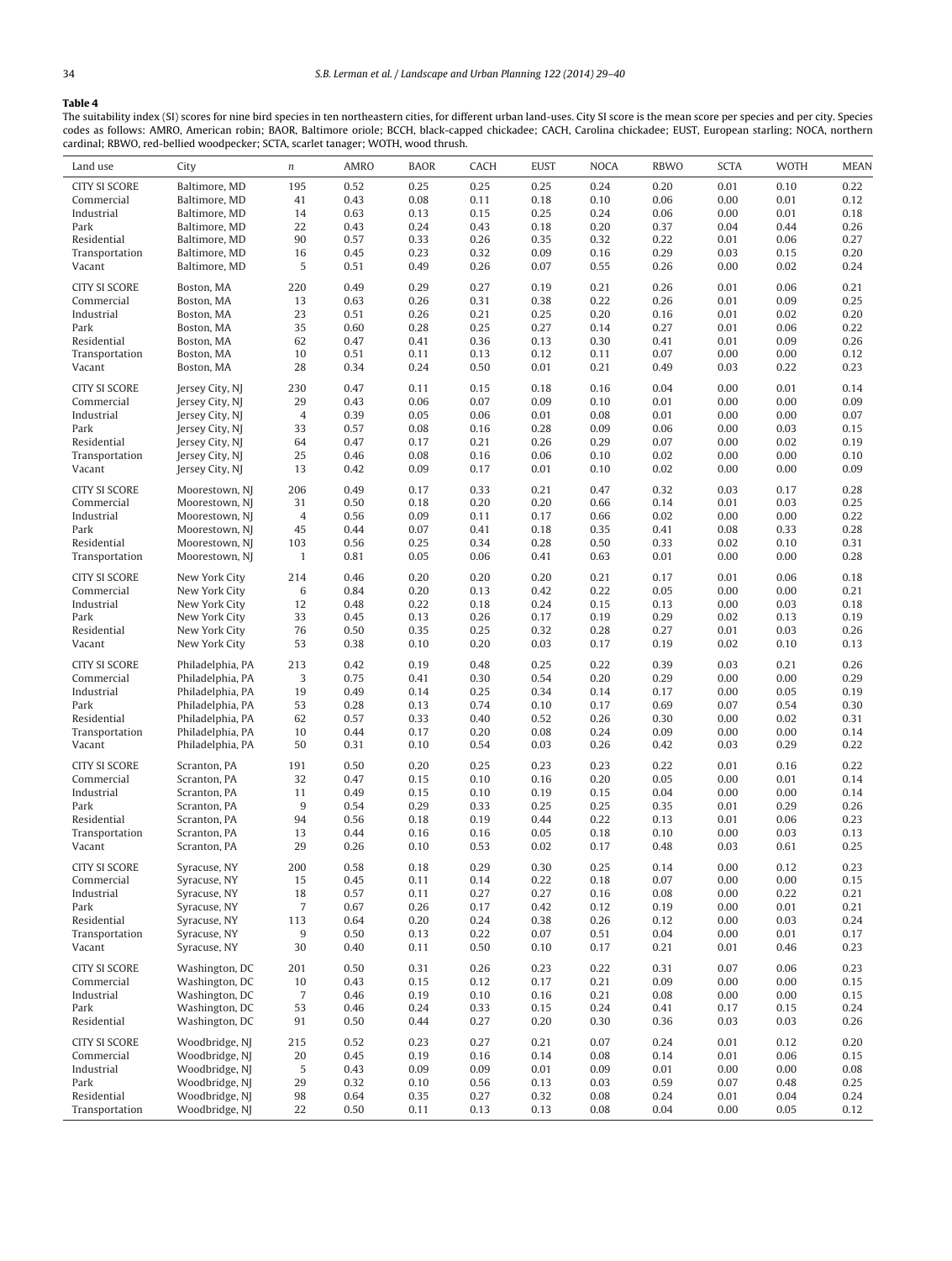<span id="page-6-0"></span>Relationship between large tree density (trees larger than 23 cm dbh) per 0.04 ha and suitability index (SI) for red-bellied woodpecker (RBWO) habitat, and associated references.

| Large tree density (per 0.04 ha) | SI score (RBWO) | Reference            |
|----------------------------------|-----------------|----------------------|
|                                  | O               | Assumed value        |
| 3                                | 0.6             | Assumed value        |
| 6                                |                 | Adkins Giese and     |
|                                  |                 | Cuthbert (2003)      |
|                                  | 0.9             | <b>Conner</b> (1980) |
|                                  | 0.8             | Assumed value        |



**Fig. 1.** Relationship between large tree density (trees larger than 23 cm dbh) per 0.04 ha and suitability index (SI) for red-bellied woodpecker (RBWO) habitat, and associated references.

#### **Table 6**

Relationship between basal area (trees > 6 cm dbh) per ha and suitability index (SI) for red-bellied woodpecker (RBWO) habitat, and associated references.

| Basal area (per ha) | SI score (RBWO) | Reference                        |
|---------------------|-----------------|----------------------------------|
|                     |                 | Assumed value                    |
|                     | 0.5             | Assumed value                    |
| 8                   | 0.95            | Conner, 1980 (based on SD)       |
| 14                  |                 | <b>Conner. 1980</b>              |
| 34                  |                 | Adkins Giese and Cuthbert (2003) |

 $\text{canopy}^2$ )), where percent canopy represents the percent of a 0.04 ha plot with tree canopy cover, through these data points to predict how habitat suitability varied with canopy coverage (Fig. 3). We assumed suitability was the lowest when trees were absent.

# **Table 7**

Relationship between canopy percent per 0.04 ha and suitability index (SI) for redbellied woodpecker (RBWO) habitat, and associated references.

| Canopy percent (per 0.04 ha) | SI score (RBWO) | Reference             |
|------------------------------|-----------------|-----------------------|
|                              | 0               | Assumed value         |
| 15                           | 0.1             | Assumed value         |
| 20                           | 0.3             | Assumed value         |
| 25                           | 0.5             | Assumed value         |
| 35                           | 0.9             | DeGraaf et al. (2006) |
| 62                           |                 | Straus et al. (2011)  |



**Fig. 2.** Relationship between basal area (trees > 6 cm dbh) per ha and suitability index (SI) for red-bellied woodpecker (RBWO) habitat, and associated references.

Although dead wood is necessary for foraging and nesting, it is not essential for detecting red-bellied woodpeckers. Of 42 nests in southwest Ontario, [Straus,](#page-10-0) [Bavrlic,](#page-10-0) [Nol,](#page-10-0) [Burke,](#page-10-0) [and](#page-10-0) [Elliott](#page-10-0) [\(2011\)](#page-10-0) observed 93% of the nests in dead and declining trees and 6% of nests in healthy trees. [Adkins](#page-9-0) [Giese](#page-9-0) [and](#page-9-0) [Cuthbert](#page-9-0) [\(2003\)](#page-9-0) observed three dead or declining trees per 0.04 ha in the Midwest [\(Table](#page-7-0) 8). We fit a logistic function 1/(1 + (15.67 × exp(−5.338 × dead wood density per 0.04 ha))) (where dead wood is recorded as trees with a condition of fair, poor, dying or dead) through these data points to quantify the relationship between trees with dead wood and the SI score ([Fig.](#page-7-0) 4). We calculated the geometric mean of these habitat models to generate a final SI score for this species.



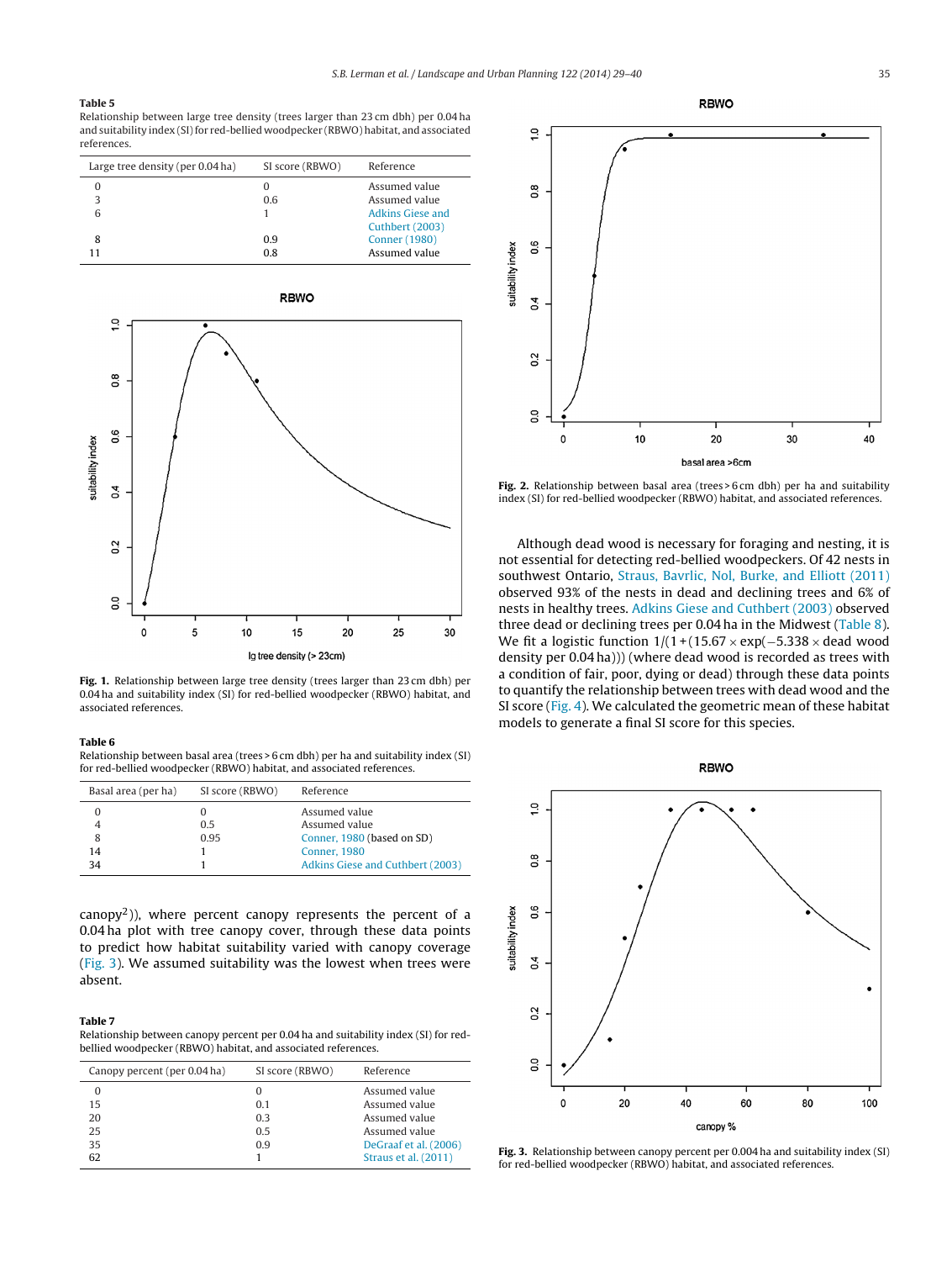<span id="page-7-0"></span>Relationship between dead wood density per ha and suitability index (SI) for redbellied woodpecker (RBWO) habitat, and associated references.

| Dead wood density<br>(per 0.04 ha) | SI score<br>(RBWO) | Reference                        |
|------------------------------------|--------------------|----------------------------------|
|                                    | 0.06               | Straus et al. (2011)             |
|                                    | 0.93               | Straus et al. (2011)             |
|                                    |                    | Adkins Giese and Cuthbert (2003) |

### 3.3. Model validations

At the BES LTER sites, the American robin was recorded in 72 of the 83 bird monitoring/i-Tree locations, Carolina chickadee in 19 of the 83 locations, European starling in 62 of the 83 locations, northern cardinal in 60 of the 83 locations, and redbellied woodpecker in 12 of the 83 locations. Spearman rank correlation identified a significant and positive relationship between the HSI score and mean bird abundance at the BES LTER i-Tree locations for American robin ( $P = 0.0043$ ,  $r_s = 0.31$ ), Carolina chickadee ( $P = 0.0011$ ,  $r_s = 0.3515$ ), northern cardinal ( $P = 0.0022$ ,  $r_s = 0.3311$ ), red-bellied woodpecker (P = 0.0008,  $r_s = 0.3596$ ), and European starling ( $P = 0.0349$ ,  $r_s = 0.2333$ ). When testing the sensitivity of the models by subsequently removing individual variables from whole models, we found no discrepancies between these partial and full models in their ability to predict mean bird abundance better than chance for Carolina chickadee, European starling and red-bellied woodpecker. The spearman rank correlation did not detect a significant relationship between the HSI score and mean bird abundance in the American robin model when lawn percent was omitted ( $P = 0.5976$ ,  $r_s = 0.0593$ ). However, when the model omitted canopy cover and included lawn percent, we found a significant relationship between the HSI score and mean abundance  $(P=0.0071, r_s = 0.2950)$ . Similarly, when the percent shrub cover was removed from the northern cardinal model, the model failed to predict presence when this species was recorded, though a model with just percent shrubs was significant ( $P = 0.0140$ ,  $r_s = 0.2705$ ).



**Fig. 4.** Relationship between deadwood density per ha and suitability index (SI) for red-bellied woodpecker (RBWO) habitat, and associated references.

#### 3.4. Illustrating applications

For the most part, habitat suitability in Baltimore and Syracuse declined from 2001 to 2009 [\(Table](#page-8-0) 9). Important resources such as canopy cover in Baltimore declined by 33.8% in vacant lots, and large tree density in Syracuse declined by 0.8 and 3.4 trees in residential and vacant lots between the two time periods (unpublished i-Tree dataset). Habitat suitability scores significantly decreased for Baltimore oriole, northern cardinal, and red-bellied woodpecker between 2001 and 2009 in Syracuse residential areas and vacant lots, and for scarlet tanagers in vacant lots only. Habitat suitability also differed for red-bellied woodpecker in Baltimore residential areas and for Carolina chickadee, red-bellied woodpecker, and wood thrush in Baltimore vacant lots. In contrast, habitat suitability increased for wood thrushes (Syracuse) and northern cardinals (Baltimore) in residential areas during this time period ([Table](#page-8-0) 9). We failed to find a significant change in commercial, cemetery, golf course or institutional land-use plots in Baltimore and Syracuse.

# **4. Discussion**

Integrating validated bird habitat suitability models into i-Tree can provide a more comprehensive assessment of the ecosystem services provided by the urban forest. Essentially, our models translate the i-Tree raw data's detailed information on the forest composition and structure into relative assessments of habitat value for birds. The bird habitat models suggest which species specifically, and guilds broadly, can be supported by an urban forest. By selecting which bird models to focus on (e.g., native or rare species), other societal values can be included in this assessment and guide general forest planning in urban areas. In addition, the bird habitat models have the capacity to provide specific targets (i.e., canopy percent or dead wood density) geared toward urban foresters and planners when determining how to manage the urban forest for wildlife.

Our validation efforts support the efficacy of using the habitat models to predict the habitat quality of urban areas for a variety of species. Although we were unable to validate the Baltimore oriole and scarlet tanager model at this time, we agree with [Brooks](#page-10-0) [\(1997\)](#page-10-0) that these untested models still have greater value than no information about these species' habitat relationships. In several cases, sensitivity analyses helped to identify particularly influential habitat parameters. For example, percent lawn for American robin and percent shrub cover for northern cardinal have strong influences on the habitat suitability for the respective species. Although the models with insignificant results highlight the unequal effect of these particular variables, the models that included all the habitat variables had a higher rank scores, suggesting the model had stronger predictive power when these variables were included.

The i-Tree habitat models link habitat features with an SI score reflecting the suitability of a site for that species. Each habitat variable has an optimal value for a particular species (i.e., when the suitability index score is 1.0, the site has the greatest potential to support said species). Less than optimal values result in lower SI scores and provide a baseline for habitat improvement recommendations. Compared with the other cities, Jersey City had the lowest mean SI scores for all but one species ([Table](#page-4-0) 3). The i-Tree program assessed canopy coverage at 13%, well below the national average of 35.1% [\(Nowak](#page-10-0) [&](#page-10-0) [Greenfield,](#page-10-0) [2012\).](#page-10-0) Eight species included canopy percent as an important limiting variable with optimal values ranging between 25% and 100% (Supplementary material).

Urban parks, vacant lots, and residential land-uses had high SI scores for most of the species modeled [\(Table](#page-4-0) 3), and species of conservation concern in particular [\(Dettmers](#page-10-0) [&](#page-10-0) [Rosenberg,](#page-10-0) [2000\).](#page-10-0) For example, urban parks and vacant lots had the highest SI score for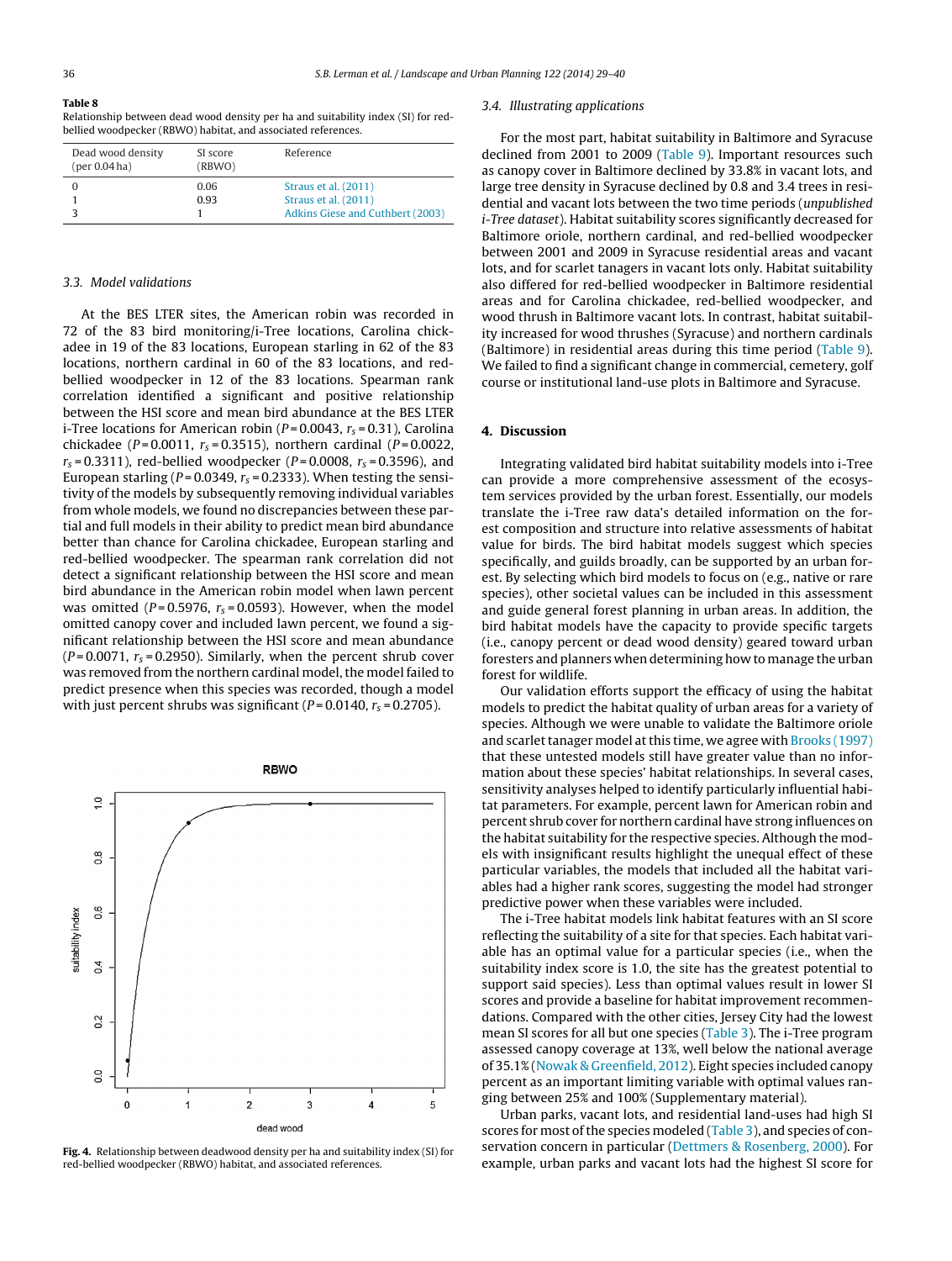<span id="page-8-0"></span>A comparison of suitability index (SI) scores for six bird species and mean values for two habitat variables at the same i-Tree monitoring plot in 2001 and 2009 in Syracuse, NY and Baltimore, MD for residential and vacant lot land-uses. The SI scores for American robin and European starling did not exhibit any significant changes. Species habitat models in commercial and institutional land-uses, and golf courses failed to show significant relationships.

|                                | Residential |           |       | Vacant lot       |          |          |       |          |
|--------------------------------|-------------|-----------|-------|------------------|----------|----------|-------|----------|
|                                | 2001        | 2009      | F     | $\boldsymbol{P}$ | 2001     | 2009     | F     | P        |
| <b>BALTIMORE</b>               | $n = 87$    | $n = 90$  |       |                  | $n = 18$ | $n = 5$  |       |          |
| American robin                 | 0.54        | 0.57      | 1.22  | 0.27             | 0.39     | 0.51     | 1.62  | 0.22     |
| Baltimore oriole               | 0.35        | 0.33      | 0.09  | 0.75             | 0.35     | 0.49     | 0.58  | 0.45     |
| Carolina chickadee             | 0.3         | 0.26      | 1.34  | 0.25             | 0.65     | 0.26     | 5.28  | 0.032    |
| European starling              | 0.34        | 0.3       | 0.88  | 0.35             | 0.07     | 0.04     | 0.24  | 0.63     |
| Northern cardinal <sup>a</sup> | 0.35        | 0.33      | 0.47  | 0.49             | 0.22     | 0.55     | 16.71 | 0.0005   |
| Red-bellied woodpecker         | 0.34        | 0.24      | 4.28  | 0.04             | 0.66     | 0.26     | 5.53  | 0.029    |
| Scarlet tanager                | 0.01        | 0.01      | 0.97  | 0.33             | 0.1      | 0.01     | 2.05  | 0.17     |
| Wood thrush                    | 0.03        | 0.06      | 2.19  | 0.14             | 0.3      | 0.14     | 3.30  | 0.084    |
| Tree canopy                    | 25.31       | 24.74     | 0.02  | 0.88             | 52.22    | 18.4     | 5.50  | 0.03     |
| SYRACUSE                       | $n = 117$   | $n = 113$ |       |                  | $n = 33$ | $n = 30$ |       |          |
| American robin                 | 0.61        | 0.64      | 1.24  | 0.27             | 0.37     | 0.4      | 0.27  | 0.6      |
| Baltimore oriole               | 0.46        | 0.22      | 46.37 | < 0.001          | 0.22     | 0.11     | 3.62  | 0.06     |
| Black-capped chickadee         | 0.23        | 0.27      | 2.64  | 0.11             | 0.48     | 0.5      | 0.03  | 0.86     |
| European starling              | 0.28        | 0.32      | 2.38  | 0.12             | 0.05     | 0.02     | 1.05  | 0.31     |
| Northern cardinal              | 0.39        | 0.29      | 11.92 | 0.0007           | 0.32     | 0.17     | 6.81  | 0.01     |
| Red-bellied woodpecker         | 0.24        | 0.16      | 7.57  | 0.0064           | 0.5      | 0.21     | 14.53 | 0.0003   |
| Scarlet tanager                | 0.01        | 0         | 0.42  | 0.52             | 0.07     | 0.01     | 5.24  | 0.026    |
| Wood thrush <sup>a</sup>       | 0.01        | 0.04      | 6.01  | 0.015            | 0.36     | 0.46     | 0.83  | 0.37     |
| Large tree density             | 1.16        | 0.39      | 24.88 | < 0.0001         | 3.85     | 0.4      | 22.46 | < 0.0001 |

<sup>a</sup> An increase in suitability.

scarlet tanager and wood thrush, suggesting that when managed for wildlife, these urban land-uses have the potential to support rare species. Residential land-uses had the highest SI score for Baltimore oriole ([Table](#page-4-0) 3) and although this land-use scored low for wood thrush, the patterns suggest the existence of potential habitat and the conservation value of residential areas ([Lerman](#page-10-0) [&](#page-10-0) [Warren,](#page-10-0) [2011\).](#page-10-0)

The active management of dead wood in urban areas has the potential to stabilize populations for a guild that often adapts well to cities ([Chace](#page-10-0) [&](#page-10-0) [Walsh,](#page-10-0) [2006\).](#page-10-0) Urban parks in Boston, MA and New York City had low SI scores compared to urban parks in Philadelphia, PA for red-bellied woodpecker, an obligate cavity nester. Boston and New York also had low densities of dead wood, an important nesting resource for the species ([Shackelford](#page-10-0) et [al.,](#page-10-0) [2000\).](#page-10-0) On average, Boston had 0.66 trees with dead wood (Dead Dens) per plot (6% of trees had some dead wood; unpublished i-Tree dataset) and New York City had 0.85 trees with dead wood per plot (6% of trees had some dead wood; [Nowak,](#page-10-0) [Hoehn,](#page-10-0) [Crane,](#page-10-0) [Stevens,](#page-10-0) [&](#page-10-0) [Walton,](#page-10-0) [2007\).](#page-10-0) The model for dead wood density calculated an SI score of 1 (i.e., most suitable) when at least three trees with dead wood were present in a 0.04 ha plot. The model calculated an SI score of 0.93 with at least one tree with dead wood. Based on the dead wood present, these two cities failed to reach a suitability threshold that had a high likelihood of supporting species requiring dead wood (i.e., areas with at least one tree with dead wood) whereas Philadelphia, with an average nine trees per plot with dead wood (57% of all trees; unpublished i-Tree dataset), had a greater potential to support this species because of the presence of an important resource for cavity nesting species. Black-capped chickadee, an additional species belonging to this nesting guild, had similar patterns.

The differences in dead wood densities might be the result of different management regimes for these cities. Perhaps the former two cities have a more active urban forestry department and remove a greater degree of dead wood due to the hazards and esthetics associated with dead and dying limbs ([Harris,](#page-10-0) [Clark,](#page-10-0) [&](#page-10-0) [Matheny,](#page-10-0) [2004\).](#page-10-0) Alternatively, the differences could also be due to different tree population structures (e.g., age or size distribution) among cities. By delineating a threshold of suitability for each

habitat variable, the models provide specific targets for improving the habitat conditions for a particular species, which is necessary for identifying management goals [\(Kroll](#page-10-0) [&](#page-10-0) [Haufler,](#page-10-0) [2006\).](#page-10-0) For example, the city of New York had low scores for red-bellied woodpecker, particularly in commercial and industrial land-uses. Based on the habitat model description for this species (see model example), the optimal values for key habitat features are as follows: six large trees (> 23 cm dbh) per 0.04 ha,  $14 \text{ m}^2$ /ha basal area, 35–62% canopy coverage per 0.04 ha, and at least three trees with dead wood within 0.04 ha ([Tables](#page-2-0) 1–4, respectively). Managers can then review the i-Tree data and assess how well the actual habitat values accord with the optimal values. In New York City forest patches, the canopy percentage reached optimal values though the amount of deadwood fell below the threshold (unpublished i-Tree dataset). Thus incorporating management initiatives that encourage dead wood would improve the habitat conditions for this and other cavity nesting species. In sum, when cities or land-uses have low SI scores, the manager can pinpoint the sub-optimal variables and develop management plans that target these low scoring habitat features.

Our example of how the i-Tree habitat module can document SI changes over time demonstrated the potential for assessing the effectiveness of management plans (or lack thereof). For example, in the Baltimore i-Tree dataset, we noted a sharp decline of trees with dead wood between 2001 (3.59 trees per i-Tree plot) and 2009 (0.73 trees per i-Tree plot). The deadwood density threshold for a suitable site for red-bellied woodpecker was three. Therefore this loss of deadwood might explain why the suitability index for species that rely on this resource also declined. An effective management strategy would include more selective criteria for removing dead wood (e.g., only when posing a strong hazard risk), or perhaps encouraging the development and retention of snags in areas not frequented by people.

The models provide a substantial initial assessment of the habitat potential in the urban forest, while assisting decision makers with the ultimate goal of improving urban bird habitat [\(Beaudry](#page-9-0) et [al.,](#page-9-0) [2010\).](#page-9-0) Although the number of studies focusing on urban birds has increased over the past 20 years [\(Ramalho](#page-10-0) [&](#page-10-0) [Hobbs,](#page-10-0) [2012\),](#page-10-0) and many of these studies included recommendations on how to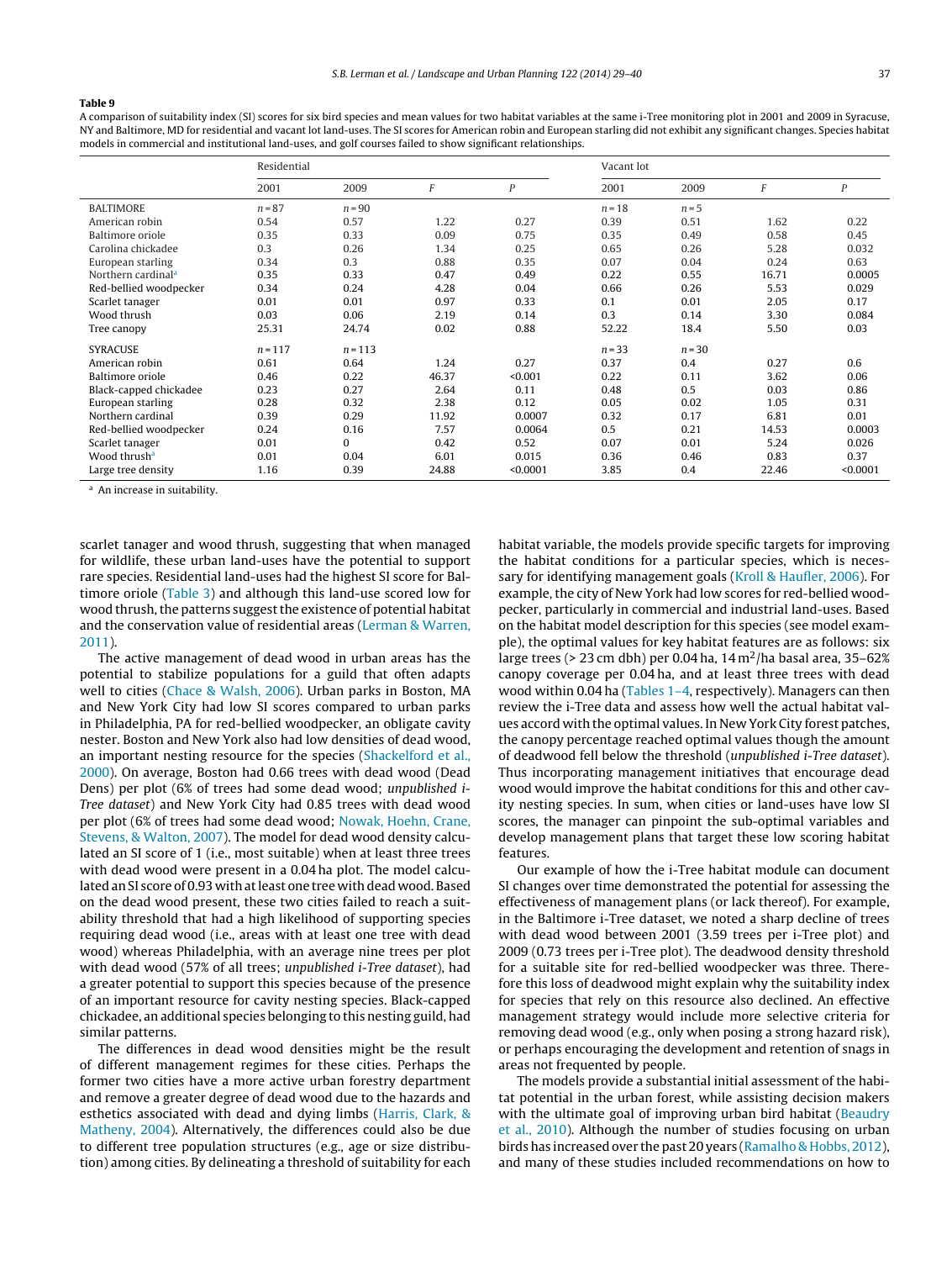<span id="page-9-0"></span>improve urban habitat, the recommendations are often for a specific city [\(Lerman](#page-10-0) [&](#page-10-0) [Warren,](#page-10-0) [2011\),](#page-10-0) and not necessarily accessible to managers. The i-Tree tool was designed for urban managers and thus the wildlife component expands the capacity of the tool to allow for a more comprehensive assessment of the ecosystem services provided by the urban forest. With rapid habitat suitability assessment capabilities and ease of use for non-professional scientists, the wildlife component of i-Tree delivers a valuable tool that is applicable on a regional scale.

We recognize the importance of local and landscape features in limiting urban bird distribution ([Chamberlain,](#page-10-0) [Cannon,](#page-10-0) [&](#page-10-0) [Toms,](#page-10-0) [2004;](#page-10-0) [McCaffrey](#page-10-0) [&](#page-10-0) [Mannan,](#page-10-0) [2012\).](#page-10-0) We did not have spatial locations available for the majority of the i-Tree plots and thus did not incorporate these landscape variables into the SI calculations. However, landscape variables are known to influence the distribution for two of our modeled species: scarlet tanager and wood thrush ([Hoover](#page-10-0) [&](#page-10-0) [Brittingham,](#page-10-0) [1998;](#page-10-0) [Robinson,](#page-10-0) [Thompson,](#page-10-0) [Donovan,](#page-10-0) [Whitehead,](#page-10-0) [&](#page-10-0) [Faaborg,](#page-10-0) [1995\).](#page-10-0) We describe these models based on landscape features (e.g., percent forest cover within 1 km radius of i-Tree plot; [Table](#page-4-0) 3), and will include the models in the i-Tree program when spatial data are available.

Although currently limited to the local scale, the i-Tree habitat models have the advantage of calculating SI for specific land-uses, a known feature that influences urban bird distribution (Blair, 1996), and thus enabling managers to target low-scoring land-uses independently. By discriminating among the land-use differences, the tool recognizes the different jurisdictions and land ownership, and the associated management strategies. For example, the strategy for increasing canopy coverage in city-owned open space might differ from residential lands, since the latter might require participation from private households and the former might require public support for urban forestry programs ([Warren,](#page-11-0) [Ryan,](#page-11-0) [Lerman,](#page-11-0) [&](#page-11-0) [Tooke,](#page-11-0) [2011\).](#page-11-0) This local scale also provides greater opportunities for intervention. For example, mangers can affect canopy percentage through tree planting efforts but have little opportunity to significantly increase the area of forest tracts embedded within the urban matrix. Thus, although protecting large tracts of contiguous forest is essential for forest interior species ([Robinson](#page-10-0) et [al.,](#page-10-0) [1995\),](#page-10-0) once the land becomes developed, there is little chance to effectively manage and incorporate management improvement plans at this scale.

Similar to other habitat models, the i-Tree habitat models were not as robust for generalist species compared with habitat specialists [\(Tirpak,](#page-10-0) [Jones-Farrand,](#page-10-0) [Thompson,](#page-10-0) [Twedt,](#page-10-0) [Baxter,](#page-10-0) et [al.,](#page-10-0) [2009\).](#page-10-0) For example, the European starling, an urban exploiter (Blair, 1996), scored lower than expected for each city in all the urban land-uses ([Table](#page-5-0) 4), indicating that the ten cities used in the habitat model demonstration supported few starlings. Based on personal observations and the numerous studies documenting starlings as one of the most abundant urban birds ([Chace](#page-10-0) [&](#page-10-0) [Walsh,](#page-10-0) [2006\),](#page-10-0) we can assume that the model did not accurately reflect starling habitat suitability. This was further supported during the validation process. The results from our models also suggested that variables other than those measured using i-Tree might better explain the habitat suitability of this ubiquitous species. Habitat specialists by their very nature are more restricted to a few key habitat features ([Kilgo](#page-10-0) et [al.,](#page-10-0) [2002\).](#page-10-0) The i-Tree habitat models also had the tendency to overestimate the suitability of potential habitat. The model calculated a high likelihood of occupancy  $(>0.5)$  for more sites than will be occupied since the models did not account for interspecific competition, an additional factor that limits distribution ([Fielding](#page-10-0) [&](#page-10-0) [Bell,](#page-10-0) [1997;](#page-10-0) [Shochat](#page-10-0) et [al.,](#page-10-0) [2010\).](#page-10-0)

Future directions include integrating these models into the i-Tree program which involves coding the equations in i-Tree Eco. We plan to generate GIS range maps for each species to identify

the regions these equations should be activated (based on Breeding Bird Survey data). We plan to model additional species in other regions, identify additional variables for the i-Tree data collection protocol that will help improve the estimation of the SI, and collect bird abundance data at i-Tree plots to further validate the models. We also urge future urban bird studies to adapt a habitat assessment protocol that includes the i-Tree variables and data collection at the same spatial scale (0.04 ha). These studies will enable us to further model validation efforts as well as compare urban bird habitats among cities.

The i-Tree habitat models provide a tool for local or regional initial assessments of the current state of the urban forest for providing bird habitat. The assessment can be the basis for an extensive and comprehensive conservation plan specifically geared toward urban land-uses. Results from this study will help guide urban foresters, planners, and landscape designers who require specific information such as how many trees and shrubs are necessary within an urban greening project to reach conservation goals targeted at improving the suitability of urban bird habitat. Given that more than 80% of Americans live in urban environments (US Census, [2012\),](#page-11-0) it becomes imperative that urban forests provide opportunities for urban dwellers to connect with nature. This connection can improve and enhance health and well-being [\(Fuller,](#page-10-0) [Irvine,](#page-10-0) [Devine-Wright,](#page-10-0) [Warren,](#page-10-0) [&](#page-10-0) [Gaston,](#page-10-0) [2007\)](#page-10-0) while generating interest and support for conservation initiatives that aim to improve urban biodiversity ([Miller,](#page-10-0) [2005\).](#page-10-0)

# **Acknowledgments**

We thank Bob Hoehn, Randy Dettmers, David Small, James Smith, Marshall Iliff, Frank Thompson, and Bill DeLuca for supplying the data and assistance with assessing the habitat models. Charlie Nilon and Paige Warren assisted with the bird data from the Baltimore Ecosystem Study (BES LTER) which is supported by the National Science Foundation's Long-term Ecological Research program, grant number DEB 0423476. Bradley Blackwell, Kirsten Bryan, Adam Finkle and Sandra Haire, and three anonymous reviewers provided constructive comments on earlier drafts of the manuscript. S.B. Lerman was supported by a Switzer Environmental Leadership grant from the Robert and Patricia Switzer Foundation.

# **Appendix A. Supplementary data**

Supplementary data associated with this article can be found, in the online version, at [http://dx.doi.org/10.1016/j.landurbplan.](http://dx.doi.org/10.1016/j.landurbplan.2013.10.006) [2013.10.006](http://dx.doi.org/10.1016/j.landurbplan.2013.10.006).

#### **References**

- Adams, C. C.(1935). [The](http://refhub.elsevier.com/S0169-2046(13)00207-7/sbref0005) [relation](http://refhub.elsevier.com/S0169-2046(13)00207-7/sbref0005) [of](http://refhub.elsevier.com/S0169-2046(13)00207-7/sbref0005) [general](http://refhub.elsevier.com/S0169-2046(13)00207-7/sbref0005) [ecology](http://refhub.elsevier.com/S0169-2046(13)00207-7/sbref0005) [to](http://refhub.elsevier.com/S0169-2046(13)00207-7/sbref0005) [human](http://refhub.elsevier.com/S0169-2046(13)00207-7/sbref0005) [ecology.](http://refhub.elsevier.com/S0169-2046(13)00207-7/sbref0005) [Ecology](http://refhub.elsevier.com/S0169-2046(13)00207-7/sbref0005)[,](http://refhub.elsevier.com/S0169-2046(13)00207-7/sbref0005) [16](http://refhub.elsevier.com/S0169-2046(13)00207-7/sbref0005)[\(3\),](http://refhub.elsevier.com/S0169-2046(13)00207-7/sbref0005) [316–335.](http://refhub.elsevier.com/S0169-2046(13)00207-7/sbref0005)
- Adkins Giese, C. L., & Cuthbert, F. J. (2003). [Influence](http://refhub.elsevier.com/S0169-2046(13)00207-7/sbref0010) [of](http://refhub.elsevier.com/S0169-2046(13)00207-7/sbref0010) [surrounding](http://refhub.elsevier.com/S0169-2046(13)00207-7/sbref0010) [vegetation](http://refhub.elsevier.com/S0169-2046(13)00207-7/sbref0010) [on](http://refhub.elsevier.com/S0169-2046(13)00207-7/sbref0010) [woodpecker](http://refhub.elsevier.com/S0169-2046(13)00207-7/sbref0010) [nest](http://refhub.elsevier.com/S0169-2046(13)00207-7/sbref0010) [tree](http://refhub.elsevier.com/S0169-2046(13)00207-7/sbref0010) [selection](http://refhub.elsevier.com/S0169-2046(13)00207-7/sbref0010) [in](http://refhub.elsevier.com/S0169-2046(13)00207-7/sbref0010) [oak](http://refhub.elsevier.com/S0169-2046(13)00207-7/sbref0010) [forests](http://refhub.elsevier.com/S0169-2046(13)00207-7/sbref0010) [of](http://refhub.elsevier.com/S0169-2046(13)00207-7/sbref0010) [the](http://refhub.elsevier.com/S0169-2046(13)00207-7/sbref0010) [Upper](http://refhub.elsevier.com/S0169-2046(13)00207-7/sbref0010) [Midwest,](http://refhub.elsevier.com/S0169-2046(13)00207-7/sbref0010) [USA.](http://refhub.elsevier.com/S0169-2046(13)00207-7/sbref0010) [Forest](http://refhub.elsevier.com/S0169-2046(13)00207-7/sbref0010) [Ecology](http://refhub.elsevier.com/S0169-2046(13)00207-7/sbref0010) [and](http://refhub.elsevier.com/S0169-2046(13)00207-7/sbref0010) [Management](http://refhub.elsevier.com/S0169-2046(13)00207-7/sbref0010) [179](http://refhub.elsevier.com/S0169-2046(13)00207-7/sbref0010), [523–534.](http://refhub.elsevier.com/S0169-2046(13)00207-7/sbref0010)
- Akbari, H., Pomerantz, M., & Taha, H. (2001). [Cool](http://refhub.elsevier.com/S0169-2046(13)00207-7/sbref0015) [surfaces](http://refhub.elsevier.com/S0169-2046(13)00207-7/sbref0015) [and](http://refhub.elsevier.com/S0169-2046(13)00207-7/sbref0015) [shade](http://refhub.elsevier.com/S0169-2046(13)00207-7/sbref0015) [trees](http://refhub.elsevier.com/S0169-2046(13)00207-7/sbref0015) [to](http://refhub.elsevier.com/S0169-2046(13)00207-7/sbref0015) [reduce](http://refhub.elsevier.com/S0169-2046(13)00207-7/sbref0015) [energy](http://refhub.elsevier.com/S0169-2046(13)00207-7/sbref0015) [use](http://refhub.elsevier.com/S0169-2046(13)00207-7/sbref0015) [and](http://refhub.elsevier.com/S0169-2046(13)00207-7/sbref0015) [improve](http://refhub.elsevier.com/S0169-2046(13)00207-7/sbref0015) [air](http://refhub.elsevier.com/S0169-2046(13)00207-7/sbref0015) [quality](http://refhub.elsevier.com/S0169-2046(13)00207-7/sbref0015) [in](http://refhub.elsevier.com/S0169-2046(13)00207-7/sbref0015) [urban](http://refhub.elsevier.com/S0169-2046(13)00207-7/sbref0015) [areas.](http://refhub.elsevier.com/S0169-2046(13)00207-7/sbref0015) [Solar](http://refhub.elsevier.com/S0169-2046(13)00207-7/sbref0015) [Energy](http://refhub.elsevier.com/S0169-2046(13)00207-7/sbref0015)[,](http://refhub.elsevier.com/S0169-2046(13)00207-7/sbref0015) [70](http://refhub.elsevier.com/S0169-2046(13)00207-7/sbref0015)[\(3\),](http://refhub.elsevier.com/S0169-2046(13)00207-7/sbref0015) [295–310.](http://refhub.elsevier.com/S0169-2046(13)00207-7/sbref0015)
- Beaudry, F., Pidgeon, A. M., Radeloff, V. C., Howe, R.W., Mladenoff, D. J., & Bartelt, G. A. (2010). Modeling regional-scale habitat of forest birds when land management guidelines are needed but information is limited. Biological Conservation, 143(7), 1759–1769. [http://dx.doi.org/10.1016/j.biocon.2010.04.025](dx.doi.org/10.1016/j.biocon.2010.04.025)
- Beissinger, S. R., & Osborne, D. R. (1982). [Effects](http://refhub.elsevier.com/S0169-2046(13)00207-7/sbref0025) [of](http://refhub.elsevier.com/S0169-2046(13)00207-7/sbref0025) [urbanization](http://refhub.elsevier.com/S0169-2046(13)00207-7/sbref0025) [on](http://refhub.elsevier.com/S0169-2046(13)00207-7/sbref0025) [avian](http://refhub.elsevier.com/S0169-2046(13)00207-7/sbref0025) [community](http://refhub.elsevier.com/S0169-2046(13)00207-7/sbref0025) [organization.](http://refhub.elsevier.com/S0169-2046(13)00207-7/sbref0025) [Condor](http://refhub.elsevier.com/S0169-2046(13)00207-7/sbref0025)[,](http://refhub.elsevier.com/S0169-2046(13)00207-7/sbref0025) [84](http://refhub.elsevier.com/S0169-2046(13)00207-7/sbref0025)[\(1\),](http://refhub.elsevier.com/S0169-2046(13)00207-7/sbref0025) [75–83.](http://refhub.elsevier.com/S0169-2046(13)00207-7/sbref0025)
- Berlanga, H., Kennedy, J. A., Rich, T. D., Arizmendi, M. C., Beardmore, C. J., Blancher, P. J., et al. (2010). Saving our shared birds: Partners in flight tri-national vision for landbird conservation. Ithaca, NY: Cornell Lab of Ornithology. Retrieved from:. [http://www.savingoursharedbirds.org/final](http://www.savingoursharedbirds.org/final_reports_pdfs/PIF2010_English_Final.pdf)\_reports\_pdfs/PIF2010\_English\_ [Final.pdf](http://www.savingoursharedbirds.org/final_reports_pdfs/PIF2010_English_Final.pdf)
- Blair, R. B. (1996). [Land](http://refhub.elsevier.com/S0169-2046(13)00207-7/sbref6040) [use](http://refhub.elsevier.com/S0169-2046(13)00207-7/sbref6040) [and](http://refhub.elsevier.com/S0169-2046(13)00207-7/sbref6040) [avian](http://refhub.elsevier.com/S0169-2046(13)00207-7/sbref6040) [species](http://refhub.elsevier.com/S0169-2046(13)00207-7/sbref6040) [diversity](http://refhub.elsevier.com/S0169-2046(13)00207-7/sbref6040) [along](http://refhub.elsevier.com/S0169-2046(13)00207-7/sbref6040) [an](http://refhub.elsevier.com/S0169-2046(13)00207-7/sbref6040) [urban](http://refhub.elsevier.com/S0169-2046(13)00207-7/sbref6040) [gradient.](http://refhub.elsevier.com/S0169-2046(13)00207-7/sbref6040) [Ecological](http://refhub.elsevier.com/S0169-2046(13)00207-7/sbref6040) [Applications](http://refhub.elsevier.com/S0169-2046(13)00207-7/sbref6040)[,](http://refhub.elsevier.com/S0169-2046(13)00207-7/sbref6040) [6](http://refhub.elsevier.com/S0169-2046(13)00207-7/sbref6040)[\(2\),](http://refhub.elsevier.com/S0169-2046(13)00207-7/sbref6040) [506](http://refhub.elsevier.com/S0169-2046(13)00207-7/sbref6040)–[519.](http://refhub.elsevier.com/S0169-2046(13)00207-7/sbref6040)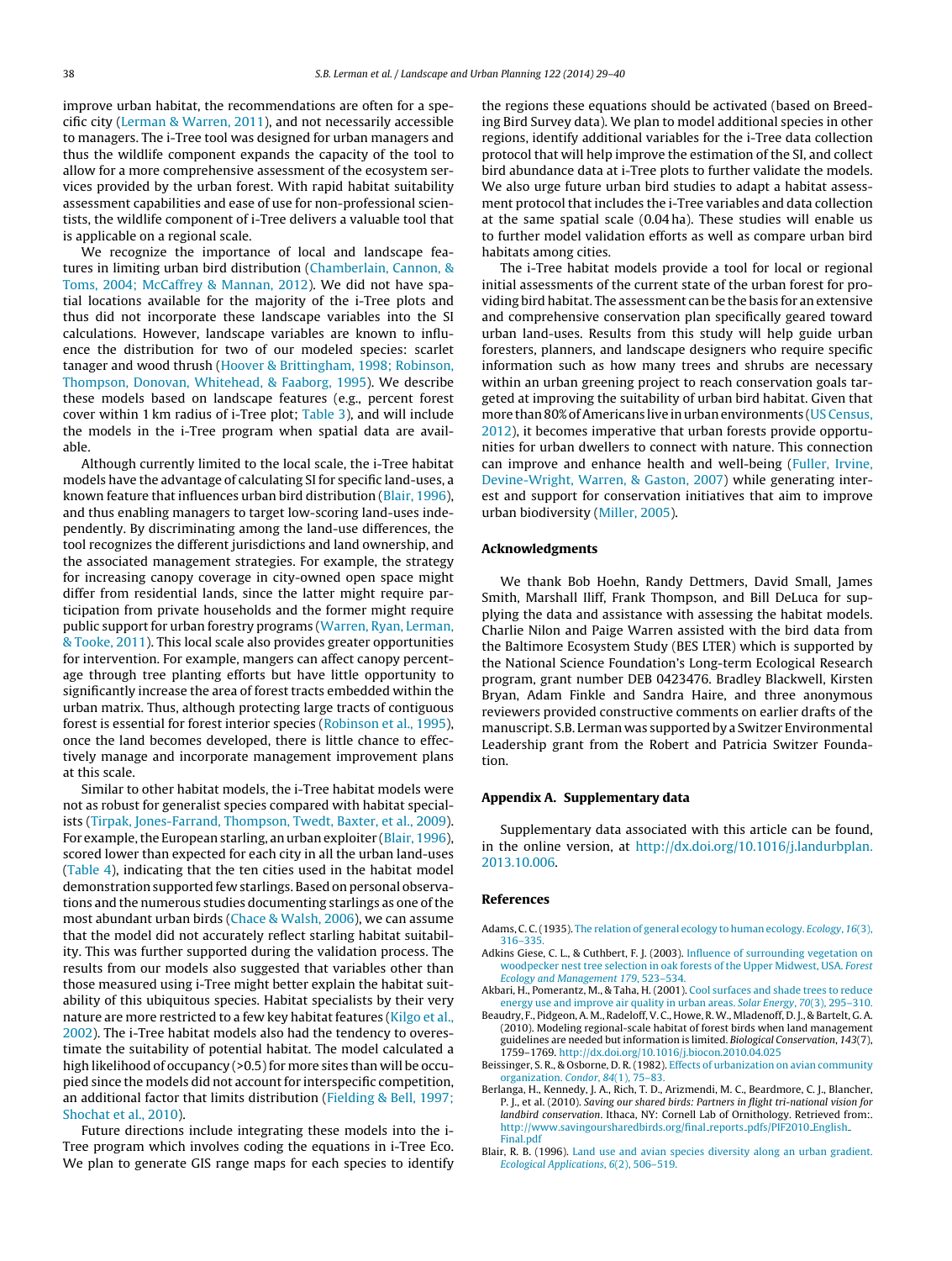- <span id="page-10-0"></span>Brooks, R. P. (1997). Improving habitat suitability index models. Wildlife Society Bulletin, 25(1), 163–167. [http://dx.doi.org/10.2307/3783299](dx.doi.org/10.2307/3783299)
- Caro, T., & O'Doherty, G. (1999). On the use of surrogate species in conservation biology. Conservation Biology, 13(4), 805–814. [http://dx.doi.org/](dx.doi.org/10.1046/j.1523-1739.1999.98338.x) [10.1046/j.1523-1739.1999.98338.x](dx.doi.org/10.1046/j.1523-1739.1999.98338.x)
- Chace, J. F., & Walsh, J. J. (2006). [Urban](http://refhub.elsevier.com/S0169-2046(13)00207-7/sbref0050) [effects](http://refhub.elsevier.com/S0169-2046(13)00207-7/sbref0050) [on](http://refhub.elsevier.com/S0169-2046(13)00207-7/sbref0050) [native](http://refhub.elsevier.com/S0169-2046(13)00207-7/sbref0050) avifauna: A review. [Landscape](http://refhub.elsevier.com/S0169-2046(13)00207-7/sbref0050) [and](http://refhub.elsevier.com/S0169-2046(13)00207-7/sbref0050) [Urban](http://refhub.elsevier.com/S0169-2046(13)00207-7/sbref0050) [Planning](http://refhub.elsevier.com/S0169-2046(13)00207-7/sbref0050)[,](http://refhub.elsevier.com/S0169-2046(13)00207-7/sbref0050) [74](http://refhub.elsevier.com/S0169-2046(13)00207-7/sbref0050)[\(1\),](http://refhub.elsevier.com/S0169-2046(13)00207-7/sbref0050) [46](http://refhub.elsevier.com/S0169-2046(13)00207-7/sbref0050)–[69.](http://refhub.elsevier.com/S0169-2046(13)00207-7/sbref0050)
- Chamberlain, D. E., Cannon, A. R., & Toms, M. P. (2004). [Associations](http://refhub.elsevier.com/S0169-2046(13)00207-7/sbref0055) [of](http://refhub.elsevier.com/S0169-2046(13)00207-7/sbref0055) [garden](http://refhub.elsevier.com/S0169-2046(13)00207-7/sbref0055) [birds](http://refhub.elsevier.com/S0169-2046(13)00207-7/sbref0055) [with](http://refhub.elsevier.com/S0169-2046(13)00207-7/sbref0055) [gradients](http://refhub.elsevier.com/S0169-2046(13)00207-7/sbref0055) [in](http://refhub.elsevier.com/S0169-2046(13)00207-7/sbref0055) [garden](http://refhub.elsevier.com/S0169-2046(13)00207-7/sbref0055) [habitat](http://refhub.elsevier.com/S0169-2046(13)00207-7/sbref0055) [and](http://refhub.elsevier.com/S0169-2046(13)00207-7/sbref0055) [local](http://refhub.elsevier.com/S0169-2046(13)00207-7/sbref0055) [habitat.](http://refhub.elsevier.com/S0169-2046(13)00207-7/sbref0055) [Ecography](http://refhub.elsevier.com/S0169-2046(13)00207-7/sbref0055)[,](http://refhub.elsevier.com/S0169-2046(13)00207-7/sbref0055) [27](http://refhub.elsevier.com/S0169-2046(13)00207-7/sbref0055)[\(5\),](http://refhub.elsevier.com/S0169-2046(13)00207-7/sbref0055) [589–600.](http://refhub.elsevier.com/S0169-2046(13)00207-7/sbref0055)
- Clergeau, P., Savard, J. P. L., Mennechez, G., & Falardeau, G. (1998). [Bird](http://refhub.elsevier.com/S0169-2046(13)00207-7/sbref0060) [abundance](http://refhub.elsevier.com/S0169-2046(13)00207-7/sbref0060) [and](http://refhub.elsevier.com/S0169-2046(13)00207-7/sbref0060) [diversity](http://refhub.elsevier.com/S0169-2046(13)00207-7/sbref0060) [along](http://refhub.elsevier.com/S0169-2046(13)00207-7/sbref0060) [an](http://refhub.elsevier.com/S0169-2046(13)00207-7/sbref0060) [urban-rural](http://refhub.elsevier.com/S0169-2046(13)00207-7/sbref0060) [gradient:](http://refhub.elsevier.com/S0169-2046(13)00207-7/sbref0060) [A](http://refhub.elsevier.com/S0169-2046(13)00207-7/sbref0060) [comparative](http://refhub.elsevier.com/S0169-2046(13)00207-7/sbref0060) [study](http://refhub.elsevier.com/S0169-2046(13)00207-7/sbref0060) [between](http://refhub.elsevier.com/S0169-2046(13)00207-7/sbref0060) [two](http://refhub.elsevier.com/S0169-2046(13)00207-7/sbref0060) [cities](http://refhub.elsevier.com/S0169-2046(13)00207-7/sbref0060) [on](http://refhub.elsevier.com/S0169-2046(13)00207-7/sbref0060) [different](http://refhub.elsevier.com/S0169-2046(13)00207-7/sbref0060) [continents.](http://refhub.elsevier.com/S0169-2046(13)00207-7/sbref0060) [Condor](http://refhub.elsevier.com/S0169-2046(13)00207-7/sbref0060)[,](http://refhub.elsevier.com/S0169-2046(13)00207-7/sbref0060) [100](http://refhub.elsevier.com/S0169-2046(13)00207-7/sbref0060)[\(3\),](http://refhub.elsevier.com/S0169-2046(13)00207-7/sbref0060) [413–425.](http://refhub.elsevier.com/S0169-2046(13)00207-7/sbref0060)
- Conner, R. (1980). [Foraging](http://refhub.elsevier.com/S0169-2046(13)00207-7/sbref0065) [habits](http://refhub.elsevier.com/S0169-2046(13)00207-7/sbref0065) [of](http://refhub.elsevier.com/S0169-2046(13)00207-7/sbref0065) [woodpeckers](http://refhub.elsevier.com/S0169-2046(13)00207-7/sbref0065) [in](http://refhub.elsevier.com/S0169-2046(13)00207-7/sbref0065) [southwestern](http://refhub.elsevier.com/S0169-2046(13)00207-7/sbref0065) [Virginia.](http://refhub.elsevier.com/S0169-2046(13)00207-7/sbref0065) [Journal](http://refhub.elsevier.com/S0169-2046(13)00207-7/sbref0065) [of](http://refhub.elsevier.com/S0169-2046(13)00207-7/sbref0065) [Field](http://refhub.elsevier.com/S0169-2046(13)00207-7/sbref0065) [Ornithology](http://refhub.elsevier.com/S0169-2046(13)00207-7/sbref0065)[,](http://refhub.elsevier.com/S0169-2046(13)00207-7/sbref0065) [51](http://refhub.elsevier.com/S0169-2046(13)00207-7/sbref0065)[\(2\),](http://refhub.elsevier.com/S0169-2046(13)00207-7/sbref0065) [119–127.](http://refhub.elsevier.com/S0169-2046(13)00207-7/sbref0065)
- Croci, S., Butet, A., & Clergeau, P. (2008). [Does](http://refhub.elsevier.com/S0169-2046(13)00207-7/sbref0070) [urbanization](http://refhub.elsevier.com/S0169-2046(13)00207-7/sbref0070) [filter](http://refhub.elsevier.com/S0169-2046(13)00207-7/sbref0070) [birds](http://refhub.elsevier.com/S0169-2046(13)00207-7/sbref0070) [on](http://refhub.elsevier.com/S0169-2046(13)00207-7/sbref0070) [the](http://refhub.elsevier.com/S0169-2046(13)00207-7/sbref0070) [basis](http://refhub.elsevier.com/S0169-2046(13)00207-7/sbref0070) [of](http://refhub.elsevier.com/S0169-2046(13)00207-7/sbref0070) [their](http://refhub.elsevier.com/S0169-2046(13)00207-7/sbref0070) [biological](http://refhub.elsevier.com/S0169-2046(13)00207-7/sbref0070) [traits?](http://refhub.elsevier.com/S0169-2046(13)00207-7/sbref0070) [Condor](http://refhub.elsevier.com/S0169-2046(13)00207-7/sbref0070)[,](http://refhub.elsevier.com/S0169-2046(13)00207-7/sbref0070) [110](http://refhub.elsevier.com/S0169-2046(13)00207-7/sbref0070)[\(2\),](http://refhub.elsevier.com/S0169-2046(13)00207-7/sbref0070) [223–240.](http://refhub.elsevier.com/S0169-2046(13)00207-7/sbref0070)
- Crooks, K. R., Suarez, A. V., & Bolger, D. T. (2004). [Avian](http://refhub.elsevier.com/S0169-2046(13)00207-7/sbref0075) [assemblages](http://refhub.elsevier.com/S0169-2046(13)00207-7/sbref0075) [along](http://refhub.elsevier.com/S0169-2046(13)00207-7/sbref0075) [a](http://refhub.elsevier.com/S0169-2046(13)00207-7/sbref0075) [gradient](http://refhub.elsevier.com/S0169-2046(13)00207-7/sbref0075) [of](http://refhub.elsevier.com/S0169-2046(13)00207-7/sbref0075) [urbanization](http://refhub.elsevier.com/S0169-2046(13)00207-7/sbref0075) [in](http://refhub.elsevier.com/S0169-2046(13)00207-7/sbref0075) [a](http://refhub.elsevier.com/S0169-2046(13)00207-7/sbref0075) [highly](http://refhub.elsevier.com/S0169-2046(13)00207-7/sbref0075) [fragmented](http://refhub.elsevier.com/S0169-2046(13)00207-7/sbref0075) [landscape.](http://refhub.elsevier.com/S0169-2046(13)00207-7/sbref0075) [Biological](http://refhub.elsevier.com/S0169-2046(13)00207-7/sbref0075) [Conservation](http://refhub.elsevier.com/S0169-2046(13)00207-7/sbref0075)[,](http://refhub.elsevier.com/S0169-2046(13)00207-7/sbref0075) [115](http://refhub.elsevier.com/S0169-2046(13)00207-7/sbref0075)[\(3\),](http://refhub.elsevier.com/S0169-2046(13)00207-7/sbref0075) [451–462.](http://refhub.elsevier.com/S0169-2046(13)00207-7/sbref0075)
- Czech, B., Krausman, P. R., & Devers, P. K. (2000). [Economic](http://refhub.elsevier.com/S0169-2046(13)00207-7/sbref0080) [associations](http://refhub.elsevier.com/S0169-2046(13)00207-7/sbref0080) [among](http://refhub.elsevier.com/S0169-2046(13)00207-7/sbref0080) [causes](http://refhub.elsevier.com/S0169-2046(13)00207-7/sbref0080) [of](http://refhub.elsevier.com/S0169-2046(13)00207-7/sbref0080) [species](http://refhub.elsevier.com/S0169-2046(13)00207-7/sbref0080) [endangerment](http://refhub.elsevier.com/S0169-2046(13)00207-7/sbref0080) [in](http://refhub.elsevier.com/S0169-2046(13)00207-7/sbref0080) [the](http://refhub.elsevier.com/S0169-2046(13)00207-7/sbref0080) [United](http://refhub.elsevier.com/S0169-2046(13)00207-7/sbref0080) [States.](http://refhub.elsevier.com/S0169-2046(13)00207-7/sbref0080) [BioScience](http://refhub.elsevier.com/S0169-2046(13)00207-7/sbref0080)[,](http://refhub.elsevier.com/S0169-2046(13)00207-7/sbref0080) [50](http://refhub.elsevier.com/S0169-2046(13)00207-7/sbref0080)[\(7\),](http://refhub.elsevier.com/S0169-2046(13)00207-7/sbref0080) [593–601.](http://refhub.elsevier.com/S0169-2046(13)00207-7/sbref0080)
- DeGraaf, R., Tilghman, N., & Anderson, S. (1985). [Foraging](http://refhub.elsevier.com/S0169-2046(13)00207-7/sbref0085) [guilds](http://refhub.elsevier.com/S0169-2046(13)00207-7/sbref0085) [of](http://refhub.elsevier.com/S0169-2046(13)00207-7/sbref0085) [North-American](http://refhub.elsevier.com/S0169-2046(13)00207-7/sbref0085) [birds.](http://refhub.elsevier.com/S0169-2046(13)00207-7/sbref0085) [Environmental](http://refhub.elsevier.com/S0169-2046(13)00207-7/sbref0085) [Management](http://refhub.elsevier.com/S0169-2046(13)00207-7/sbref0085)[,](http://refhub.elsevier.com/S0169-2046(13)00207-7/sbref0085) [9](http://refhub.elsevier.com/S0169-2046(13)00207-7/sbref0085)[\(6\),](http://refhub.elsevier.com/S0169-2046(13)00207-7/sbref0085) [493](http://refhub.elsevier.com/S0169-2046(13)00207-7/sbref0085)–[536.](http://refhub.elsevier.com/S0169-2046(13)00207-7/sbref0085)
- DeGraaf, R. M., & Wentworth, J. M. (1986). [Avian](http://refhub.elsevier.com/S0169-2046(13)00207-7/sbref0090) [guild](http://refhub.elsevier.com/S0169-2046(13)00207-7/sbref0090) [structure](http://refhub.elsevier.com/S0169-2046(13)00207-7/sbref0090) [and](http://refhub.elsevier.com/S0169-2046(13)00207-7/sbref0090) [habi](http://refhub.elsevier.com/S0169-2046(13)00207-7/sbref0090)[tat](http://refhub.elsevier.com/S0169-2046(13)00207-7/sbref0090) [associations](http://refhub.elsevier.com/S0169-2046(13)00207-7/sbref0090) [in](http://refhub.elsevier.com/S0169-2046(13)00207-7/sbref0090) [suburban](http://refhub.elsevier.com/S0169-2046(13)00207-7/sbref0090) [bird](http://refhub.elsevier.com/S0169-2046(13)00207-7/sbref0090) [communities.](http://refhub.elsevier.com/S0169-2046(13)00207-7/sbref0090) [Urban](http://refhub.elsevier.com/S0169-2046(13)00207-7/sbref0090) [Ecology](http://refhub.elsevier.com/S0169-2046(13)00207-7/sbref0090), [9](http://refhub.elsevier.com/S0169-2046(13)00207-7/sbref0090)[\(3/4\),](http://refhub.elsevier.com/S0169-2046(13)00207-7/sbref0090) [399–412.](http://refhub.elsevier.com/S0169-2046(13)00207-7/sbref0090)
- DeGraaf, R. M., Yamasaki, M., Leak, W. B., & Lester, A. M.(2006). [Technical](http://refhub.elsevier.com/S0169-2046(13)00207-7/sbref0095) [guide](http://refhub.elsevier.com/S0169-2046(13)00207-7/sbref0095) [to](http://refhub.elsevier.com/S0169-2046(13)00207-7/sbref0095) [for](http://refhub.elsevier.com/S0169-2046(13)00207-7/sbref0095)[est](http://refhub.elsevier.com/S0169-2046(13)00207-7/sbref0095) [wildlife](http://refhub.elsevier.com/S0169-2046(13)00207-7/sbref0095) [habitat](http://refhub.elsevier.com/S0169-2046(13)00207-7/sbref0095) [management](http://refhub.elsevier.com/S0169-2046(13)00207-7/sbref0095) [in](http://refhub.elsevier.com/S0169-2046(13)00207-7/sbref0095) [New](http://refhub.elsevier.com/S0169-2046(13)00207-7/sbref0095) [England](http://refhub.elsevier.com/S0169-2046(13)00207-7/sbref0095)[.](http://refhub.elsevier.com/S0169-2046(13)00207-7/sbref0095) [Burlington,](http://refhub.elsevier.com/S0169-2046(13)00207-7/sbref0095) [Vermont:](http://refhub.elsevier.com/S0169-2046(13)00207-7/sbref0095) [University](http://refhub.elsevier.com/S0169-2046(13)00207-7/sbref0095) [of](http://refhub.elsevier.com/S0169-2046(13)00207-7/sbref0095) [Vermont](http://refhub.elsevier.com/S0169-2046(13)00207-7/sbref0095) [Press.](http://refhub.elsevier.com/S0169-2046(13)00207-7/sbref0095)
- Dettmers, R., & Rosenberg, K. V. (2000). Partners in Flight landbird conservation plan: physiographic area 9: Southern New England. Retrieved from:. [http://www.partnersinflight.org/bcps/plan/pl](http://www.partnersinflight.org/bcps/plan/pl_09_10.pdf)\_09\_10.pdf
- Driscoll, C. T., Lambert, K. F., Chapin, F. S., III, Nowak, D. J., Spies, T. A., Swanson, F. J., et al.(2012). [Science](http://refhub.elsevier.com/S0169-2046(13)00207-7/sbref0105) [and](http://refhub.elsevier.com/S0169-2046(13)00207-7/sbref0105) [society:](http://refhub.elsevier.com/S0169-2046(13)00207-7/sbref0105) [The](http://refhub.elsevier.com/S0169-2046(13)00207-7/sbref0105) [role](http://refhub.elsevier.com/S0169-2046(13)00207-7/sbref0105) [of](http://refhub.elsevier.com/S0169-2046(13)00207-7/sbref0105) [long-term](http://refhub.elsevier.com/S0169-2046(13)00207-7/sbref0105) [studies](http://refhub.elsevier.com/S0169-2046(13)00207-7/sbref0105) [in](http://refhub.elsevier.com/S0169-2046(13)00207-7/sbref0105) [environmental](http://refhub.elsevier.com/S0169-2046(13)00207-7/sbref0105) [stewardship.](http://refhub.elsevier.com/S0169-2046(13)00207-7/sbref0105) [BioScience](http://refhub.elsevier.com/S0169-2046(13)00207-7/sbref0105)[,](http://refhub.elsevier.com/S0169-2046(13)00207-7/sbref0105) [62](http://refhub.elsevier.com/S0169-2046(13)00207-7/sbref0105)[\(4\),](http://refhub.elsevier.com/S0169-2046(13)00207-7/sbref0105) [354](http://refhub.elsevier.com/S0169-2046(13)00207-7/sbref0105)–[366.](http://refhub.elsevier.com/S0169-2046(13)00207-7/sbref0105)
- eBird. (2012). eBird: An online database of bird distribution and abundance [web application]. Ithaca, NY: eBird. Retrieved from:. [http://www.ebird.org](http://www.ebird.org/)
- Emlen, J. T.(1974). [Urban](http://refhub.elsevier.com/S0169-2046(13)00207-7/sbref0115) [bird](http://refhub.elsevier.com/S0169-2046(13)00207-7/sbref0115) [community](http://refhub.elsevier.com/S0169-2046(13)00207-7/sbref0115) [in](http://refhub.elsevier.com/S0169-2046(13)00207-7/sbref0115) [Tucson,](http://refhub.elsevier.com/S0169-2046(13)00207-7/sbref0115) [Arizona](http://refhub.elsevier.com/S0169-2046(13)00207-7/sbref0115) [Derivation,](http://refhub.elsevier.com/S0169-2046(13)00207-7/sbref0115) [structure,](http://refhub.elsevier.com/S0169-2046(13)00207-7/sbref0115) [regulation.](http://refhub.elsevier.com/S0169-2046(13)00207-7/sbref0115) [Condor](http://refhub.elsevier.com/S0169-2046(13)00207-7/sbref0115)[,](http://refhub.elsevier.com/S0169-2046(13)00207-7/sbref0115) [76](http://refhub.elsevier.com/S0169-2046(13)00207-7/sbref0115)[\(2\),](http://refhub.elsevier.com/S0169-2046(13)00207-7/sbref0115) [184](http://refhub.elsevier.com/S0169-2046(13)00207-7/sbref0115)–[197.](http://refhub.elsevier.com/S0169-2046(13)00207-7/sbref0115)
- Fernandez-Juricic, E. (2000). Avifaunal use of wooded streets in an urban landscape. Conservation Biology, 14(2), 513–521. [http://dx.doi.org/](dx.doi.org/10.1046/j.1523-1739.2000.98600.x) [10.1046/j.1523-1739.2000.98600.x](dx.doi.org/10.1046/j.1523-1739.2000.98600.x)
- Fielding, A. H., & Bell, J. F. (1997). [A](http://refhub.elsevier.com/S0169-2046(13)00207-7/sbref0125) [review](http://refhub.elsevier.com/S0169-2046(13)00207-7/sbref0125) [of](http://refhub.elsevier.com/S0169-2046(13)00207-7/sbref0125) [methods](http://refhub.elsevier.com/S0169-2046(13)00207-7/sbref0125) [for](http://refhub.elsevier.com/S0169-2046(13)00207-7/sbref0125) [the](http://refhub.elsevier.com/S0169-2046(13)00207-7/sbref0125) [assessment](http://refhub.elsevier.com/S0169-2046(13)00207-7/sbref0125) [of](http://refhub.elsevier.com/S0169-2046(13)00207-7/sbref0125) [prediction](http://refhub.elsevier.com/S0169-2046(13)00207-7/sbref0125) [errors](http://refhub.elsevier.com/S0169-2046(13)00207-7/sbref0125) [in](http://refhub.elsevier.com/S0169-2046(13)00207-7/sbref0125) [conservation](http://refhub.elsevier.com/S0169-2046(13)00207-7/sbref0125) [presence/absence](http://refhub.elsevier.com/S0169-2046(13)00207-7/sbref0125) [models.](http://refhub.elsevier.com/S0169-2046(13)00207-7/sbref0125) [Environmental](http://refhub.elsevier.com/S0169-2046(13)00207-7/sbref0125) [Con](http://refhub.elsevier.com/S0169-2046(13)00207-7/sbref0125)[servation](http://refhub.elsevier.com/S0169-2046(13)00207-7/sbref0125)[,](http://refhub.elsevier.com/S0169-2046(13)00207-7/sbref0125) [24](http://refhub.elsevier.com/S0169-2046(13)00207-7/sbref0125)[\(1\),](http://refhub.elsevier.com/S0169-2046(13)00207-7/sbref0125) [38–49.](http://refhub.elsevier.com/S0169-2046(13)00207-7/sbref0125)
- Fitzgerald, J., Thogmartin, W. E., Dettmers, R., Jones, T., Rustay, C., Ruth, J. M., et al. (2009). [Application](http://refhub.elsevier.com/S0169-2046(13)00207-7/sbref0130) [of](http://refhub.elsevier.com/S0169-2046(13)00207-7/sbref0130) [models](http://refhub.elsevier.com/S0169-2046(13)00207-7/sbref0130) [to](http://refhub.elsevier.com/S0169-2046(13)00207-7/sbref0130) [conservation](http://refhub.elsevier.com/S0169-2046(13)00207-7/sbref0130) [planning](http://refhub.elsevier.com/S0169-2046(13)00207-7/sbref0130) [for](http://refhub.elsevier.com/S0169-2046(13)00207-7/sbref0130) [terrestrial](http://refhub.elsevier.com/S0169-2046(13)00207-7/sbref0130) [birds](http://refhub.elsevier.com/S0169-2046(13)00207-7/sbref0130) [in](http://refhub.elsevier.com/S0169-2046(13)00207-7/sbref0130) [North](http://refhub.elsevier.com/S0169-2046(13)00207-7/sbref0130) [America.](http://refhub.elsevier.com/S0169-2046(13)00207-7/sbref0130) [In](http://refhub.elsevier.com/S0169-2046(13)00207-7/sbref0130) [J.](http://refhub.elsevier.com/S0169-2046(13)00207-7/sbref0130) [J.](http://refhub.elsevier.com/S0169-2046(13)00207-7/sbref0130) [Millspaugh,](http://refhub.elsevier.com/S0169-2046(13)00207-7/sbref0130) [&](http://refhub.elsevier.com/S0169-2046(13)00207-7/sbref0130) [F.](http://refhub.elsevier.com/S0169-2046(13)00207-7/sbref0130) [R.](http://refhub.elsevier.com/S0169-2046(13)00207-7/sbref0130) [Thompson](http://refhub.elsevier.com/S0169-2046(13)00207-7/sbref0130) [III](http://refhub.elsevier.com/S0169-2046(13)00207-7/sbref0130) [\(Eds.\),](http://refhub.elsevier.com/S0169-2046(13)00207-7/sbref0130) [Models](http://refhub.elsevier.com/S0169-2046(13)00207-7/sbref0130) [for](http://refhub.elsevier.com/S0169-2046(13)00207-7/sbref0130) [plan](http://refhub.elsevier.com/S0169-2046(13)00207-7/sbref0130)[ning](http://refhub.elsevier.com/S0169-2046(13)00207-7/sbref0130) [wildlife](http://refhub.elsevier.com/S0169-2046(13)00207-7/sbref0130) [conservation](http://refhub.elsevier.com/S0169-2046(13)00207-7/sbref0130) [in](http://refhub.elsevier.com/S0169-2046(13)00207-7/sbref0130) [large](http://refhub.elsevier.com/S0169-2046(13)00207-7/sbref0130) [landscapes](http://refhub.elsevier.com/S0169-2046(13)00207-7/sbref0130) [\(pp.](http://refhub.elsevier.com/S0169-2046(13)00207-7/sbref0130) [593–624\).](http://refhub.elsevier.com/S0169-2046(13)00207-7/sbref0130) [Boston,](http://refhub.elsevier.com/S0169-2046(13)00207-7/sbref0130) [MA,](http://refhub.elsevier.com/S0169-2046(13)00207-7/sbref0130) [USA:](http://refhub.elsevier.com/S0169-2046(13)00207-7/sbref0130) [Academic](http://refhub.elsevier.com/S0169-2046(13)00207-7/sbref0130) [Press.](http://refhub.elsevier.com/S0169-2046(13)00207-7/sbref0130)
- Fuller, R. A., Irvine, K. N., Devine-Wright, P., Warren, P. H., & Gaston, K. J. (2007). [Psychological](http://refhub.elsevier.com/S0169-2046(13)00207-7/sbref0135) [benefits](http://refhub.elsevier.com/S0169-2046(13)00207-7/sbref0135) [of](http://refhub.elsevier.com/S0169-2046(13)00207-7/sbref0135) [greenspace](http://refhub.elsevier.com/S0169-2046(13)00207-7/sbref0135) [increase](http://refhub.elsevier.com/S0169-2046(13)00207-7/sbref0135) [with](http://refhub.elsevier.com/S0169-2046(13)00207-7/sbref0135) [biodiversity.](http://refhub.elsevier.com/S0169-2046(13)00207-7/sbref0135) [Biology](http://refhub.elsevier.com/S0169-2046(13)00207-7/sbref0135) [Letters](http://refhub.elsevier.com/S0169-2046(13)00207-7/sbref0135)[,](http://refhub.elsevier.com/S0169-2046(13)00207-7/sbref0135) [3](http://refhub.elsevier.com/S0169-2046(13)00207-7/sbref0135)[\(4\),](http://refhub.elsevier.com/S0169-2046(13)00207-7/sbref0135) [390–394.](http://refhub.elsevier.com/S0169-2046(13)00207-7/sbref0135)
- Gering, J., & Blair, R. (1999). [Predation](http://refhub.elsevier.com/S0169-2046(13)00207-7/sbref0140) [on](http://refhub.elsevier.com/S0169-2046(13)00207-7/sbref0140) [artificial](http://refhub.elsevier.com/S0169-2046(13)00207-7/sbref0140) [bird](http://refhub.elsevier.com/S0169-2046(13)00207-7/sbref0140) [nests](http://refhub.elsevier.com/S0169-2046(13)00207-7/sbref0140) [along](http://refhub.elsevier.com/S0169-2046(13)00207-7/sbref0140) [an](http://refhub.elsevier.com/S0169-2046(13)00207-7/sbref0140) [urban](http://refhub.elsevier.com/S0169-2046(13)00207-7/sbref0140) [gra](http://refhub.elsevier.com/S0169-2046(13)00207-7/sbref0140)[dient:](http://refhub.elsevier.com/S0169-2046(13)00207-7/sbref0140) [Predatory](http://refhub.elsevier.com/S0169-2046(13)00207-7/sbref0140) [risk](http://refhub.elsevier.com/S0169-2046(13)00207-7/sbref0140) [or](http://refhub.elsevier.com/S0169-2046(13)00207-7/sbref0140) [relaxation](http://refhub.elsevier.com/S0169-2046(13)00207-7/sbref0140) [in](http://refhub.elsevier.com/S0169-2046(13)00207-7/sbref0140) [urban](http://refhub.elsevier.com/S0169-2046(13)00207-7/sbref0140) [environments?](http://refhub.elsevier.com/S0169-2046(13)00207-7/sbref0140) [Ecography](http://refhub.elsevier.com/S0169-2046(13)00207-7/sbref0140)[,](http://refhub.elsevier.com/S0169-2046(13)00207-7/sbref0140) [22](http://refhub.elsevier.com/S0169-2046(13)00207-7/sbref0140)[\(5\),](http://refhub.elsevier.com/S0169-2046(13)00207-7/sbref0140) [532–541.](http://refhub.elsevier.com/S0169-2046(13)00207-7/sbref0140)
- Goddard, M., Dougill, A., & Benton, T. (2010). Scaling up from gardens: Biodiversity conservation in urban environments. Trends in Ecology & Evolution, 25(2), 90–98. [http://dx.doi.org/10.1016/j.tree.2009.07.016](dx.doi.org/10.1016/j.tree.2009.07.016)
- Grinnell, J. (1917). [The](http://refhub.elsevier.com/S0169-2046(13)00207-7/sbref0150) [niche-relationships](http://refhub.elsevier.com/S0169-2046(13)00207-7/sbref0150) [of](http://refhub.elsevier.com/S0169-2046(13)00207-7/sbref0150) [the](http://refhub.elsevier.com/S0169-2046(13)00207-7/sbref0150) [California](http://refhub.elsevier.com/S0169-2046(13)00207-7/sbref0150) [Thrasher.](http://refhub.elsevier.com/S0169-2046(13)00207-7/sbref0150) [Auk](http://refhub.elsevier.com/S0169-2046(13)00207-7/sbref0150)[,](http://refhub.elsevier.com/S0169-2046(13)00207-7/sbref0150) [34](http://refhub.elsevier.com/S0169-2046(13)00207-7/sbref0150)[\(4\),](http://refhub.elsevier.com/S0169-2046(13)00207-7/sbref0150) [427–433.](http://refhub.elsevier.com/S0169-2046(13)00207-7/sbref0150)
- Harris, R. W., Clark, J. R., & Matheny, N. P. (2004). [Arboriculture:](http://refhub.elsevier.com/S0169-2046(13)00207-7/sbref0155) [Integrated](http://refhub.elsevier.com/S0169-2046(13)00207-7/sbref0155) [manage](http://refhub.elsevier.com/S0169-2046(13)00207-7/sbref0155)[ment](http://refhub.elsevier.com/S0169-2046(13)00207-7/sbref0155) [of](http://refhub.elsevier.com/S0169-2046(13)00207-7/sbref0155) [landscape](http://refhub.elsevier.com/S0169-2046(13)00207-7/sbref0155) [trees,](http://refhub.elsevier.com/S0169-2046(13)00207-7/sbref0155) [shrubs,](http://refhub.elsevier.com/S0169-2046(13)00207-7/sbref0155) [and](http://refhub.elsevier.com/S0169-2046(13)00207-7/sbref0155) [vines](http://refhub.elsevier.com/S0169-2046(13)00207-7/sbref0155)[.](http://refhub.elsevier.com/S0169-2046(13)00207-7/sbref0155) [Upper](http://refhub.elsevier.com/S0169-2046(13)00207-7/sbref0155) [Saddle](http://refhub.elsevier.com/S0169-2046(13)00207-7/sbref0155) [River:](http://refhub.elsevier.com/S0169-2046(13)00207-7/sbref0155) [Prentice](http://refhub.elsevier.com/S0169-2046(13)00207-7/sbref0155) [Hall.](http://refhub.elsevier.com/S0169-2046(13)00207-7/sbref0155)
- Hoover, J. P., & Brittingham, M. C. (1998). [Nest-site](http://refhub.elsevier.com/S0169-2046(13)00207-7/sbref0160) [selection](http://refhub.elsevier.com/S0169-2046(13)00207-7/sbref0160) [and](http://refhub.elsevier.com/S0169-2046(13)00207-7/sbref0160) [nesting](http://refhub.elsevier.com/S0169-2046(13)00207-7/sbref0160) [success](http://refhub.elsevier.com/S0169-2046(13)00207-7/sbref0160) [of](http://refhub.elsevier.com/S0169-2046(13)00207-7/sbref0160) [wood](http://refhub.elsevier.com/S0169-2046(13)00207-7/sbref0160) [thrushes.](http://refhub.elsevier.com/S0169-2046(13)00207-7/sbref0160) [Wilson](http://refhub.elsevier.com/S0169-2046(13)00207-7/sbref0160) [Bulletin](http://refhub.elsevier.com/S0169-2046(13)00207-7/sbref0160)[,](http://refhub.elsevier.com/S0169-2046(13)00207-7/sbref0160) [110](http://refhub.elsevier.com/S0169-2046(13)00207-7/sbref0160)[\(3\),](http://refhub.elsevier.com/S0169-2046(13)00207-7/sbref0160) [375–383.](http://refhub.elsevier.com/S0169-2046(13)00207-7/sbref0160)
- Jackson, J. A. (1976). A comparison of some aspects of the breeding ecology of red-headed and red-bellied woodpeckers in Kansas. Condor, 78(1), 67–76. [http://dx.doi.org/10.2307/1366917](dx.doi.org/10.2307/1366917)
- Jones-Farrand, D. T., Fearer, T. M., Thogmartin, W. E., Thompson, F. R. T., III, Nelson, M. D., & Tirpak, J. M. (2011). Comparison of statistical and theoretical habitat models for conservation planning: The benefit of ensemble prediction. Ecological Applications, 21(6), 2269–2282. [http://dx.doi.org/10.1890/10-1047.1](dx.doi.org/10.1890/10-1047.1)
- Kilgo, J. C., Gartner, D. L., Chapman, B. R., Dunning, J. B., Jr., Franzreb, K. E., Gauthreaux, S. A., et al. (2002). [A](http://refhub.elsevier.com/S0169-2046(13)00207-7/sbref0175) [test](http://refhub.elsevier.com/S0169-2046(13)00207-7/sbref0175) [of](http://refhub.elsevier.com/S0169-2046(13)00207-7/sbref0175) [an](http://refhub.elsevier.com/S0169-2046(13)00207-7/sbref0175) [expert-based](http://refhub.elsevier.com/S0169-2046(13)00207-7/sbref0175) [bird-habitat](http://refhub.elsevier.com/S0169-2046(13)00207-7/sbref0175) [relationship](http://refhub.elsevier.com/S0169-2046(13)00207-7/sbref0175) [model](http://refhub.elsevier.com/S0169-2046(13)00207-7/sbref0175) [in](http://refhub.elsevier.com/S0169-2046(13)00207-7/sbref0175) [South](http://refhub.elsevier.com/S0169-2046(13)00207-7/sbref0175) [Carolina.](http://refhub.elsevier.com/S0169-2046(13)00207-7/sbref0175) [Wildlife](http://refhub.elsevier.com/S0169-2046(13)00207-7/sbref0175) [Society](http://refhub.elsevier.com/S0169-2046(13)00207-7/sbref0175) [Bulletin](http://refhub.elsevier.com/S0169-2046(13)00207-7/sbref0175)[,](http://refhub.elsevier.com/S0169-2046(13)00207-7/sbref0175) [30](http://refhub.elsevier.com/S0169-2046(13)00207-7/sbref0175)[\(3\),](http://refhub.elsevier.com/S0169-2046(13)00207-7/sbref0175) [783–793.](http://refhub.elsevier.com/S0169-2046(13)00207-7/sbref0175)
- Kinzig, A. P., Warren, P., Martin, C., Hope, D., & Katti, M. (2005). [The](http://refhub.elsevier.com/S0169-2046(13)00207-7/sbref0180) [effects](http://refhub.elsevier.com/S0169-2046(13)00207-7/sbref0180) [of](http://refhub.elsevier.com/S0169-2046(13)00207-7/sbref0180) [human](http://refhub.elsevier.com/S0169-2046(13)00207-7/sbref0180) [socioeconomic](http://refhub.elsevier.com/S0169-2046(13)00207-7/sbref0180) [status](http://refhub.elsevier.com/S0169-2046(13)00207-7/sbref0180) [and](http://refhub.elsevier.com/S0169-2046(13)00207-7/sbref0180) [cultural](http://refhub.elsevier.com/S0169-2046(13)00207-7/sbref0180) [characteristics](http://refhub.elsevier.com/S0169-2046(13)00207-7/sbref0180) [on](http://refhub.elsevier.com/S0169-2046(13)00207-7/sbref0180) [urban](http://refhub.elsevier.com/S0169-2046(13)00207-7/sbref0180) [patterns](http://refhub.elsevier.com/S0169-2046(13)00207-7/sbref0180) [of](http://refhub.elsevier.com/S0169-2046(13)00207-7/sbref0180) [biodiver](http://refhub.elsevier.com/S0169-2046(13)00207-7/sbref0180)[sity.](http://refhub.elsevier.com/S0169-2046(13)00207-7/sbref0180) [Ecology](http://refhub.elsevier.com/S0169-2046(13)00207-7/sbref0180) [and](http://refhub.elsevier.com/S0169-2046(13)00207-7/sbref0180) [Society](http://refhub.elsevier.com/S0169-2046(13)00207-7/sbref0180)[,](http://refhub.elsevier.com/S0169-2046(13)00207-7/sbref0180) [10](http://refhub.elsevier.com/S0169-2046(13)00207-7/sbref0180)[\(1\).](http://refhub.elsevier.com/S0169-2046(13)00207-7/sbref0180)
- Kroll, A. J., & Haufler, J. B. (2006). Development and evaluation of habitat models at multiple spatial scales: A case study with the dusky flycatcher. Forest Ecology and Management, 229(1–3), 161–169. [http://dx.doi.org/](dx.doi.org/10.1016/j.foreco.2006.03.026) [10.1016/j.foreco.2006.03.026](dx.doi.org/10.1016/j.foreco.2006.03.026)
- Lack, D. (1933). [Habitat](http://refhub.elsevier.com/S0169-2046(13)00207-7/sbref0190) [selection](http://refhub.elsevier.com/S0169-2046(13)00207-7/sbref0190) [in](http://refhub.elsevier.com/S0169-2046(13)00207-7/sbref0190) [birds.](http://refhub.elsevier.com/S0169-2046(13)00207-7/sbref0190) [With](http://refhub.elsevier.com/S0169-2046(13)00207-7/sbref0190) [special](http://refhub.elsevier.com/S0169-2046(13)00207-7/sbref0190) [reference](http://refhub.elsevier.com/S0169-2046(13)00207-7/sbref0190) [to](http://refhub.elsevier.com/S0169-2046(13)00207-7/sbref0190) [the](http://refhub.elsevier.com/S0169-2046(13)00207-7/sbref0190) [effects](http://refhub.elsevier.com/S0169-2046(13)00207-7/sbref0190) [of](http://refhub.elsevier.com/S0169-2046(13)00207-7/sbref0190) [afforestation](http://refhub.elsevier.com/S0169-2046(13)00207-7/sbref0190) [on](http://refhub.elsevier.com/S0169-2046(13)00207-7/sbref0190) [the](http://refhub.elsevier.com/S0169-2046(13)00207-7/sbref0190) [Breckland](http://refhub.elsevier.com/S0169-2046(13)00207-7/sbref0190) [avifauna.](http://refhub.elsevier.com/S0169-2046(13)00207-7/sbref0190) [Journal](http://refhub.elsevier.com/S0169-2046(13)00207-7/sbref0190) [of](http://refhub.elsevier.com/S0169-2046(13)00207-7/sbref0190) [Animal](http://refhub.elsevier.com/S0169-2046(13)00207-7/sbref0190) [Ecology](http://refhub.elsevier.com/S0169-2046(13)00207-7/sbref0190)[,](http://refhub.elsevier.com/S0169-2046(13)00207-7/sbref0190) [2](http://refhub.elsevier.com/S0169-2046(13)00207-7/sbref0190)[\(2\),](http://refhub.elsevier.com/S0169-2046(13)00207-7/sbref0190) [239–262.](http://refhub.elsevier.com/S0169-2046(13)00207-7/sbref0190)
- Lerman, S. B., Turner, V. K., & Bang, C. (2012). Homeowner associations as a vehicle for promoting native urban biodiversity. Ecology and Society, 17(4) [http://dx.doi.org/10.5751/ES-05175-170445](dx.doi.org/10.5751/ES-05175-170445)
- Lerman, S. B., & Warren, P. S. (2011). [The](http://refhub.elsevier.com/S0169-2046(13)00207-7/sbref0200) [conservation](http://refhub.elsevier.com/S0169-2046(13)00207-7/sbref0200) [value](http://refhub.elsevier.com/S0169-2046(13)00207-7/sbref0200) [of](http://refhub.elsevier.com/S0169-2046(13)00207-7/sbref0200) [res](http://refhub.elsevier.com/S0169-2046(13)00207-7/sbref0200)[idential](http://refhub.elsevier.com/S0169-2046(13)00207-7/sbref0200) [yards:](http://refhub.elsevier.com/S0169-2046(13)00207-7/sbref0200) [Linking](http://refhub.elsevier.com/S0169-2046(13)00207-7/sbref0200) [birds](http://refhub.elsevier.com/S0169-2046(13)00207-7/sbref0200) [and](http://refhub.elsevier.com/S0169-2046(13)00207-7/sbref0200) [people.](http://refhub.elsevier.com/S0169-2046(13)00207-7/sbref0200) [Ecological](http://refhub.elsevier.com/S0169-2046(13)00207-7/sbref0200) [Applications](http://refhub.elsevier.com/S0169-2046(13)00207-7/sbref0200)[,](http://refhub.elsevier.com/S0169-2046(13)00207-7/sbref0200) [21](http://refhub.elsevier.com/S0169-2046(13)00207-7/sbref0200)[\(4\),](http://refhub.elsevier.com/S0169-2046(13)00207-7/sbref0200) [1327](http://refhub.elsevier.com/S0169-2046(13)00207-7/sbref0200)–[1339.](http://refhub.elsevier.com/S0169-2046(13)00207-7/sbref0200)
- McCaffrey, R. E., & Mannan, R. W. (2012). How scale influences birds' responses to habitat features in urban residential areas. Landscape and Urban Planning, 105(3), 274–280. [http://dx.doi.org/10.1016/j.landurbplan.2011.12.022](dx.doi.org/10.1016/j.landurbplan.2011.12.022)
- McCune, B., & Grace, J. B. (2002). [Analysis](http://refhub.elsevier.com/S0169-2046(13)00207-7/sbref0210) [of](http://refhub.elsevier.com/S0169-2046(13)00207-7/sbref0210) [ecological](http://refhub.elsevier.com/S0169-2046(13)00207-7/sbref0210) [communities](http://refhub.elsevier.com/S0169-2046(13)00207-7/sbref0210)[.](http://refhub.elsevier.com/S0169-2046(13)00207-7/sbref0210) [Gleneden](http://refhub.elsevier.com/S0169-2046(13)00207-7/sbref0210) [Beach,](http://refhub.elsevier.com/S0169-2046(13)00207-7/sbref0210) [OR:](http://refhub.elsevier.com/S0169-2046(13)00207-7/sbref0210) [MjM](http://refhub.elsevier.com/S0169-2046(13)00207-7/sbref0210) [Software](http://refhub.elsevier.com/S0169-2046(13)00207-7/sbref0210) [Design.](http://refhub.elsevier.com/S0169-2046(13)00207-7/sbref0210)
- Melles, S. J. (2005). [Urban](http://refhub.elsevier.com/S0169-2046(13)00207-7/sbref0215) [birds](http://refhub.elsevier.com/S0169-2046(13)00207-7/sbref0215) [diversity](http://refhub.elsevier.com/S0169-2046(13)00207-7/sbref0215) [as](http://refhub.elsevier.com/S0169-2046(13)00207-7/sbref0215) [an](http://refhub.elsevier.com/S0169-2046(13)00207-7/sbref0215) [indicator](http://refhub.elsevier.com/S0169-2046(13)00207-7/sbref0215) [of](http://refhub.elsevier.com/S0169-2046(13)00207-7/sbref0215) [human](http://refhub.elsevier.com/S0169-2046(13)00207-7/sbref0215) [social](http://refhub.elsevier.com/S0169-2046(13)00207-7/sbref0215) [diversity](http://refhub.elsevier.com/S0169-2046(13)00207-7/sbref0215) [and](http://refhub.elsevier.com/S0169-2046(13)00207-7/sbref0215) [economic](http://refhub.elsevier.com/S0169-2046(13)00207-7/sbref0215) [inequality](http://refhub.elsevier.com/S0169-2046(13)00207-7/sbref0215) [in](http://refhub.elsevier.com/S0169-2046(13)00207-7/sbref0215) [Vancouver,](http://refhub.elsevier.com/S0169-2046(13)00207-7/sbref0215) [British](http://refhub.elsevier.com/S0169-2046(13)00207-7/sbref0215) [Columbia.](http://refhub.elsevier.com/S0169-2046(13)00207-7/sbref0215) [Urban](http://refhub.elsevier.com/S0169-2046(13)00207-7/sbref0215) [Habitats](http://refhub.elsevier.com/S0169-2046(13)00207-7/sbref0215), [3](http://refhub.elsevier.com/S0169-2046(13)00207-7/sbref0215)[\(1\),](http://refhub.elsevier.com/S0169-2046(13)00207-7/sbref0215) [25–48.](http://refhub.elsevier.com/S0169-2046(13)00207-7/sbref0215)
- Miller, J. R.(2005). [Biodiversity](http://refhub.elsevier.com/S0169-2046(13)00207-7/sbref0220) [conservation](http://refhub.elsevier.com/S0169-2046(13)00207-7/sbref0220) [and](http://refhub.elsevier.com/S0169-2046(13)00207-7/sbref0220) [the](http://refhub.elsevier.com/S0169-2046(13)00207-7/sbref0220) [extinction](http://refhub.elsevier.com/S0169-2046(13)00207-7/sbref0220) [of](http://refhub.elsevier.com/S0169-2046(13)00207-7/sbref0220) [experience.](http://refhub.elsevier.com/S0169-2046(13)00207-7/sbref0220) [Trends](http://refhub.elsevier.com/S0169-2046(13)00207-7/sbref0220) [in](http://refhub.elsevier.com/S0169-2046(13)00207-7/sbref0220) [Ecology](http://refhub.elsevier.com/S0169-2046(13)00207-7/sbref0220) [&](http://refhub.elsevier.com/S0169-2046(13)00207-7/sbref0220) [Evolution](http://refhub.elsevier.com/S0169-2046(13)00207-7/sbref0220)[,](http://refhub.elsevier.com/S0169-2046(13)00207-7/sbref0220) [20](http://refhub.elsevier.com/S0169-2046(13)00207-7/sbref0220)[\(8\),](http://refhub.elsevier.com/S0169-2046(13)00207-7/sbref0220) [430–434.](http://refhub.elsevier.com/S0169-2046(13)00207-7/sbref0220)
- Miller, J. R., & Hobbs, R. J. (2002). Conservation where people live and work. Conservation Biology, 16(2), 330–337. [http://dx.doi.org/10.1046/](dx.doi.org/10.1046/j.1523-1739.2002.00420.x) [j.1523-1739.2002.00420.x](dx.doi.org/10.1046/j.1523-1739.2002.00420.x)<br>Nilon, C. H., Warren, P.
- C. H., Warren, P. S., & Wolf, J. (2011). Baltimore birdscape study: Identifying habitat and land-cover variables for an urban<br>bird-monitoring project. Urban Habitats, 6. Retrieved from: bird-monitoring project. Urban Habitats, 6. Retrieved from: [http://www.urbanhabitats.org/v06n01/baltimore](http://www.urbanhabitats.org/v06n01/baltimore_full.html) full.html
- Nowak, D. J., Crane, D. E., & Stevens, J. C. (2006). [Air](http://refhub.elsevier.com/S0169-2046(13)00207-7/sbref0235) [pollution](http://refhub.elsevier.com/S0169-2046(13)00207-7/sbref0235) [removal](http://refhub.elsevier.com/S0169-2046(13)00207-7/sbref0235) [by](http://refhub.elsevier.com/S0169-2046(13)00207-7/sbref0235) [urban](http://refhub.elsevier.com/S0169-2046(13)00207-7/sbref0235) [trees](http://refhub.elsevier.com/S0169-2046(13)00207-7/sbref0235) [and](http://refhub.elsevier.com/S0169-2046(13)00207-7/sbref0235) [shrubs](http://refhub.elsevier.com/S0169-2046(13)00207-7/sbref0235) [in](http://refhub.elsevier.com/S0169-2046(13)00207-7/sbref0235) [the](http://refhub.elsevier.com/S0169-2046(13)00207-7/sbref0235) [United](http://refhub.elsevier.com/S0169-2046(13)00207-7/sbref0235) [States.](http://refhub.elsevier.com/S0169-2046(13)00207-7/sbref0235) [Urban](http://refhub.elsevier.com/S0169-2046(13)00207-7/sbref0235) [Forestry](http://refhub.elsevier.com/S0169-2046(13)00207-7/sbref0235) [&](http://refhub.elsevier.com/S0169-2046(13)00207-7/sbref0235) Urban [Greening](http://refhub.elsevier.com/S0169-2046(13)00207-7/sbref0235)[,](http://refhub.elsevier.com/S0169-2046(13)00207-7/sbref0235) [4](http://refhub.elsevier.com/S0169-2046(13)00207-7/sbref0235)[\(3\),](http://refhub.elsevier.com/S0169-2046(13)00207-7/sbref0235) [115](http://refhub.elsevier.com/S0169-2046(13)00207-7/sbref0235)–[123.](http://refhub.elsevier.com/S0169-2046(13)00207-7/sbref0235)
- Nowak, D. J., Crane, D. E., Stevens, J. C., Hoehn, R. E., Walton, J. T., & Bond, J. (2008). [A](http://refhub.elsevier.com/S0169-2046(13)00207-7/sbref0240) [ground-based](http://refhub.elsevier.com/S0169-2046(13)00207-7/sbref0240) [method](http://refhub.elsevier.com/S0169-2046(13)00207-7/sbref0240) [of](http://refhub.elsevier.com/S0169-2046(13)00207-7/sbref0240) [assessing](http://refhub.elsevier.com/S0169-2046(13)00207-7/sbref0240) [urban](http://refhub.elsevier.com/S0169-2046(13)00207-7/sbref0240) [forest](http://refhub.elsevier.com/S0169-2046(13)00207-7/sbref0240) [structure](http://refhub.elsevier.com/S0169-2046(13)00207-7/sbref0240) [and](http://refhub.elsevier.com/S0169-2046(13)00207-7/sbref0240) [ecosystem](http://refhub.elsevier.com/S0169-2046(13)00207-7/sbref0240) [ser](http://refhub.elsevier.com/S0169-2046(13)00207-7/sbref0240)[vices.](http://refhub.elsevier.com/S0169-2046(13)00207-7/sbref0240) [Arboriculture](http://refhub.elsevier.com/S0169-2046(13)00207-7/sbref0240) [and](http://refhub.elsevier.com/S0169-2046(13)00207-7/sbref0240) [Urban](http://refhub.elsevier.com/S0169-2046(13)00207-7/sbref0240) [Forestry](http://refhub.elsevier.com/S0169-2046(13)00207-7/sbref0240)[,](http://refhub.elsevier.com/S0169-2046(13)00207-7/sbref0240) [34](http://refhub.elsevier.com/S0169-2046(13)00207-7/sbref0240)[\(6\),](http://refhub.elsevier.com/S0169-2046(13)00207-7/sbref0240) [347–358.](http://refhub.elsevier.com/S0169-2046(13)00207-7/sbref0240)
- Nowak, D. J., & Greenfield, E. J. (2012). [Tree](http://refhub.elsevier.com/S0169-2046(13)00207-7/sbref0245) [and](http://refhub.elsevier.com/S0169-2046(13)00207-7/sbref0245) [impervious](http://refhub.elsevier.com/S0169-2046(13)00207-7/sbref0245) [cover](http://refhub.elsevier.com/S0169-2046(13)00207-7/sbref0245) [in](http://refhub.elsevier.com/S0169-2046(13)00207-7/sbref0245) [the](http://refhub.elsevier.com/S0169-2046(13)00207-7/sbref0245) [United](http://refhub.elsevier.com/S0169-2046(13)00207-7/sbref0245) [States.](http://refhub.elsevier.com/S0169-2046(13)00207-7/sbref0245) [Landscape](http://refhub.elsevier.com/S0169-2046(13)00207-7/sbref0245) [and](http://refhub.elsevier.com/S0169-2046(13)00207-7/sbref0245) [Urban](http://refhub.elsevier.com/S0169-2046(13)00207-7/sbref0245) [Planning](http://refhub.elsevier.com/S0169-2046(13)00207-7/sbref0245)[,](http://refhub.elsevier.com/S0169-2046(13)00207-7/sbref0245) [107](http://refhub.elsevier.com/S0169-2046(13)00207-7/sbref0245)[\(1\),](http://refhub.elsevier.com/S0169-2046(13)00207-7/sbref0245) [21](http://refhub.elsevier.com/S0169-2046(13)00207-7/sbref0245)–[30.](http://refhub.elsevier.com/S0169-2046(13)00207-7/sbref0245)
- Nowak, D. J., Greenfield, E. J., Hoehn, R. E., & Lapoint, E. (2013). [Carbon](http://refhub.elsevier.com/S0169-2046(13)00207-7/sbref0250) [storage](http://refhub.elsevier.com/S0169-2046(13)00207-7/sbref0250) [and](http://refhub.elsevier.com/S0169-2046(13)00207-7/sbref0250) [sequestration](http://refhub.elsevier.com/S0169-2046(13)00207-7/sbref0250) [by](http://refhub.elsevier.com/S0169-2046(13)00207-7/sbref0250) [trees](http://refhub.elsevier.com/S0169-2046(13)00207-7/sbref0250) [in](http://refhub.elsevier.com/S0169-2046(13)00207-7/sbref0250) [urban](http://refhub.elsevier.com/S0169-2046(13)00207-7/sbref0250) [and](http://refhub.elsevier.com/S0169-2046(13)00207-7/sbref0250) [community](http://refhub.elsevier.com/S0169-2046(13)00207-7/sbref0250) [areas](http://refhub.elsevier.com/S0169-2046(13)00207-7/sbref0250) [of](http://refhub.elsevier.com/S0169-2046(13)00207-7/sbref0250) [the](http://refhub.elsevier.com/S0169-2046(13)00207-7/sbref0250) [United](http://refhub.elsevier.com/S0169-2046(13)00207-7/sbref0250) [States.](http://refhub.elsevier.com/S0169-2046(13)00207-7/sbref0250) [Environmental](http://refhub.elsevier.com/S0169-2046(13)00207-7/sbref0250) [Pollution](http://refhub.elsevier.com/S0169-2046(13)00207-7/sbref0250), [178](http://refhub.elsevier.com/S0169-2046(13)00207-7/sbref0250)[,](http://refhub.elsevier.com/S0169-2046(13)00207-7/sbref0250) [229](http://refhub.elsevier.com/S0169-2046(13)00207-7/sbref0250)–[236.](http://refhub.elsevier.com/S0169-2046(13)00207-7/sbref0250)
- Nowak, D. J., Hirabayshi, S., Bodine, A., & Hoehn, R. (2013). [Modeled](http://refhub.elsevier.com/S0169-2046(13)00207-7/sbref0255) [PM2.](http://refhub.elsevier.com/S0169-2046(13)00207-7/sbref0255) [5](http://refhub.elsevier.com/S0169-2046(13)00207-7/sbref0255) [removal](http://refhub.elsevier.com/S0169-2046(13)00207-7/sbref0255) [by](http://refhub.elsevier.com/S0169-2046(13)00207-7/sbref0255) [trees](http://refhub.elsevier.com/S0169-2046(13)00207-7/sbref0255) [in](http://refhub.elsevier.com/S0169-2046(13)00207-7/sbref0255) [ten](http://refhub.elsevier.com/S0169-2046(13)00207-7/sbref0255) [U.S.](http://refhub.elsevier.com/S0169-2046(13)00207-7/sbref0255) [cities](http://refhub.elsevier.com/S0169-2046(13)00207-7/sbref0255) [and](http://refhub.elsevier.com/S0169-2046(13)00207-7/sbref0255) [associated](http://refhub.elsevier.com/S0169-2046(13)00207-7/sbref0255) [health](http://refhub.elsevier.com/S0169-2046(13)00207-7/sbref0255) [effects.](http://refhub.elsevier.com/S0169-2046(13)00207-7/sbref0255) [Environmental](http://refhub.elsevier.com/S0169-2046(13)00207-7/sbref0255) [Pollution](http://refhub.elsevier.com/S0169-2046(13)00207-7/sbref0255), [178](http://refhub.elsevier.com/S0169-2046(13)00207-7/sbref0255), [395](http://refhub.elsevier.com/S0169-2046(13)00207-7/sbref0255)–[402.](http://refhub.elsevier.com/S0169-2046(13)00207-7/sbref0255)
- Nowak, D. J., Hoehn, R., Crane, D. E., Stevens, J. C., & Walton, J. T. (2007). [Assessing](http://refhub.elsevier.com/S0169-2046(13)00207-7/sbref0260) [urban](http://refhub.elsevier.com/S0169-2046(13)00207-7/sbref0260) [forest](http://refhub.elsevier.com/S0169-2046(13)00207-7/sbref0260) [effects](http://refhub.elsevier.com/S0169-2046(13)00207-7/sbref0260) [and](http://refhub.elsevier.com/S0169-2046(13)00207-7/sbref0260) [values:](http://refhub.elsevier.com/S0169-2046(13)00207-7/sbref0260) [New](http://refhub.elsevier.com/S0169-2046(13)00207-7/sbref0260) [York](http://refhub.elsevier.com/S0169-2046(13)00207-7/sbref0260) [City's](http://refhub.elsevier.com/S0169-2046(13)00207-7/sbref0260) [urban](http://refhub.elsevier.com/S0169-2046(13)00207-7/sbref0260) [forest.](http://refhub.elsevier.com/S0169-2046(13)00207-7/sbref0260) [USDA](http://refhub.elsevier.com/S0169-2046(13)00207-7/sbref0260) [Forest](http://refhub.elsevier.com/S0169-2046(13)00207-7/sbref0260) [Service,](http://refhub.elsevier.com/S0169-2046(13)00207-7/sbref0260) [Northern](http://refhub.elsevier.com/S0169-2046(13)00207-7/sbref0260) [Research](http://refhub.elsevier.com/S0169-2046(13)00207-7/sbref0260) [Station](http://refhub.elsevier.com/S0169-2046(13)00207-7/sbref0260) [Resource](http://refhub.elsevier.com/S0169-2046(13)00207-7/sbref0260) [Bulletin](http://refhub.elsevier.com/S0169-2046(13)00207-7/sbref0260) [NRS-9](http://refhub.elsevier.com/S0169-2046(13)00207-7/sbref0260). [Newtown](http://refhub.elsevier.com/S0169-2046(13)00207-7/sbref0260) [Square:](http://refhub.elsevier.com/S0169-2046(13)00207-7/sbref0260) **PA**
- Nowak, D. J., & Walton, J. T. (2005). [Projected](http://refhub.elsevier.com/S0169-2046(13)00207-7/sbref0265) [urban](http://refhub.elsevier.com/S0169-2046(13)00207-7/sbref0265) [growth](http://refhub.elsevier.com/S0169-2046(13)00207-7/sbref0265) [\(2000](http://refhub.elsevier.com/S0169-2046(13)00207-7/sbref0265)–[2050\)](http://refhub.elsevier.com/S0169-2046(13)00207-7/sbref0265) [and](http://refhub.elsevier.com/S0169-2046(13)00207-7/sbref0265) [its](http://refhub.elsevier.com/S0169-2046(13)00207-7/sbref0265) [estimated](http://refhub.elsevier.com/S0169-2046(13)00207-7/sbref0265) [impact](http://refhub.elsevier.com/S0169-2046(13)00207-7/sbref0265) [on](http://refhub.elsevier.com/S0169-2046(13)00207-7/sbref0265) [the](http://refhub.elsevier.com/S0169-2046(13)00207-7/sbref0265) [US](http://refhub.elsevier.com/S0169-2046(13)00207-7/sbref0265) [forest](http://refhub.elsevier.com/S0169-2046(13)00207-7/sbref0265) [resource.](http://refhub.elsevier.com/S0169-2046(13)00207-7/sbref0265) [Journal](http://refhub.elsevier.com/S0169-2046(13)00207-7/sbref0265) [of](http://refhub.elsevier.com/S0169-2046(13)00207-7/sbref0265) [Forestry](http://refhub.elsevier.com/S0169-2046(13)00207-7/sbref0265)[,](http://refhub.elsevier.com/S0169-2046(13)00207-7/sbref0265) [103](http://refhub.elsevier.com/S0169-2046(13)00207-7/sbref0265)[\(8\),](http://refhub.elsevier.com/S0169-2046(13)00207-7/sbref0265) [383–389.](http://refhub.elsevier.com/S0169-2046(13)00207-7/sbref0265)
- Ramalho, C. E., & Hobbs, R. J. (2012). Time for a change: Dynamic urban ecology. Trends in Ecology & Evolution, 27(3), 179-188. [http://dx.doi.org/](dx.doi.org/10.1016/j.tree.2011.10.008) [10.1016/j.tree.2011.10.008](dx.doi.org/10.1016/j.tree.2011.10.008)
- Rich, T. D., Beardmore, C. J., Berlanga, H., Blancher, P. J., Bradstreet, M. S. W., & Butcher, G. S. (2004). Partners in Flight North American landbird conservation plan. Ithaca, NY: Cornell Lab of Ornithology. Retrieved from:. [http://www.](http://www.partnersinflight.org/cont_plan/) [partnersinflight.org/cont](http://www.partnersinflight.org/cont_plan/) plan/
- Robinson, S. K., Thompson, F. R., III, Donovan, T. M., Whitehead, D. R., & Faaborg, J. (1995). [Regional](http://refhub.elsevier.com/S0169-2046(13)00207-7/sbref0280) [forest](http://refhub.elsevier.com/S0169-2046(13)00207-7/sbref0280) [fragmentation](http://refhub.elsevier.com/S0169-2046(13)00207-7/sbref0280) [and](http://refhub.elsevier.com/S0169-2046(13)00207-7/sbref0280) [the](http://refhub.elsevier.com/S0169-2046(13)00207-7/sbref0280) [nesting](http://refhub.elsevier.com/S0169-2046(13)00207-7/sbref0280) [success](http://refhub.elsevier.com/S0169-2046(13)00207-7/sbref0280) [of](http://refhub.elsevier.com/S0169-2046(13)00207-7/sbref0280) [migratory](http://refhub.elsevier.com/S0169-2046(13)00207-7/sbref0280) [birds.](http://refhub.elsevier.com/S0169-2046(13)00207-7/sbref0280) [Science](http://refhub.elsevier.com/S0169-2046(13)00207-7/sbref0280)[,](http://refhub.elsevier.com/S0169-2046(13)00207-7/sbref0280) [267](http://refhub.elsevier.com/S0169-2046(13)00207-7/sbref0280)[\(5206\),](http://refhub.elsevier.com/S0169-2046(13)00207-7/sbref0280) [1987.](http://refhub.elsevier.com/S0169-2046(13)00207-7/sbref0280)
- Roloff, G. J., & Kernohan, B. J. (1999). [Evaluating](http://refhub.elsevier.com/S0169-2046(13)00207-7/sbref0285) [reliability](http://refhub.elsevier.com/S0169-2046(13)00207-7/sbref0285) [of](http://refhub.elsevier.com/S0169-2046(13)00207-7/sbref0285) [habitat](http://refhub.elsevier.com/S0169-2046(13)00207-7/sbref0285) [suitability](http://refhub.elsevier.com/S0169-2046(13)00207-7/sbref0285) [index](http://refhub.elsevier.com/S0169-2046(13)00207-7/sbref0285) [models.](http://refhub.elsevier.com/S0169-2046(13)00207-7/sbref0285) [Wildlife](http://refhub.elsevier.com/S0169-2046(13)00207-7/sbref0285) [Society](http://refhub.elsevier.com/S0169-2046(13)00207-7/sbref0285) [Bulletin](http://refhub.elsevier.com/S0169-2046(13)00207-7/sbref0285)[,](http://refhub.elsevier.com/S0169-2046(13)00207-7/sbref0285) [27](http://refhub.elsevier.com/S0169-2046(13)00207-7/sbref0285)[\(4\),](http://refhub.elsevier.com/S0169-2046(13)00207-7/sbref0285) [973–985.](http://refhub.elsevier.com/S0169-2046(13)00207-7/sbref0285)
- Shackelford, C. E., Brown, R. E., & Conner, R. N. (2000). Red-bellied woodpecker (Melanerpes carolinus). In A. Poole (Ed.), The Birds of North America Online [http://dx.doi.org/10.2173/bna.500.](dx.doi.org/10.2173/bna.500) Retrieved from:. <http://bna.birds.cornell.edu/bna/species/500>
- Shanahan, D. F., Possingham, H. P., & Martin, T. G. (2011). Foraging height and landscape context predict the relative abundance of bird species in urban vegetation patches. Austral Ecology, 36(8), 944–953. [http://dx.doi.org/](dx.doi.org/10.1111/j.1442-9993.2010.02225.x) [10.1111/j.1442-9993.2010.02225.x](dx.doi.org/10.1111/j.1442-9993.2010.02225.x)
- Shochat, E., Lerman, S. B., Anderies, J. M., Warren, P. S., Faeth, S. H., & Nilon, C. H. (2010). Invasion, competition, and biodiversity loss in urban ecosystems. Bio-Science, 60(3), 199–208. [http://dx.doi.org/10.1525/bio.2010.60.3.6](dx.doi.org/10.1525/bio.2010.60.3.6)
- Simberloff, D., & Dayan, T. (1991). The guild concept and the structure of ecological communities. Annual Review of Ecology and Systematics, 22, 115–143. [http://dx.doi.org/10.1146/annurev.ecolsys.22.1.115](dx.doi.org/10.1146/annurev.ecolsys.22.1.115)
- Sherry, T. W., & Holmes, R. T. (1985). [Dispersion](http://refhub.elsevier.com/S0169-2046(13)00207-7/sbref0310) [patterns](http://refhub.elsevier.com/S0169-2046(13)00207-7/sbref0310) [and](http://refhub.elsevier.com/S0169-2046(13)00207-7/sbref0310) [habitat](http://refhub.elsevier.com/S0169-2046(13)00207-7/sbref0310) [responses](http://refhub.elsevier.com/S0169-2046(13)00207-7/sbref0310) [of](http://refhub.elsevier.com/S0169-2046(13)00207-7/sbref0310) [birds](http://refhub.elsevier.com/S0169-2046(13)00207-7/sbref0310) [in](http://refhub.elsevier.com/S0169-2046(13)00207-7/sbref0310) [northern](http://refhub.elsevier.com/S0169-2046(13)00207-7/sbref0310) [hardwoods](http://refhub.elsevier.com/S0169-2046(13)00207-7/sbref0310) [forests.](http://refhub.elsevier.com/S0169-2046(13)00207-7/sbref0310) [In](http://refhub.elsevier.com/S0169-2046(13)00207-7/sbref0310) [M.](http://refhub.elsevier.com/S0169-2046(13)00207-7/sbref0310) [L.](http://refhub.elsevier.com/S0169-2046(13)00207-7/sbref0310) [Cody](http://refhub.elsevier.com/S0169-2046(13)00207-7/sbref0310) [\(Ed.\),](http://refhub.elsevier.com/S0169-2046(13)00207-7/sbref0310) [Habitat](http://refhub.elsevier.com/S0169-2046(13)00207-7/sbref0310) [selection](http://refhub.elsevier.com/S0169-2046(13)00207-7/sbref0310) [in](http://refhub.elsevier.com/S0169-2046(13)00207-7/sbref0310) [birds](http://refhub.elsevier.com/S0169-2046(13)00207-7/sbref0310) [\(pp.](http://refhub.elsevier.com/S0169-2046(13)00207-7/sbref0310) [283–309\).](http://refhub.elsevier.com/S0169-2046(13)00207-7/sbref0310) [Orlando:](http://refhub.elsevier.com/S0169-2046(13)00207-7/sbref0310) [Academic](http://refhub.elsevier.com/S0169-2046(13)00207-7/sbref0310) [Press.](http://refhub.elsevier.com/S0169-2046(13)00207-7/sbref0310)
- Straus, M. A., Bavrlic, K., Nol, E., Burke, D. M., & Elliott, K. A. (2011). Reproductive success of cavity-nesting birds in partially harvested woodlots. Canadian Journal of Forest Research, 41(5), 1004–1017. [http://dx.doi.org/10.1139/X11-012](dx.doi.org/10.1139/X11-012)
- Strohbach, M. W., Haase, D., & Kabisch, N. (2009). [Birds](http://refhub.elsevier.com/S0169-2046(13)00207-7/sbref0320) [and](http://refhub.elsevier.com/S0169-2046(13)00207-7/sbref0320) [the](http://refhub.elsevier.com/S0169-2046(13)00207-7/sbref0320) [city:](http://refhub.elsevier.com/S0169-2046(13)00207-7/sbref0320) [Urban](http://refhub.elsevier.com/S0169-2046(13)00207-7/sbref0320) [biodi](http://refhub.elsevier.com/S0169-2046(13)00207-7/sbref0320)[versity,](http://refhub.elsevier.com/S0169-2046(13)00207-7/sbref0320) [land](http://refhub.elsevier.com/S0169-2046(13)00207-7/sbref0320) [use,](http://refhub.elsevier.com/S0169-2046(13)00207-7/sbref0320) [and](http://refhub.elsevier.com/S0169-2046(13)00207-7/sbref0320) [socioeconomics.](http://refhub.elsevier.com/S0169-2046(13)00207-7/sbref0320) [Ecology](http://refhub.elsevier.com/S0169-2046(13)00207-7/sbref0320) [and](http://refhub.elsevier.com/S0169-2046(13)00207-7/sbref0320) [Society](http://refhub.elsevier.com/S0169-2046(13)00207-7/sbref0320)[,](http://refhub.elsevier.com/S0169-2046(13)00207-7/sbref0320) [14](http://refhub.elsevier.com/S0169-2046(13)00207-7/sbref0320)[\(2\).](http://refhub.elsevier.com/S0169-2046(13)00207-7/sbref0320)
- Tirpak, J. M., Jones-Farrand, D., Thompson, F. R., III, Twedt, D. J., Baxter, C. K., Fitzgerald, J. A., et al. (2009). [Assessing](http://refhub.elsevier.com/S0169-2046(13)00207-7/sbref0325) [ecoregional-scale](http://refhub.elsevier.com/S0169-2046(13)00207-7/sbref0325) [habitat](http://refhub.elsevier.com/S0169-2046(13)00207-7/sbref0325) [suitability](http://refhub.elsevier.com/S0169-2046(13)00207-7/sbref0325) [index](http://refhub.elsevier.com/S0169-2046(13)00207-7/sbref0325) [models](http://refhub.elsevier.com/S0169-2046(13)00207-7/sbref0325) [for](http://refhub.elsevier.com/S0169-2046(13)00207-7/sbref0325) [priority](http://refhub.elsevier.com/S0169-2046(13)00207-7/sbref0325) [landbirds.](http://refhub.elsevier.com/S0169-2046(13)00207-7/sbref0325) [Journal](http://refhub.elsevier.com/S0169-2046(13)00207-7/sbref0325) [of](http://refhub.elsevier.com/S0169-2046(13)00207-7/sbref0325) [Wildlife](http://refhub.elsevier.com/S0169-2046(13)00207-7/sbref0325) [Management](http://refhub.elsevier.com/S0169-2046(13)00207-7/sbref0325)[,](http://refhub.elsevier.com/S0169-2046(13)00207-7/sbref0325) [73](http://refhub.elsevier.com/S0169-2046(13)00207-7/sbref0325)[\(8\),](http://refhub.elsevier.com/S0169-2046(13)00207-7/sbref0325) [1307–1315.](http://refhub.elsevier.com/S0169-2046(13)00207-7/sbref0325)
- Tirpak, J. M., Jones-Farrand, D. T., Thompson, F. R., III, Twedt, D. J., & Uihlein, W. B., III. (2009). Multiscale habitat suitability index models for priority landbirds in the Central Hardwoods and West Gulf Coastal Plain/Ouachitas Bird Conservation Regions (General Technical Report NRS-49). Newtown Square, PA: U.S.